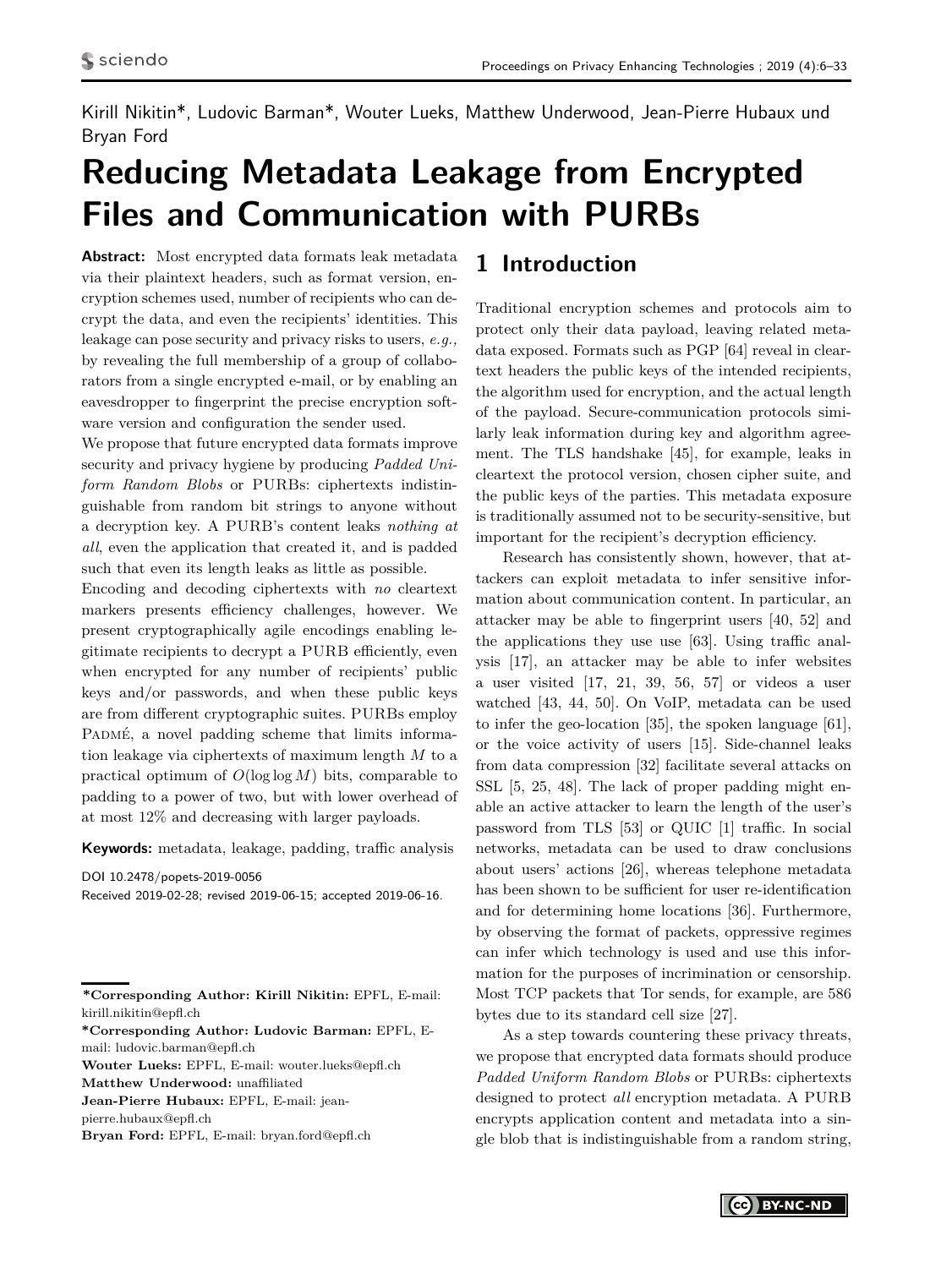and is padded to minimize information leakage via its length while minimizing space overhead. Unlike traditional formats, a PURB does not leak the encryption schemes used, who or how many recipients can decrypt it, or what application or software version created it. While simple in concept, because PURBs by definition contain *no* cleartext structure or markers, encoding and decoding them efficiently presents practical challenges.

This paper's first key contribution is *Multi-Suite PURB* or MsPURB, a cryptographically agile PURB encoding scheme that supports any number of recipients, who can use either shared passwords or publicprivate key pairs utilizing multiple cryptographic suites. The main technical challenge is providing *efficient* decryption to recipients without leaving any cleartext markers. If efficiency was of no concern, the sender could simply discard all metadata and expect the recipient to parse and trial-decrypt the payload using every possible format version, structure, and cipher suite. Realworld adoption requires both decryption efficiency and cryptographic agility, however. MsPURB combines a variable-length header containing encrypted metadata with a symmetrically-encrypted payload. The header's structure enables efficient decoding by legitimate recipients via a small number of trial decryptions. MsPURB facilitates the seamless addition and removal of supported cipher suites, while leaking no information to third parties without a decryption key. We construct our scheme starting with the standard construction of the Integrated Encryption Scheme (IES) [\[2\]](#page-17-2) and use the ideas of multi-recipient public-key encryption [\[7,](#page-17-3) [34\]](#page-18-14) as a part of the multi-recipient development.

To reduce information leakage from data lengths, this paper's second main contribution is PADMÉ, a padding scheme that groups encrypted PURBs into indistinguishability sets whose visible lengths are representable as limited-precision floating-point numbers. Like obvious alternatives such as padding to the next power of two, PADMÉ reduces maximum information leakage to  $O(\log \log M)$  bits, where M is the maximum length of encrypted blob a user or application produces. PADMÉ greatly reduces constant-factor overhead with respect to obvious alternatives, however, enlarging files by at most  $+12\%$ , and less as file size increases.

In our evaluation, creating a MsPURB ciphertext takes 235 ms for 100 recipients on consumer-grade hardware using 10 different cipher suites, and takes only 8 ms for the common single-recipient single-suite scenario. Our implementation is in pure Go without assembly optimizations that might speed up public-key operations. Because the MsPURB design limits the number of costly public-key operations, however, decoding performance is comparable to PGP, and is almost independent of the number of recipients (up to 10,000).

Analysis of real-world data sets show that many objects are trivially identifiable by their unique sizes without padding, or even after padding to a fixed block size (*e.g.,* that of a block cipher or a Tor cell). We show that PADMÉ can significantly reduce the number of objects uniquely identifiable by their sizes: from 83% to 3% for 56k Ubuntu packages, from 87% to 3% for 191k Youtube videos, from 45% to 8% for 848k hard-drive user files, and from 68% to 6% for 2.8k websites from the Alexa top 1M list. This much stronger leakage protection incurs an average space overhead of only 3%.

In summary, our main contributions are as follows:

- We introduce MsPURB, a novel encrypted data format that reveals no metadata information to observers without decryption keys, while efficiently supporting multiple recipients and cipher suites.
- $-$  We introduce PADMÉ, a padding scheme that asymptotically minimizes information leakage from data lengths while also limiting size overheads.
- We implement these encoding and padding schemes, evaluating the former's performance against PGP and the latter's efficiency on real-world data.

# **2 Motivation and Background**

We first offer example scenarios in which PURBs may be useful, and summarize the Integrated Encryption Scheme that we later use as a design starting point.

### **2.1 Motivation and Applications**

Our goal is to define a generic method applicable to most of the common data-encryption scenarios such that the techniques are flexible to the application type, to the cryptographic algorithms used, and to the number of participants involved. We also seek to enhance plausible deniability such that a user can deny that a PURB is created by a given application or that the user owns the key to decrypt it. We envision several immediate applications that could benefit from using PURBs.

**E-mail Protection.** E-mail systems traditionally use PGP or S/MIME for encryption. Their packet formats [\[14\]](#page-18-15), however, exposes format version, encryption methods, number and public-key identities of the recipients, and public-key algorithms used. In addition, the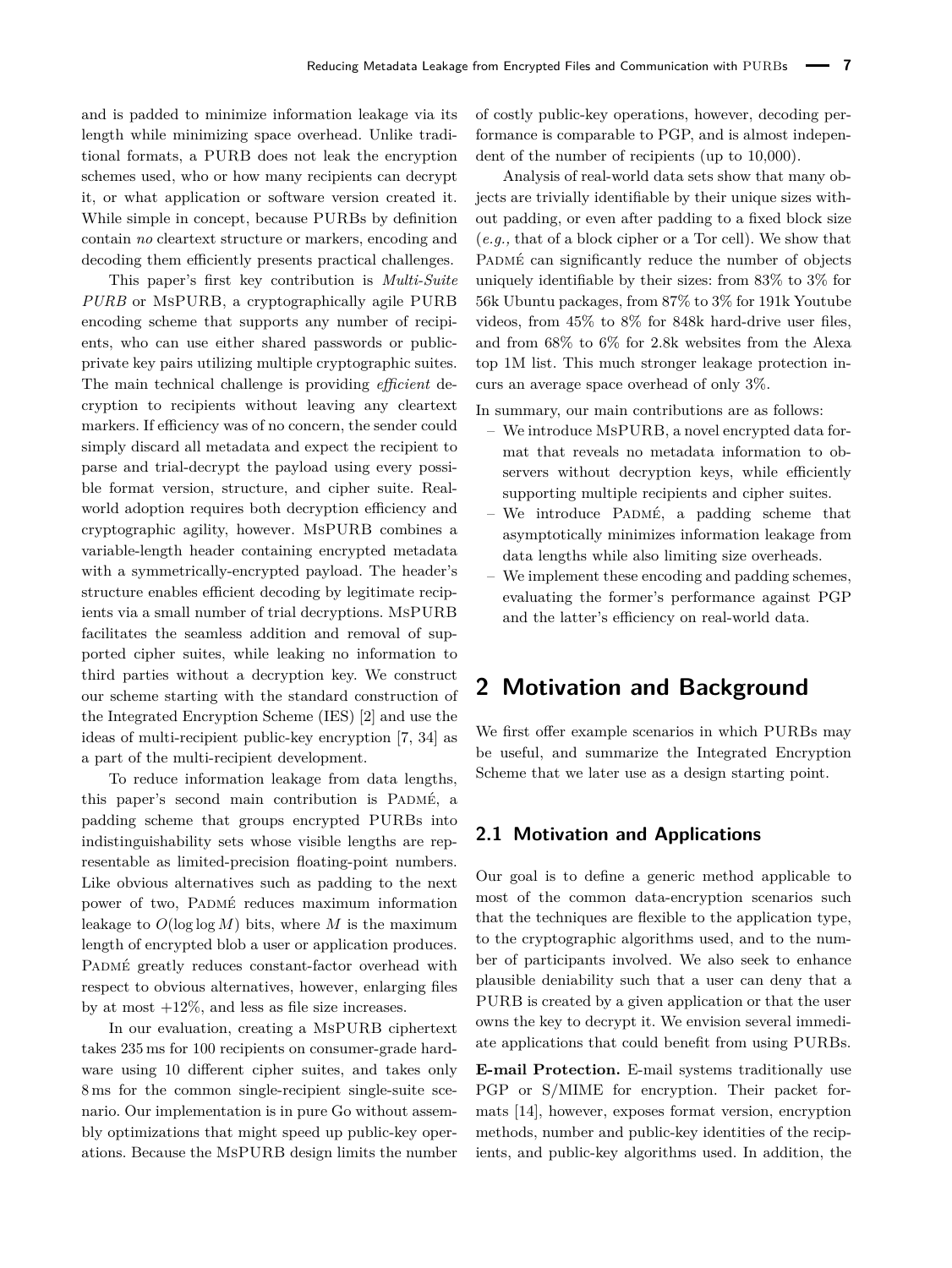payload is padded only to the block size of a symmetrickey algorithm used, which does not provide "size privacy", as we show in [§5.3.](#page-14-0) Using PURBs for encrypted e-mail could minimize this metadata leakage. Furthermore, as e-mail traffic is normally sparse, the moderate overhead PURBs incur can easily be accommodated.

**Initiation of Cryptographic Protocols.** In most cryptographic protocols, initial cipher suite negotiation, handshaking, and key exchange are normally performed unencrypted. In TLS 1.2 [\[20\]](#page-18-16), an eavesdropper who monitors a connection from the start can learn many details such as cryptographic schemes used. The unencrypted Server Name Indication (SNI) enables an eavesdropper to determine which specific web site a client is connected to among the sites hosted by the same server. The eavesdropper can also fingerprint the client [\[46\]](#page-19-9) or distinguish censorship-circumvention tools that try to mimic TLS traffic [\[23,](#page-18-17) [29\]](#page-18-18). TLS 1.3 [\[45\]](#page-18-0) takes a few protective measures: *e.g.,* less unencrypted metadata during the handshake, and an experimental extension for encrypted SNI [\[45,](#page-18-0) [47\]](#page-19-10). These measures are only partial, however, and leave other metadata, such as protocol version number, cipher suites, and public keys, still visible. PURBs could facilitate fully-encrypted handshaking from the start, provided a client already knows at least one public key and cipher suite the server supports. Clients might cache this information from prior connections, or obtain it out-of-band while finding the server, *e.g.,* via DNS-based authentication [\[28\]](#page-18-19).

**Encrypted Disk Volumes.** VeraCrypt [\[30\]](#page-18-20) uses a block cipher to turn a disk partition into an *encrypted volume* where the partition's free space is filled with random bits. For plausible deniability and coercion protection, VeraCrypt supports so-called *hidden volumes*: an encrypted volume whose content and metadata is indistinguishable from the free space of a primary encrypted volume hosting the hidden volume. This protection is limited, however, because a primary volume can host only a single hidden volume. A potential coercer might therefore assume *by default* that the coercee has a hidden volume, and interpret a claim of non-possession of the decryption keys as a refusal to provide them. PURBs might enhance coercion protection by enabling an encrypted volume to contain any number of hidden volumes, facilitating a stronger " $N+1$ " defense. Even if a coercee reveals up to *N* "decoy" volumes, the coercer cannot know whether there are any more.

### <span id="page-2-1"></span>**2.2 Integrated Encryption Scheme**

The Integrated Encryption Scheme (IES) [\[2\]](#page-17-2) is a hybrid encryption scheme that enables the encryption of arbitrary message strings (unlike ElGamal, which requires the message to be a group element), and offers flexibility in underlying primitives. To send an encrypted message, a sender first generates an ephemeral Diffie-Hellman key pair and uses the public key of the recipient to derive a shared secret. The choice of the Diffie-Hellman group is flexible, *e.g.,* multiplicative groups of integers or elliptic curves. The sender then relies on a cryptographic hash function to derive the shared keys used to encrypt the message with a symmetric-key cipher and to compute a MAC using the encrypt-then-MAC approach. The resulting ciphertext is structured as shown in Figure [1.](#page-2-0)

<span id="page-2-0"></span>

**Fig. 1.** Ciphertext output of the Integrated Encryption Scheme where  $\mathsf{pk}_s$  is an ephemeral public key of the sender, and  $\sigma_\mathsf{mac}$  and enc(*M*) are generated using the DH-derived keys.

# <span id="page-2-2"></span>**3 Hiding Encryption Metadata**

This section addresses the challenges of encoding and decoding *Padded Uniform Random Blobs* or PURBs in a flexible, efficient, and cryptographically agile way. We first cover notation, system and threat models, followed by a sequence of strawman approaches that address different challenges on the path towards the full MsPURB scheme. We start with a scheme where ciphertexts are encrypted with a shared secret and addressed to a single recipient. We then improve it to support public-key operations with a single cipher suite, and finally to multiple recipients and multiple cipher suites.

### **3.1 Preliminaries**

Let  $\lambda$  be a standard security parameter. We use  $\text{\$}$  to indicate randomness,  $\xi$  to denote random sampling,  $\parallel$  to denote string concatenation and  $\parallel$ value $\parallel$  to denote the bit-length of "value". We write PPT as an abbreviation for probabilistic polynomial-time. Let  $\Pi = (\mathcal{E}, \mathcal{D})$ be an ind\$-cca2-secure authenticated-encryption (AE) scheme [\[8\]](#page-17-4) where  $\mathcal{E}_K(m)$  and  $\mathcal{D}_K(c)$  are encryption and decryption algorithms, respectively, given a message *m*, a ciphertext *c*, and a key *K*. Let  $MAC = (M, V)$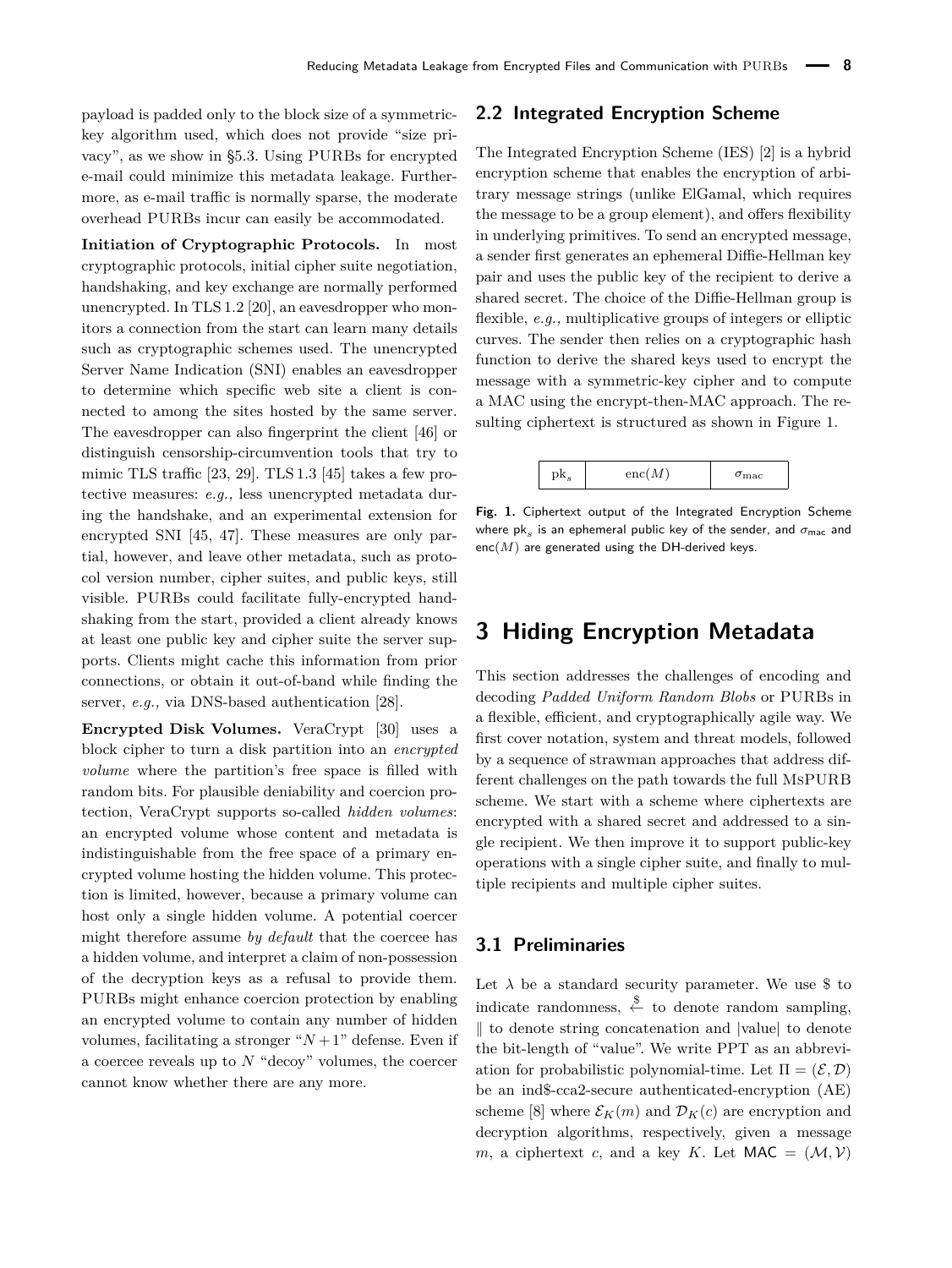be strongly unforgeable Message Authentication Code (MAC) generation and verification algorithms. An authentication tag generated by MAC must be indistinguishable from a random bit string.

Let G be a cyclic finite group of prime order *p* generated by the group element *g* where the gap-CDH problem is hard to solve (*e.g.,* an elliptic curve or a multiplicative group of integers modulo a large prime). Let Hide :  $\mathbb{G}(1^{\lambda}) \rightarrow \{0,1\}^{\lambda}$  be a mapping that encodes a group element of G to a binary string that is indistinguishable from a uniform random bit string (*e.g.,* Elligator [\[10\]](#page-17-5), Elligator Squared [\[3,](#page-17-6) [51\]](#page-19-11)). Let Unhide:  $\{0,1\}^{\lambda} \rightarrow \mathbb{G}(1^{\lambda})$  be the counterpart to Hide that decodes a binary string into a group element of G.

Let  $H: \mathbb{G} \to \{0,1\}^{2\lambda}$  and  $\hat{H}: \{0,1\}^* \to \{0,1\}^{2\lambda}$  be two distinct cryptographic hash functions. Let PBKDF :  ${salt, password} \rightarrow {0, 1}^{2\lambda}$  be a secure password-based key-derivation function [\[11,](#page-17-7) [33,](#page-18-21) [41\]](#page-18-22), a "slow" hash function that converts a salt and a password into a bit string that can be used as a key for symmetric encryption.

#### **3.1.1 System Model**

Let *data* be an application-level unit of data (*e.g.,* a file or network message). A *sender* wants to send an encrypted version of data to one or more *recipients*. We consider two main approaches for secure data exchanges:

(1) Via *pre-shared secrets*, where the sender shares with the recipients long-term one-to-one passphrases  $\hat{S}_1, \ldots, \hat{S}_r$  that the participants can use in a passwordhashing scheme to derive ephemeral secrets  $S_1, ..., S_r$ .

(2) Via *public-key cryptography*, where sender and recipients derive ephemeral secrets  $Z_i = H(X^{y_i}) =$  $H(Y_i^x)$  using a hash function H. Here  $(x, X = g^x)$  denotes the sender's one-time (private, public) key pair and  $(y_i, Y_i = g^{y_i})$  is the key pair of recipient  $i \in 1, ..., r$ .

In both scenarios, the sender uses ephemeral secrets  $S_1, ..., S_r$  or  $Z_1, ..., Z_r$  to encrypt (parts of) the PURB header using an authenticated encryption (AE) scheme.

We refer to a tuple  $S = \langle \mathbb{G}, p, g, H \text{ide}(\cdot), \Pi, H, \hat{H} \rangle$ used in the PURB generation as a *cipher suite*. This can be considered similar to the notion of a cipher suite in TLS [\[20\]](#page-18-16). Replacing any component of a suite (*e.g.,* the group) results in a different cipher suite.

### **3.1.2 Threat Model and Security Goals**

We will consider two different types of computationally bounded adversaries:

- 1. An *outsider* adversary who does not hold a private key or a password valid for decryption;
- 2. An *insider* adversary who is a "curious" and active legitimate recipient with a valid decryption key.

Both adversaries are adaptive.

Naturally, the latter adversary has more power, *e.g.,* she can recover the plaintext payload. Hence, we consider different security goals given the adversary type:

- 1. We seek ind\$-cca2 security against the outsider adversary, *i.e.,* the encoded content and *all metadata* must be indistinguishable from random bits under an adaptive chosen-ciphertext attack;
- 2. We seek recipient privacy [\[4\]](#page-17-8) against the insider adversary under a chosen-plaintext attack, *i.e.,* a recipient must not be able to determine the identities of the ciphertext's other recipients.

Recipient privacy is a generalization of the key indistinguishability notion [\[6\]](#page-17-9) where an adversary is unable to determine whether a given public key has been used for a given encryption.

### **3.1.3 System Goals**

We wish to achieve two system goals beyond security:

- PURBs must provide cryptographic agility. They should accommodate either one or multiple recipients, allow encryption for each recipient using a shared password or a public key, and support different cipher suites. Adding new cipher suites must be seamless and must not affect or break backward compatibility with other cipher suites.
- PURBs' encoding and decoding must be "reasonably" efficient. In particular, the number of expensive public-key operations should be minimized, and padding must not impose excessive space overhead.

# **3.2 Encryption to a Single Passphrase**

We begin with a simple strawman PURB encoding format allowing a sender to encrypt data using a single long-term passphrase  $\hat{S}$  shared with a single recipient (*e.g.,* out-of-band via a secure channel). The sender and recipient use an agreed-upon cipher suite defining the scheme's components. The sender first generates a fresh symmetric session key *K* and computes the PURB payload as  $\mathcal{E}_K$ (data). The sender then generates a random salt and derives the ephemeral secret  $S = PBLDF(salt, S)$ . The sender next creates an *entry point* (*EP*) containing the session key  $K$ , the position of the payload and po-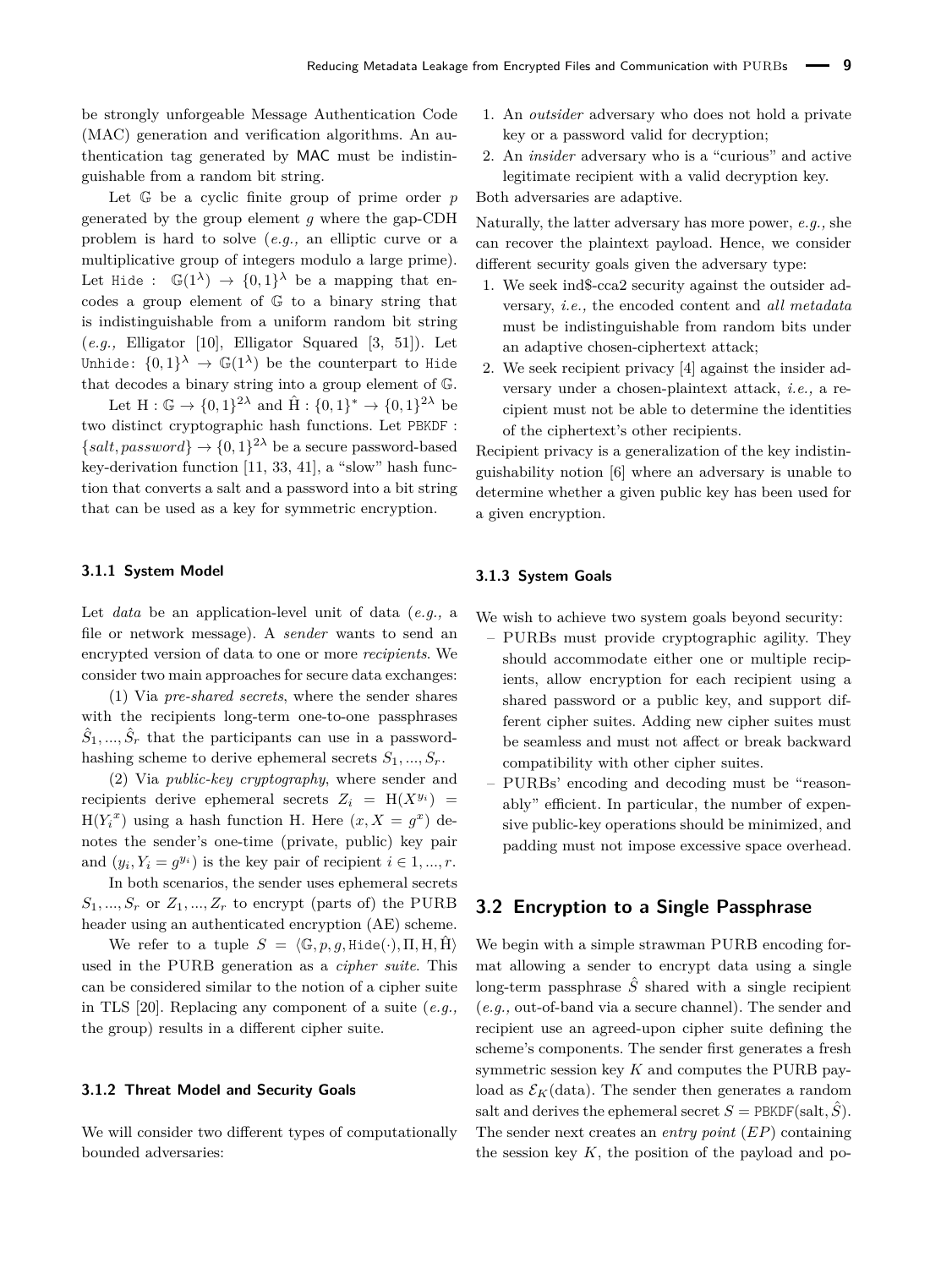tentially other metadata. The sender then encrypts the EP using *S*. Finally, the sender concatenates the three segments to form the PURB as shown in Figure [2.](#page-4-0)

<span id="page-4-0"></span>

| salt | $\mathcal{E}_S(K \parallel \text{meta})$ | $\mathcal{E}_K$ (data) |
|------|------------------------------------------|------------------------|
|      | entry point                              | payload                |

**Fig. 2.** A PURB addressed to a single recipient and encrypted with a passphrase-derived ephemeral secret *S*.

## **3.3 Single Public Key, Single Suite**

We often prefer to use public-key cryptography, instead of pre-shared secrets, to establish secure communication or encrypt data at rest. Typically the sender or initiator indicates in the file's cleartext metadata which public key this file is encrypted for (*e.g.,* in PGP), or else parties exchange public-key certificates in cleartext during communication setup (*e.g.,* in TLS). Both approaches generally leak the receiver's identity. We address this use case with a second strawman PURB encoding format that builds on the last by enabling the decryption of an entry point *EP* using a private key.

To expand our scheme to the public-key scenario, we adopt the idea of a hybrid asymmetric-symmetric scheme from the IES (see [§2.2\)](#page-2-1). Let  $(y, Y)$  denote the recipient's key pair. The sender generates an ephemeral key pair  $(x, X)$ , computes the ephemeral secret  $Z =$  $H(Y^x)$ , then proceeds as before, except it encrypts *K* and associated metadata with *Z* instead of *S*. The sender replaces the salt in the PURB with her encoded ephemeral public key Hide $(X)$ , where Hide $(\cdot)$  maps a group element to a uniform random bit string. The resulting PURB structure is shown in Figure [3.](#page-4-1)

<span id="page-4-1"></span>

| Hide(X)    | $\mathcal{E}_Z(K \parallel \text{meta})$ | $\mathcal{E}_K$ (data) |
|------------|------------------------------------------|------------------------|
| encoded pk | entry point                              | payload                |

Fig. 3. A PURB addressed to a single recipient that uses a public key *Y*, where *X* is the public key of the sender and  $Z = H(Y^x)$  is the ephemeral secret.

# **3.4 Multiple Public Keys, Single Suite**

We often wish to encrypt a message to several recipients. *e.g.,* in multicast communication or mobile group chat. We hence add support for encrypting one message under multiple public keys that are of the same suite.

As the first step, we adopt the idea of multi-recipient public-key encryption [\[7,](#page-17-3) [34\]](#page-18-14) where the sender generates a single key pair and uses it to derive an ephemeral secret with each of the intended recipients. The sender creates one entry point per recipient. These entry points contain the same session key and metadata but are encrypted with different ephemeral secrets.

As a PURB's purpose is to prevent metadata leakage, including the number of recipients, a PURB cannot reveal how many entry points exist in the header. Yet a legitimate recipient needs to have a way to enumerate possible candidates for her entry point. Hence, the primary challenge is to find a space-efficient layout of entry points—with no cleartext markers—such that the recipients are able to find their segments efficiently.

**Linear Table.** The most space-efficient approach is to place entry points sequentially. In fact, OpenPGP suggests a similar approach for achieving better privacy [\[14,](#page-18-15) Section 5.1]. However, in this case, decryption is inefficient: the recipients have to attempt sequentially to decrypt each potential entry point, before finding their own or reaching the end of the PURB.

**Fixed Hash Tables.** A more computationally-efficient approach is to use a hash table of a fixed size. The sender creates a hash table and places each encrypted entry point there, identifying the corresponding position by hashing an ephemeral secret. Once all the entry points are placed, the remaining slots are filled with random bit strings, hence a third-party is unable to deduce the number of recipients. The upper bound, corresponding to the size of the hash table, is public information. This approach, however, yields significant space overhead: in the common case of a single recipient, all the unpopulated slots are filled with random bits but still transmitted. This approach also has the downside of imposing an artificial limit on the number of recipients.

**Expanding Hash Tables.** We therefore include not one but a sequence of hash tables whose sizes are consecutive powers of two. Immediately following the encoded public key, the sender encodes a hash table of length one, followed (if needed) by a hash table of length two, one of length four, etc., until all the entry points are placed. Unpopulated slots are filled with random bits. To decrypt a PURB, a recipient decodes the public key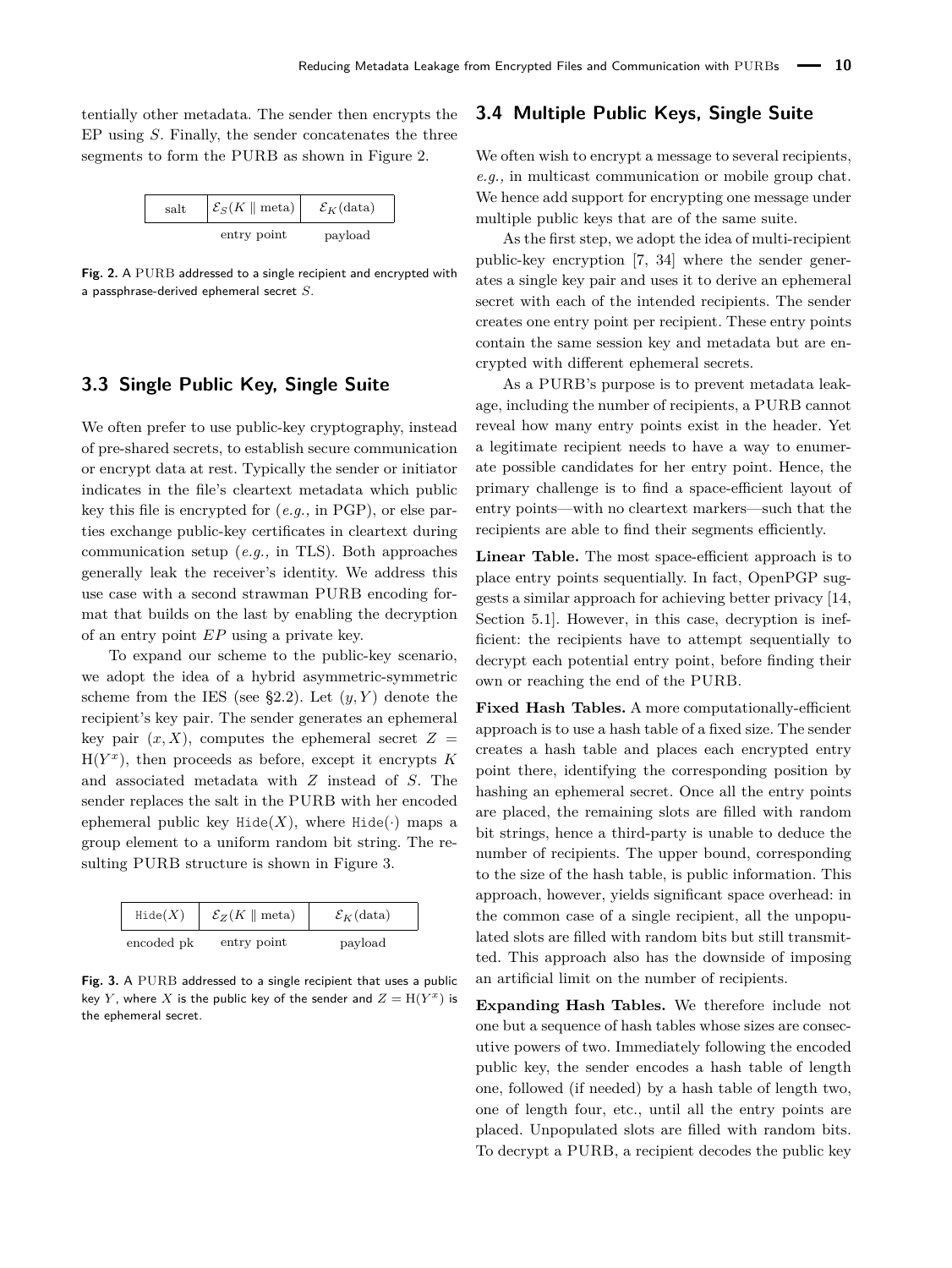*X*, derives the ephemeral secret, computes the hash index in the first table (which is always zero), and tries to decrypt the corresponding entry point. On failure, the recipient moves to the second hash table, seeks the correct position and tries again, and so on.

**Definitions.** We now formalize this scheme. Let *r* be the number of recipients and  $(y_1, Y_1), \ldots, (y_r, Y_r)$  be their corresponding key pairs. The sender generates a fresh key pair  $(x, X)$  and computes one ephemeral secret  $k_i = H(Y_i^x)$  per recipient. The sender uses a second hash function  $\hat{H}$  to derive independent encryption keys as  $Z_i = \hat{H}$ <sup>("</sup>key" ||  $k_i$ ) and position keys as  $P_i = \hat{H}$ <sup>("</sup>pos" ||  $k_i$ ). Then the sender encrypts the data and creates  $r$  entry points  $\mathcal{E}_{Z_1}(K, \text{meta}), ..., \mathcal{E}_{Z_r}(K, \text{meta})$ . The position of an entry in a hash table *j* is  $(P_i \mod 2^j)$ . The sender iteratively tries to place an entry point in HT0 (hash table 0), then in HT1, and so on, until placement succeeds (*i.e.,* no collision occurs). If placement fails in the last existing hash table  $HTj$ , the sender appends another hash table  $HT(j + 1)$  of size  $2^{j+1}$  and places the entry point there. An example of a PURB encrypted for five recipients is illustrated in Figure [4.](#page-5-0)

<span id="page-5-0"></span>

| encoded pk       | HT0                    | HT1                    | HT2                    | payload                |
|------------------|------------------------|------------------------|------------------------|------------------------|
| $\text{Hide}(X)$ | $\mathcal{E}_{Z_1}(K)$ | $\mathcal{E}_{Z_3}(K)$ | $\mathcal{E}_{Z_4}(K)$ | $\mathcal{E}_K$ (data) |
|                  |                        | $\mathcal{E}_{Z_2}(K)$ | random                 |                        |
|                  |                        |                        | $\mathcal{E}_{Z_5}(K)$ |                        |
|                  |                        |                        | random                 |                        |

**Fig. 4.** A PURB with hash tables of increasing sizes (HT0, HT1, HT2). Five and two slots of the hash tables are filled with entry points and random bit strings respectively. The metadata "meta" in the entry points is omitted from the figure. Hash-table entries are put one after another in the byte representation of a PURB.

To decode, a recipient reads the public key; derives the ephemeral secret  $k_i$ , the encryption key  $Z_i$  and the position key  $P_i$ ; and iteratively tries matching positions in hash tables until the decryption of the entry point succeeds. Although the recipient does not initially know the number of hash tables in a PURB, the recipient needs to do only a single expensive public-key operation, and the rest are inexpensive symmetric-key decryption trials. In the worst case of a small message encrypted to many recipients, or a non-recipient searching for a nonexistent entry point, the total number of trial decryptions required is logarithmic in the PURB's size.

In the common case of a single recipient, only a single hash table of size 1 exists, and the header is compact. With *r* recipients, the worst-case compactness is having *r* hash tables (if each insertion leads to a collision), which happens with exponentially decreasing probability. The expected number of trial decryptions is  $\log_2 r$ .

### **3.5 Multiple Public Keys and Suites**

In the real world, not all data recipients' keys might use the same cipher suite. For example, users might prefer different key lengths or might use public-key algorithms in different groups. Further, we must be able to introduce new cipher suites gradually, often requiring larger and differently-structured keys and ciphertexts, while preserving interoperability and compatibility with old cipher suites. We therefore build on the above strawman schemes to produce *Multi-Suite PURB* or MsPURB, which offers cryptographic agility by supporting the encryption of data for multiple different cipher suites.

When a PURB is multi-suite encrypted, the recipients need a way to learn whether a given suite has been used and where the encoded public key of this suite is located in the PURB. There are two obvious approaches to enabling recipients to locate encoded public keys for multiple cipher suites: to pack the public keys linearly at the beginning of a PURB, or to define a fixed byte position for each cipher suite. Both approaches incur undesirable overhead. In the former case, the recipients have to check all possible byte ranges, performing an expensive public-key operation for each. The latter approach results in significant space overhead and lack of agility, as unused fixed positions must be filled with random bits, and adding new cipher suites requires either assigning progressively larger fixed positions or compatibilitybreaking position changes to existing suites.

**Set of Standard Positions.** To address this challenge, we introduce a *set* of standard byte positions per suite. These sets are public and standardized for all PURBs. The set refers to positions where the suite's public key could be in the PURB. For instance, let us consider a suite PURB\_X25519\_AES128GCM\_SHA256. We can define—arbitrarily for now—the set of positions as {0*,* 64*,* 128*,* 1024}. As the length of the encoded public key is fully defined by the suite (32 bytes here, as Curve25519 is used), the recipients will iteratively try to decode a public key at  $(0.32)$ , then  $(64.96)$ , etc.

If the sender wants to encode a PURB for two suites A and B, she needs to find one position in each set such that the public keys do not overlap. For instance, if set<sub>*A*</sub> = {0,128,256} and set<sub>*B*</sub> = {0,32,64,128}, and the public keys' lengths are 64 and 32, respectively, one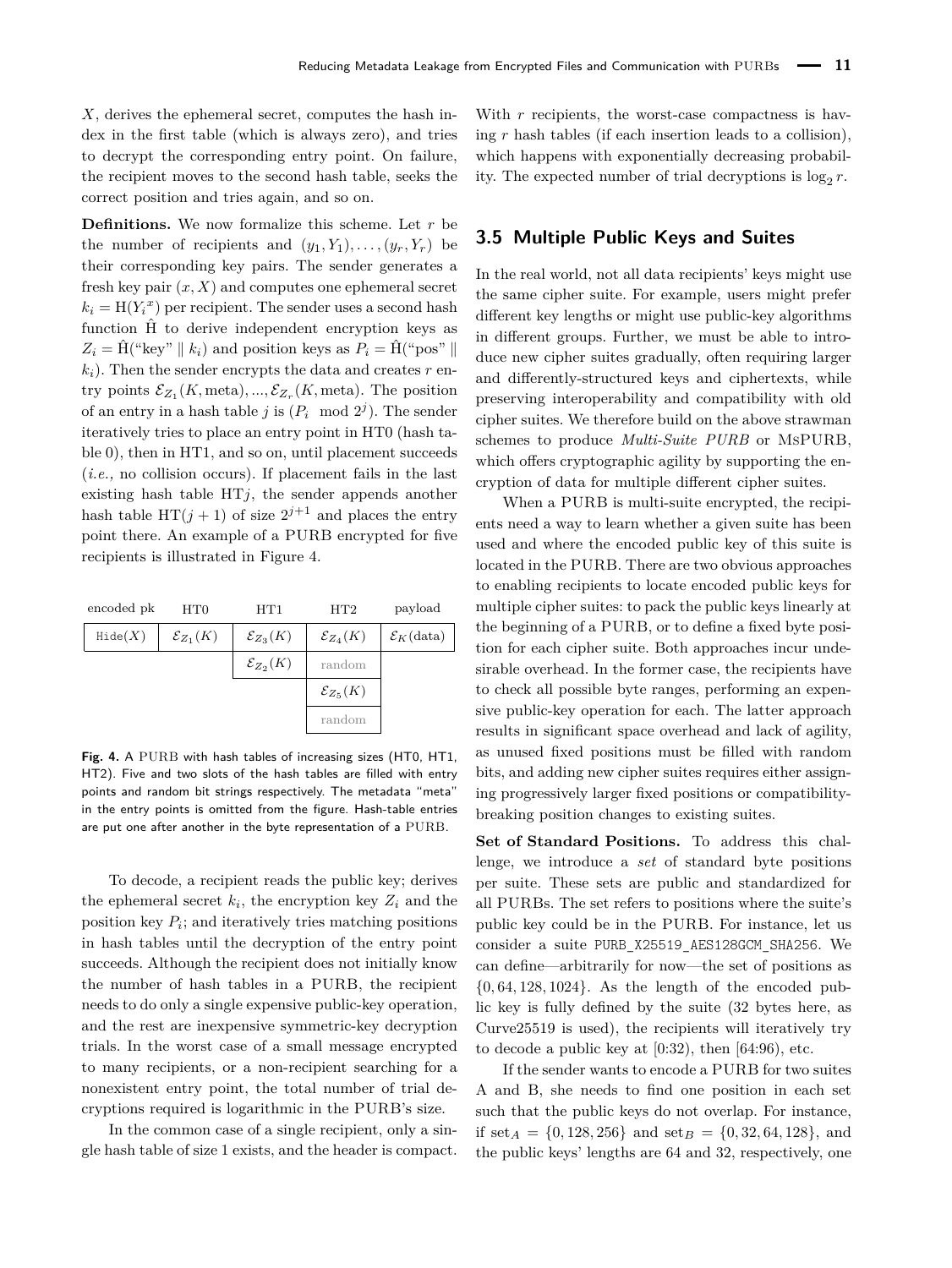possible choice would be to put the public key for suite A in  $[0.64)$ , and the public key for suite *B* in  $[64.96)$ . All suites typically have position 0 in their set, so that in the common case of a PURB encoded for only one suite, the encoded public key is at the beginning of the PURB for maximum space efficiency. Figure [5](#page-6-0) illustrates an example encoding. With well-designed sets, in which each new cipher suite is assigned at least one position not overlapping with those assigned to prior suites, the sender can encode a PURB for any subset of the suites. We address efficiency hereunder, and provide a concrete example with real suites in Appendix [B.](#page-19-12)

<span id="page-6-0"></span>

| encoded p $k_A$    | HT <sub>0</sub> | HT1                    | HT2                    | payload                      |
|--------------------|-----------------|------------------------|------------------------|------------------------------|
| $\text{Hide}(X_A)$ | rnd             | $\text{Hide}(X_B)$     | $\mathcal{E}_{Z_2}(K)$ | $\mathcal{E}_K(\text{data})$ |
|                    |                 | $\mathcal{E}_{Z_1}(K)$ | random                 |                              |
|                    |                 |                        | $\mathcal{E}_{Z_3}(K)$ |                              |
|                    |                 |                        | random                 |                              |

**Fig. 5.** Example of a PURB encoded for three public keys in two suites (suite *A* and *B*). The sender generates one ephemeral key pair per suite (*X<sup>A</sup>* and *XB*). In this example, *X<sup>A</sup>* is placed at the first allowed position, and *X<sup>B</sup>* moves to the second allowed position (since the first position is taken by suite A). Those positions are public and fixed for each suite. HT0 cannot be used for storing an entry point, as *X<sup>A</sup>* partially occupies it; HT0 is considered "full" and the entry point is placed in subsequent hash tables - here HT1.

**Overlapping Layers.** One challenge is that suites might indicate different lengths for both their public keys and entry points. An encoder can easily accommodate this requirement by processing each suite used in a PURB as an independent logical layer. Conceptually, each layer is composed of the public key and the entry-point hash tables for the recipients that use a given suite, and all suites' layers overlap. To place the layers, an encoder first initializes a byte layout for the PURB. Then, she reserves in the byte layout the positions for the public keys of each suite used. Finally, she fills the hash tables of each suite with corresponding entry points. She identifies whether a given hashtable slot can be filled by checking the byte layout; the bytes might already be occupied by an entry point of the same or a different suite or one of the public keys. The hash tables for each suite start immediately after the suite public key's first possible position. Thus, upon reception of a PURB, a decoder knows exactly where to start decryption trials. The payload is placed right after

the last encoded public key or hash table, and its start position is recorded in the meta in each entry point.

**Decoding Efficiency.** We have not yet achieved our decoding efficiency goal, however: the recipient must perform several expensive public-key operations for each cipher suite, one for each potential position until the correct position is found. We reduce this overhead to a single public-key operation per suite by removing the recipient's need to know in which of the suite positions the public key was actually placed. To accomplish this, a sender XORs bytes at all the suite positions and places the result into one of them. The sender first constructs the whole PURB as before, then she substitutes the bytes of the already-written encoded public key with the XOR of bytes at all the defined suite positions (if they do not exceed the PURB length), which could even correspond to encrypted payload. To decode a PURB, a recipient starts by reading and XORing the values at *all* the positions defined for a suite. This results in an encoded public key, if that suite was used in this PURB.

**Encryption Flexibility.** Although multiple cipher suites can be used in a PURB, so far these suites must agree on one payload encryption scheme, as a payload appears only once. To lift this constraint, we decouple encryption schemes for entry points and payloads. An entry-point encryption scheme is a part of a cipher suite, whereas a payload encryption scheme is indicated separately in the metadata "meta" in each entry point.

### **3.6 Non-malleability**

Our encoding scheme MsPURB so far ensures integrity only of the payload and the entry point a decoder uses. If the entry points of other recipients or random-byte fillings are malformed, a decoder will not detect this. If an attacker obtains access to a decoding oracle, he can randomly flip bits in an intercepted PURB, query the oracle on decoding validity, and learn the structure of the PURB including the exact length of the payload. An example of exploiting malleability is the Efail attacks [\[42\]](#page-18-23), which tamper with PGP- or S/MIME-encrypted e-mails to achieve exfiltration of the plaintext.

To protect PURBs from undetected modification, we add integrity protection to MsPURB using a MAC algorithm. A sender derives independent encryption  $K_{enc} = \hat{H}$ <sup>("</sup>enc" | *K*) and MAC  $K_{mac} = \hat{H}$ <sup>("</sup>mac" | *K*) keys from the encapsulated key *K*, and uses *Kmac* to compute an authentication tag over a full PURB as the final encoding step. The sender records the utilized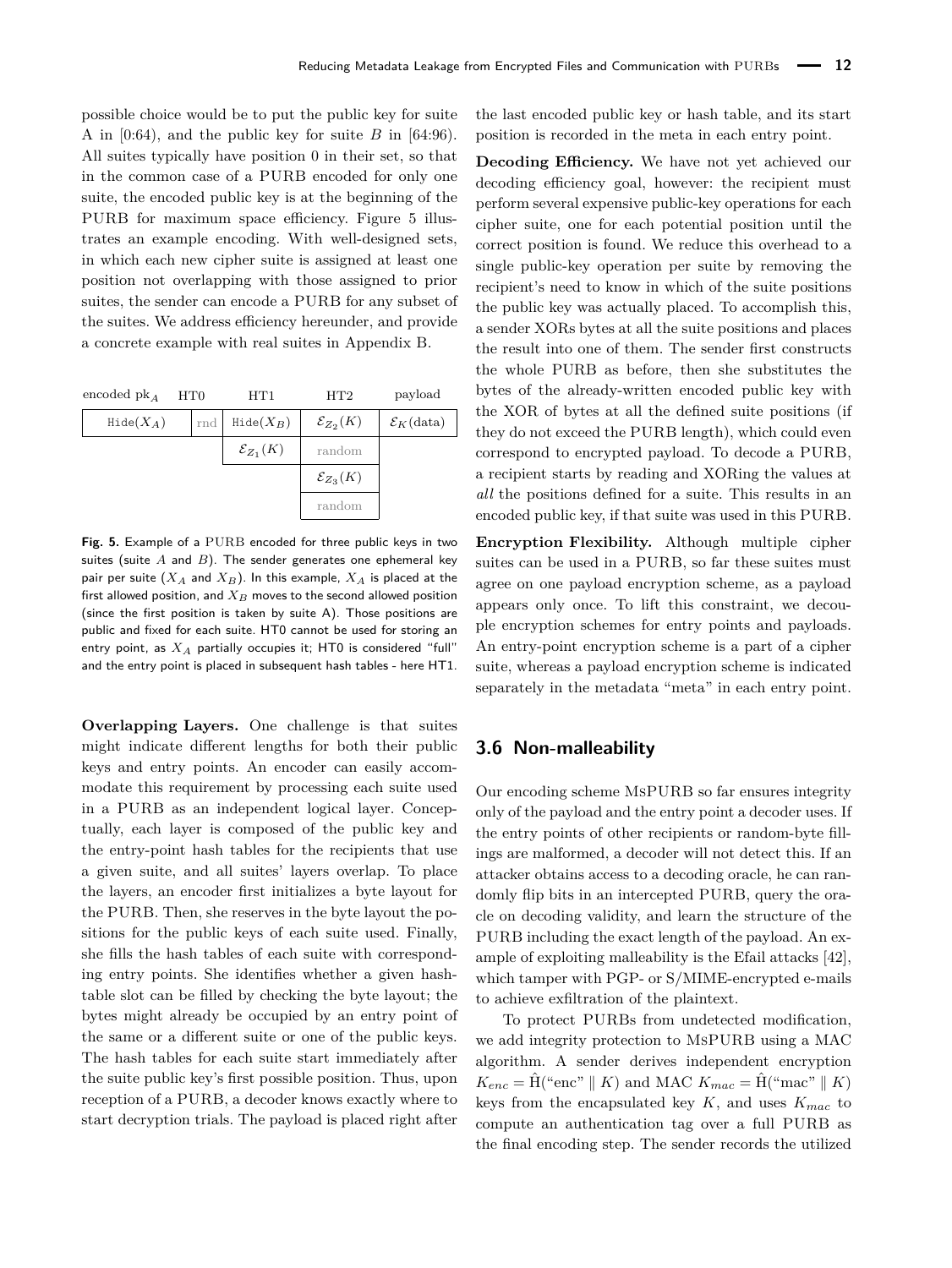MAC algorithm in the meta in the entry points, along with the payload encryption scheme that now does not need to be authenticated. The sender places the tag at the very end of the PURB, which covers the entire PURB including encoded public keys, entry point hash tables, payload ciphertext, and any padding required.

Because the final authentication tag covers the entire PURB, the sender must calculate it after all other PURB content is finalized, including the XOR-encoding of all the suites' public key positions. Filling in the tag would present a problem, however, if the tag's position happened to overlap with one of the public key positions of some cipher suite, because filling in the tag would corrupt the suite's XOR-encoded public key. To handle this situation, the sender is responsible for ensuring that the authentication tag does not fall into any of the possible public key positions for the cipher suites in use.

To encode a PURB, a sender prepares entry points, lays out the header, encrypts the payload, adds padding (see [§4\)](#page-9-0), and computes the PURB's total length. If any of the byte positions of the authentication tag to be appended overlap with public key positions, the sender increases the padding to next bracket, until the public-key positions and the tag are disjoint. The sender proceeds with XOR-encoding all suites' public keys, and computing and appending the tag. Upon receipt of a PURB, a decoder computes the potential public keys, finds and decrypts her entry point, learns the decryption scheme and the MAC algorithm with the size of its tag. She then verifies the PURB's integrity and decrypts the payload.

# <span id="page-7-0"></span>**3.7 Complete Algorithms**

We summarize the encoding scheme by giving detailed algorithms. We begin by defining helper HDRPURB algorithms that encode and decode a PURB header's data for a single cipher suite. We then use these algorithms in defining the final MsPURB encoding scheme.

Recall the notion of a cipher suite  $S =$  $\langle \mathbb{G}, p, q, \text{Hide}(\cdot), \Pi, H, \hat{H} \rangle$ , where G is a cyclic group of order *p* generated by *g*; Hide is a mapping:  $\mathbb{G} \to \{0,1\}^{\lambda}$ ;  $\Pi = (\mathcal{E}, \mathcal{D})$  is an authenticated-encryption scheme; and  $H: \mathbb{G} \to \{0,1\}^{2\lambda}, \hat{H}: \{0,1\}^* \to \{0,1\}^{2\lambda}$  are two distinct cryptographic hash functions. Let *sk* and *pk* be a private key and a public key, respectively, for  $\langle \mathbb{G}, p, q \rangle$  defined in a cipher suite. We then define the full HDRPURB and MsPURB algorithms as follows:

### ALGORITHMS HDRPURB.

HdrPURB.Encap $(R, S) \rightarrow (\tau, k_1, \ldots, k_r)$ : Given a set of public keys  $R = \{pk_1 = Y_1, \ldots, pk_r = Y_r\}$  of a suite *S*:

- (1) Pick a fresh  $x \in \mathbb{Z}_p$  and compute  $X = g^x$  where *p, g* are defined in *S*.
- (2) Derive  $k_1 = H(Y_1^x), \ldots, k_r = H(Y_r^x)$ .
- (3) Map *X* to a uniform string  $\tau_X = \text{Hide}(X)$ .
- (4) Output an encoded public key  $\tau = \tau_X$  and  $k_1, \ldots, k_r$ .
- HdrPURB.Decap( $sk(S), \tau$ )  $\rightarrow k$ : Given a private key  $sk = y$  of a suite *S* and an encoded public key  $\tau$ :
	- (1) Retrieve  $X =$  Unhide( $\tau$ ).
	- (2) Compute and output  $k = H(X^y)$ .

#### Algorithms MsPURB.

- MsPURB.Setup( $1^{\lambda}$ )  $\rightarrow$  *S*: Initialize a cipher suite *S* =  $\langle \mathbb{G}, p, q, \text{Hide}(\cdot), \Pi, H, \hat{H} \rangle.$
- $\mathsf{MsPURB}.\mathsf{KeyGen}(S) \rightarrow (sk,pk):$  Given a suite  $S =$  $\langle \mathbb{G}, p, g, \ldots \rangle$ , pick  $x \in \mathbb{Z}_p$  and compute  $X = g^x$ . Output  $(sk = x, pk = X)$ .
- $\mathsf{MsPURB}.\mathsf{Enc}(R,m) \to c$ : Given a set of public keys of an indicated suite  $R = \{pk_1(S_1), \ldots, pk_r(S_r)\}\$  and a message *m*:
	- (1) Pick an appropriate symmetric-key encryption scheme (Enc, Dec) with key length  $\lambda_K$ , a MAC algorithm  $MAC = (\mathcal{M}, \mathcal{V})$ , and a hash function  $H' : \{0,1\}^* \to \{0,1\}^{\lambda_K}$  such that the key length  $\lambda_K$  matches the security level of the most conservative suite.
	- (2) Group *R* into  $R_1, \ldots, R_n$ , s.t. all public keys in a group  $R_i$  share the same suite  $S_i$ . Let  $r_i = |R_i|$ .
	- (3) For each  $R_i$ :
		- (a)  $\text{Run}(\tau_i, k_1, \ldots, k_{r_i}) = \text{HdrPURB}$ . Encap $(R_i, S_i)$ ;
		- (b) Compute entry-point keys keys<sub>i</sub> =  $(Z_1$  =  $\hat{H}$ <sup>("</sup>key" ||  $k_1$ ),...,  $Z_{r_i} = \hat{H}$ <sup>("</sup>key" ||  $k_{r_i}$ )) and positions  $aux_i = (P_1 = \hat{H}$ <sup>"</sup> ("pos" ||  $k_1$ ,,...,  $P_{r_i} = \hat{H}("pos" || k_{r_i})$ .
	- (4) Pick  $K \overset{\$}{\leftarrow} \{0,1\}^{\lambda_K}.$
	- (5) Record (Enc, Dec), MAC and H' in meta.
	- (6) Compute a payload key  $K_{enc} = H''($ "enc"  $\parallel K$ ) and a MAC key  $K_{mac} = H'("mac" || K)$ .
	- (7) Obtain  $c_{\text{payload}} = \text{Enc}_{K_{enc}}(m)$ .
	- $(8)$  Run  $c' \leftarrow$  LAYOUT $(\tau_1, \ldots, \tau_n, \text{keys}_1, \ldots, \text{keys}_n,$ aux<sub>1</sub>, ..., aux<sub>n</sub>,  $S_1$ , ...,  $S_n$ ,  $K$ , meta,  $c_{\text{pavload}}$ ) (see Algorithm [2](#page-20-0) on page [26\)](#page-20-0).
	- (9) Derive an authentication tag  $\sigma = \mathcal{M}_{K_{mac}}(c')$  and output  $c = c' \parallel σ$ .
- $\textsf{MsPURB.Dec}(sk(S), c) \rightarrow m/\perp$ : Given a private key *sk* of a suite *S* and a ciphertext *c*: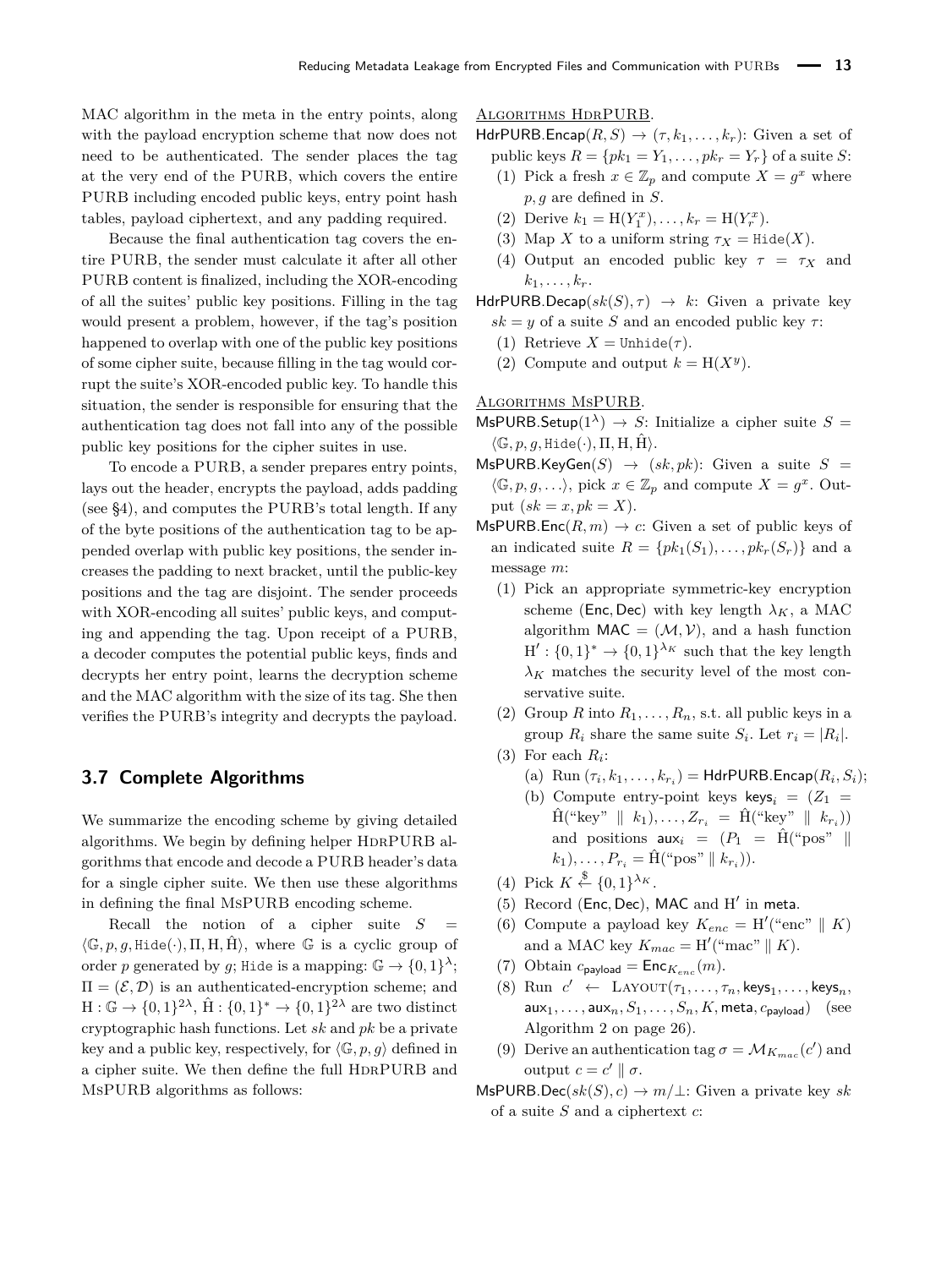- (1) Look up the possible positions of a public key defined by *S* and XOR bytes at all the positions to obtain the encoded public key *τ* .
- (2) Run  $k \leftarrow$  HdrPURB.Decap( $sk, \tau$ ).
- (3) Derive  $Z = \hat{H}$  ("key" || k) and  $P = \hat{H}$  ("pos" || k).
- (4) Parse *c* as growing hash tables and, using the secret *Z* as the key, trial-decrypt the entries defined by  $P$  to obtain  $K \parallel$  meta. If no decryption is successful, return ⊥.
- (5) Look up the hash function H', a MAC =  $(\mathcal{M}, \mathcal{V})$ algorithm and the length of MAC output tag *σ* from **meta**. Parse *c* as  $\langle c' \parallel \sigma \rangle$ . Derive  $K_{mac} =$  $H'("mac" \parallel K)$  and run  $\mathcal{V}_{K_{mac}}(c', \sigma)$ . On failure, return ⊥.
- (6) Derive  $K_{enc} = H'("enc" || K)$ , read the start and the end of the payload from meta (it is written by LAYOUT) to parse *c'* as  $\langle h dr \parallel c_{\text{payload}} \parallel \text{padding} \rangle$ , and return Dec*Kenc* (*c*payload) where Dec is the payload decryption algorithm specified in meta.

<span id="page-8-0"></span>**Theorem 1.** If for each cipher suite  $S = \langle \mathbb{G}, p, g \rangle$  $Hide(\cdot), \Pi, H, \hat{H}$  used in a PURB we have that: the gap-CDH problem is hard relative to G, Hide maps group elements in G to uniform random strings, Π is ind\$  $cca2$ -secure, and H,  $\hat{H}$  and H' are modeled as a random oracle; and moreover that MAC is strongly unforgeable with its MACs being indistinguishable from random, and the scheme for payload encryption (Enc*,* Dec) is ind\$-cpa-secure, then MsPURB is ind\$-cca2-secure against an outsider adversary.

*Proof.* See Appendix D.2. 
$$
\Box
$$

Theorem [1](#page-8-0) also implies that an outsider adversary cannot break recipient privacy under an ind\$-cca2 attack, as long as the two possible sets of recipients  $N_0, N_1$  induce the same distribution on the length of a PURB.

<span id="page-8-2"></span>**Theorem 2.** If for each cipher suite  $S = \langle \mathbb{G}, p, q, \rangle$  $Hide(\cdot), \Pi, H, H$ , used in a PURB we have that: the gap-CDH problem is hard relative to G, Hide maps group elements in  $\mathbb G$  to uniform random strings,  $\Pi$  is ind\$ $cca2$ -secure, H and  $\hat{H}$  are modeled as a random oracle, and the order in which cipher suites are used for encoding is fixed; then MsPURB is recipient-private against an ind\$-cpa insider adversary.

*Proof.* See Appendix [D.3.](#page-26-0)

 $\Box$ 

### <span id="page-8-1"></span>**3.8 Practical Considerations**

Cryptographic agility (*i.e.,* changing the encryption scheme) for the payload is provided by the metadata embedded in the entry points. For entry points themselves, we recall that the recipient uses trial-decryption and iteratively tests suites from a known, public, ordered list. To add a new suite, it suffices to add it to this list. With this technique, a PURB does not need version numbers. There is, however, a trade-off between the number of supported suites and the maximum decryption time. It is important that a sender follows the fixed order of the cipher suites during encoding because a varying order might result in a different header length, given the same set of recipients and sender's ephemeral keys, which could be used by an insider adversary.

If a nonce-based authenticated-encryption scheme is used for entry points, a sender needs to include a distinct *random* nonce as a part of entry-point ciphertext (the nonce of each entry point must be unique per PURB). Some schemes, *e.g.,* AES-GCM [\[9\]](#page-17-10), have been shown to retain their security when the same nonce is reused with different keys. When such a scheme is used, there can be a single *global* nonce to reuse by each entry point. However, generalizing this approach of a global nonce to any scheme requires further analysis.

**Hardening Recipient Privacy.** The given instantiation of MsPURB provides recipient privacy only under a *chosen-plaintext* attack. If information about decryption success is leaked, an insider adversary could learn identities of other recipients of a PURB by altering the header, recomputing the MAC, and querying candidates. A possible approach to achieving ind\$-cca2 recipient privacy is to sign a complete PURB using a strongly existentially unforgeable signature scheme and to store the verification key in each entry point, as similarly done in the broadcast-encryption scheme by Barth et al. [\[4\]](#page-17-8). This approach, however, requires adaptation to the multi-suite settings, and it will result in a significant increase of the header size and decrease in efficiency. We leave this question for future work.

**Limitations.** The MsPURB scheme above is not secure against quantum computers, as it relies on discrete logarithm hardness. It is theoretically possible to substitute IES-based key encapsulation with a quantumresistant variant to achieve quantum ind\$-cca2 security. The requirements for substitution are ind\$-cca2 security and compactness (it must be possible to securely reuse sender's public key to derive shared secrets with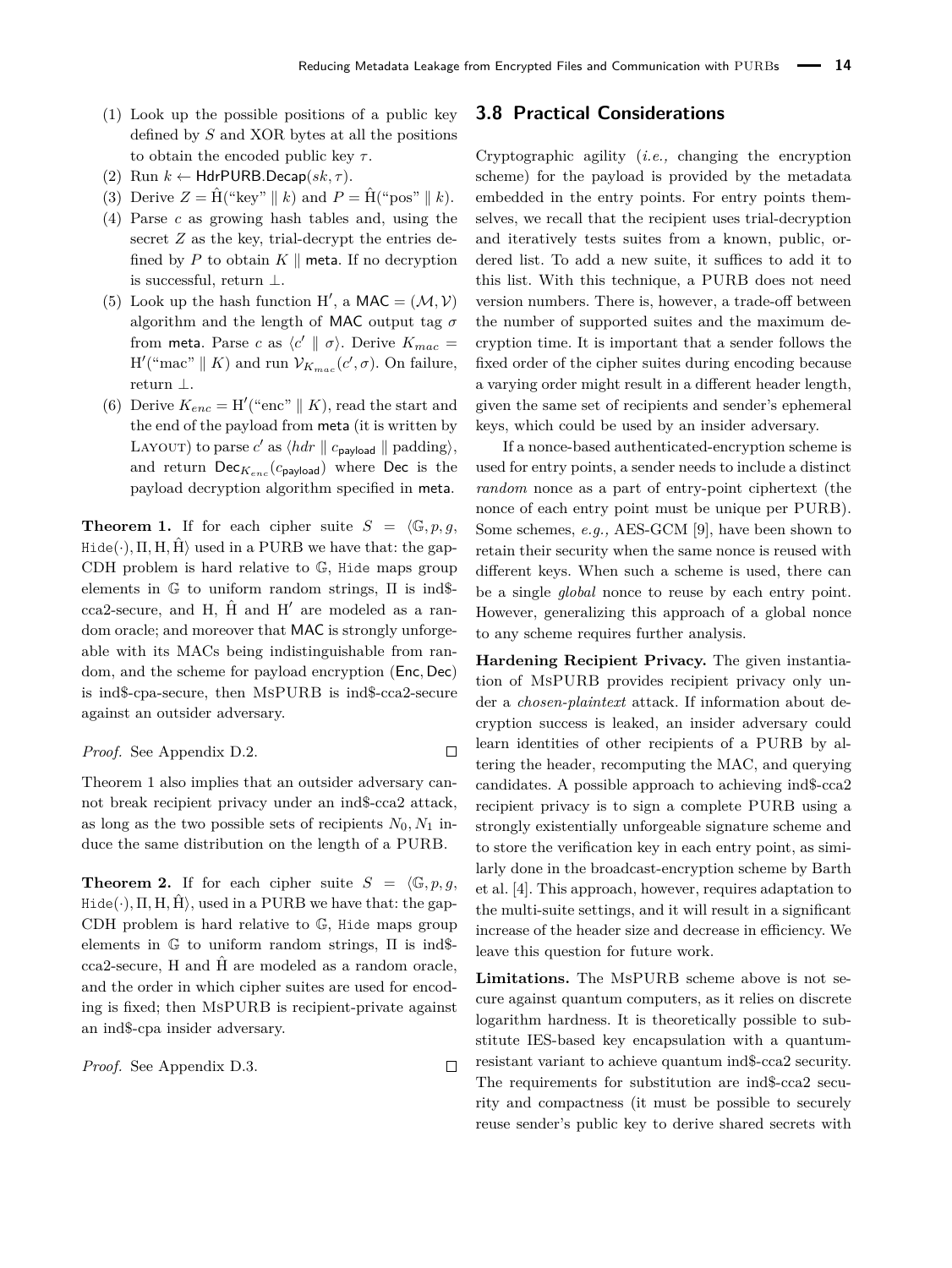multiple recipients). Furthermore, as MsPURB is noninteractive, they do not offer forward secrecy.

Simply by looking at the sizes (of the header for a malicious insider, or the total size for a malicious outsider), an adversary can infer a bound on the total number of recipients. We partially address this with padding in [§4.](#page-9-0) However, no reasonable padding scheme can perfectly hide this information. If this is a problem in practice, we suggest adding dummy recipients.

Protecting concrete implementations against timing attacks is a highly challenging task. The two following properties are required for basic hardening. First, the implementations of PURBs should always attempt to decrypt all potential entry points using all the recipient's suites. Second, decryption errors of any source as well as inability to recover the payload should be processed in constant time and always return ⊥.

# <span id="page-9-0"></span>**4 Limiting Leakage via Length**

The encoding scheme presented above in [§3](#page-2-2) produces blobs of data that are indistinguishable from random bit-strings of the same length, thus leaking no information to the adversary directly via their content. The length itself, however, might indirectly reveal information about the content. Such leakage is already used extensively in traffic-analysis attacks, *e.g.,* website fingerprinting [\[21,](#page-18-3) [39,](#page-18-4) [56,](#page-19-3) [57\]](#page-19-4), video identification [\[43,](#page-18-5) [44,](#page-18-6) [50\]](#page-19-5), and VoIP traffic fingerprinting [\[15,](#page-18-8) [61\]](#page-19-6). Although solutions involving application- or network-level padding are numerous, they are typically designed for a specific problem domain, and the more basic problem of lengthleaking ciphertexts remains. In any practical solution, some leakage is unavoidable. We show, however, that typical approaches such as padding to the size of a block cipher are fundamentally insufficient for efficiently hiding the plaintext length effectively, especially for plaintexts that may vary in size by orders of magnitude.

We introduce PADMÉ, a novel padding scheme designed for, though not restricted to, encoding PURBs. PADMÉ reduces length leakage for a wide range of encrypted data types, ensuring asymptotically lower leakage of  $O(\log \log M)$ , rather than  $O(\log M)$  for common stream- and block-cipher-encrypted data. PADMÉ's space overhead is moderate, always less than 12% and decreasing with file size. The intuition behind PADMÉ is to pad objects to lengths representable as limitedprecision floating-point numbers. A PADMÉ length is constrained in particular to have no more significant

bits (*i.e.,* information) in its mantissa than in its exponent. This constraint limits information leakage to at most double that of conservatively padding to the next power of two, while reducing overhead through logarithmically-increasing precision for larger objects.

Many defenses already exist for specific scenarios,  $e.g.,$  against website fingerprinting [\[21,](#page-18-3) [58\]](#page-19-13). PADMÉ does not attempt to compete with tailored solutions in their domains. Instead, PADMÉ aims for a substantial increase in application-independent length leakage protection as a generic measure of security/privacy hygiene.

### **4.1 Design Criterion**

We design PADMÉ again using intermediate strawman approaches for clarity. To compare these straightforward alternatives with our proposal, we define a game where an adversary guesses the plaintext behind a padded encrypted blob. This game is inspired by related work such as defending against a *perfect attacker* [\[58\]](#page-19-13).

**Padding Game.** Let *P* denote a collection of plaintext objects of maximum length *M*: *e.g.,* data, documents, or application data units. An honest user chooses a plaintext  $p \in P$ , then pads and encodes it into a PURB *c*. The adversary knows almost everything: all possible plaintexts *P*, the PURB *c* and the parameters used to generate it, such as schemes and number of recipients. The adversary lacks only the private inputs and decryption keys for *c*. The adversary's goal is to guess the plaintext *p* based on the observed PURB *c* of length |*c*|.

**Design Goals.** Our goal in designing the padding function is to manage both space overhead from padding and maximum information leaked to the adversary.

# **4.2 Definitions**

**Overhead.** Let *c* be a padded ciphertext resulting from PURB-encoding plaintext *p*. For simplicity we focus here purely on overhead incurred by padding, by assuming an unrealistic, "perfectly-efficient" PURB encoding that (unlike MsPURB) incurs no space overhead for encryption metadata. We define the *additive overhead* of |*c*| over |*p*| to be |*c*|−|*p*|, the number of extra bytes added by padding. The *multiplicative overhead* of padding is |*c*|−|*p*|  $\frac{|P|}{|p|}$ , the relative fraction by which  $|c|$  expands  $|p|$ .

**Leakage.** Let *P* be a finite space of plaintexts of maximum length *M*. Let  $f : \mathbb{N} \to \mathbb{N}$  be a padding function that yields the padded size |*c*| given a plaintext length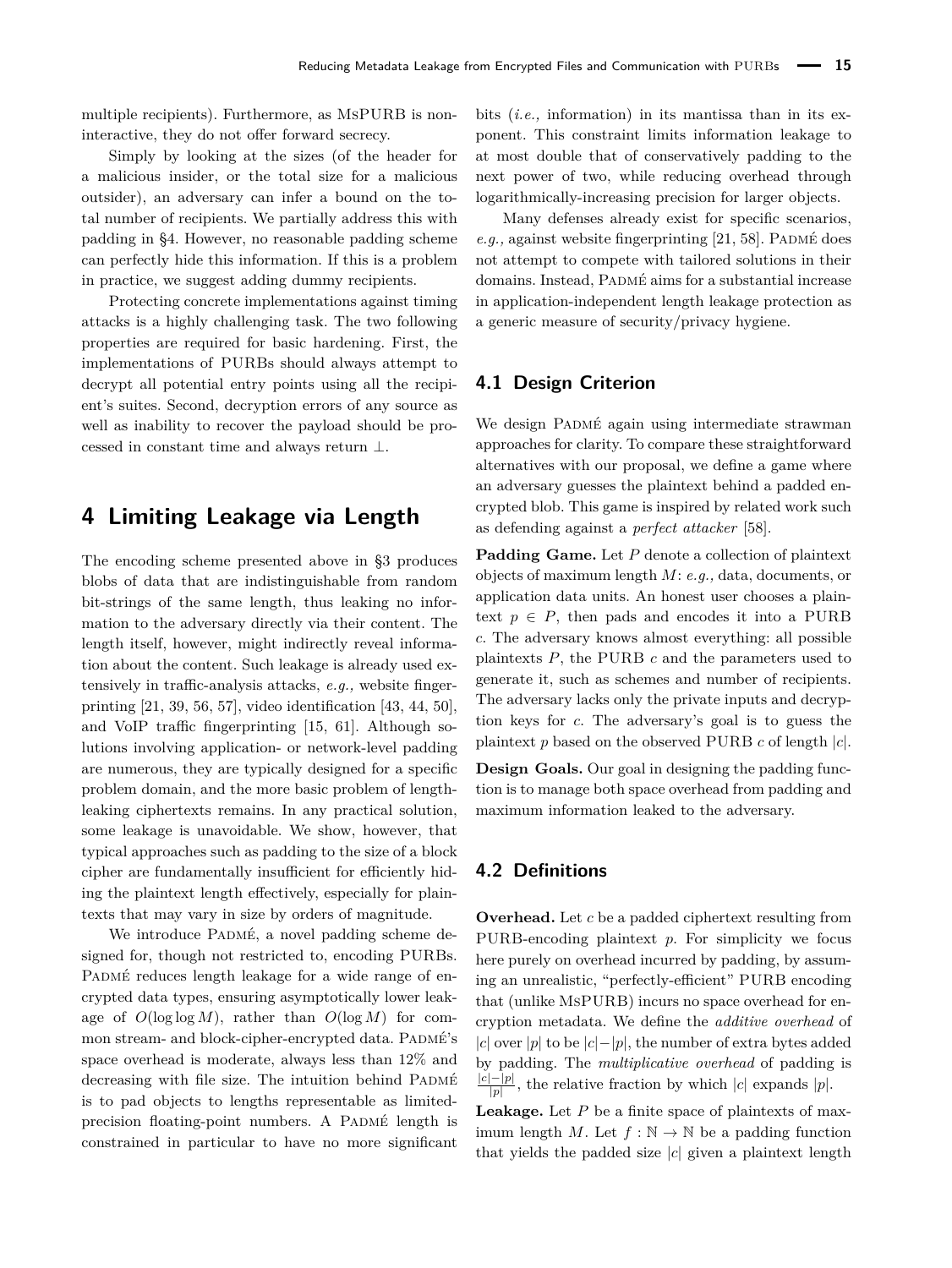|p|, for  $p \in P$ . The image of f is a set R of padded lengths that *f* can produce from plaintexts  $p \in P$ . We quantify the leakage of padding function *f* in terms of the number of elements in *R*. More precisely, we define the leakage as the number of bits (amount of information entropy) required to distinguish a unique element of *R*, which is  $\lceil \log_2 |R| \rceil$ . Intuitively, a function that pads everything to a constant size larger than all plaintexts  $(e.g., f(p) = 1)$  Tb) leaks no information to the adversary, because  $|R| = 1$  (and observing  $|c| = 1$  Tb leaks no information about the plaintext), whereas more finegrained padding functions leak more bits.

# **4.3 Strawman Padding Approaches**

We first explore two strawman designs, based on different padding functions *f*. A padding function that offers any useful protection cannot be one-to-one, otherwise the adversary could trivially invert it and recover  $|p|$ . We also exclude randomized padding schemes for simplicity, and because in practice adversaries can typically cancel out and defeat random padding factors statistically over many observations. Therefore, only padding functions that group many plaintext lengths into fewer padded ciphertexts are of interest in our analysis.

**Strawman 1: Fixed-Size Blocks.** We first consider a padding function  $f(L) = b \cdot [L/b]$ , where *b* is a block size in bytes. This is how objects often get "padded" by default in practice, *e.g.,* in block ciphers or Tor cells. In this case, the PURB's size is a multiple of *b*, the maximum additive overhead incurred is *b*−1 bytes, and the leakage is  $\lceil \log_2 M/b \rceil = O(\log M)$ , where *M* is the maximum plaintext size.

In practice, when plaintext sizes differ by orders of magnitude, there is no good value for *b* that serves all plaintexts well. For instance, consider  $b = 1 \text{ MB}$ . Padding small files and network messages would incur a large overhead: *e.g.,* padding Tor's 512 B cells to 1 MB would incur overheads of 2000×. In contrast, padding a 700 MB movie with at most 1 MB of chaff would add only a little confusion to the adversary, as this movie may still be readily distinguishable from others by length. To reduce information leakage asymptotically over a vast range of cleartext sizes, therefore, padding must depend on plaintext size.

**Strawman 2: Padding to Powers of 2.** The next step is to pad to varying-size blocks, which is the basis for our actual scheme. The intuition is that for small plaintexts, the blocks are small too, yielding modest

overhead, whereas for larger files, blocks are larger and group more plaintext lengths together, improving leakage asymptotically. A simple approach is to pad plaintexts into buckets  $b_i$  of size varying as a power of some base, *e.g.*, two, so  $b_i = 2^i$ . The padding function is thus  $f(L) = 2^{\lceil \log_2 L \rceil}$ . We call this strawman NEXTP2.

Because NEXTP2 pads plaintexts of maximum length *M* into at most  $\lceil \log_2 M \rceil$  buckets, the image *R* of *f* contains only *O*(log *M*) elements. This represents only *O*(log log *M*) bits of entropy or information leakage, a major asymptotic improvement over fixed-size blocks.

The maximum overhead is substantial, however, almost +100%: *e.g.,* a 17 GB Blu-Ray movie would be padded into 32 GB. Using powers of another base  $x > 2$ , we reduce leakage further at a cost of more overhead: *e.g.,* padding to the nearest power of 3 incurs overhead up to  $+200\%$ , with less leakage but still  $O(\log \log M)$ . We could reduce overhead by using a fractional base  $1 < x < 2$ , but fractional exponents are cumbersome in practical padding functions we would prefer to be simple and operate only on integers. Although this second strawman succeeds in achieving asymptotically lower leakage than padding to fixed-size blocks, it is less attractive in practice due to high overhead when  $x > 2$ and due to computation complexity when  $1 < x < 2$ .

# <span id="page-10-0"></span>**4.4 Padmé**

We now describe our padding scheme PADMÉ, which limits information leakage about the length of the plaintext for wide range of encrypted data sizes. Similarly to the previous strawman, PADMÉ also asymptotically leaks *O*(log log *M*) bits of information, but its overhead is much lower (at most 12% and decreasing with *L*).

**Intuition.** In NEXTP2, any permissible padded length *L* has the form  $L = 2^n$ . We can therefore represent *L* as a binary floating-point number with a  $\log_2 n + 1$ -bit exponent and a mantissa of zero, *i.e.,* no fractional bits.

In PADMÉ, we similarly represent a permissible padded length as a binary floating-point number, but we allow a non-zero mantissa at most as long as the exponent (see Figure [6\)](#page-11-0). This approach doubles the number of bits used to represent an allowed padded length – hence doubling absolute leakage via length – but allows for more fine-grained buckets, reducing overhead. PADMÉ asymptotically leaks the same number of bits as NEXTP2, differing only by a constant factor of 2, but reduces space overhead by almost  $10\times$  (from  $+100\%$  to  $+12\%$ ). More importantly, the multiplicative expansion overhead decreases with *L* (see Figure [7\)](#page-11-1).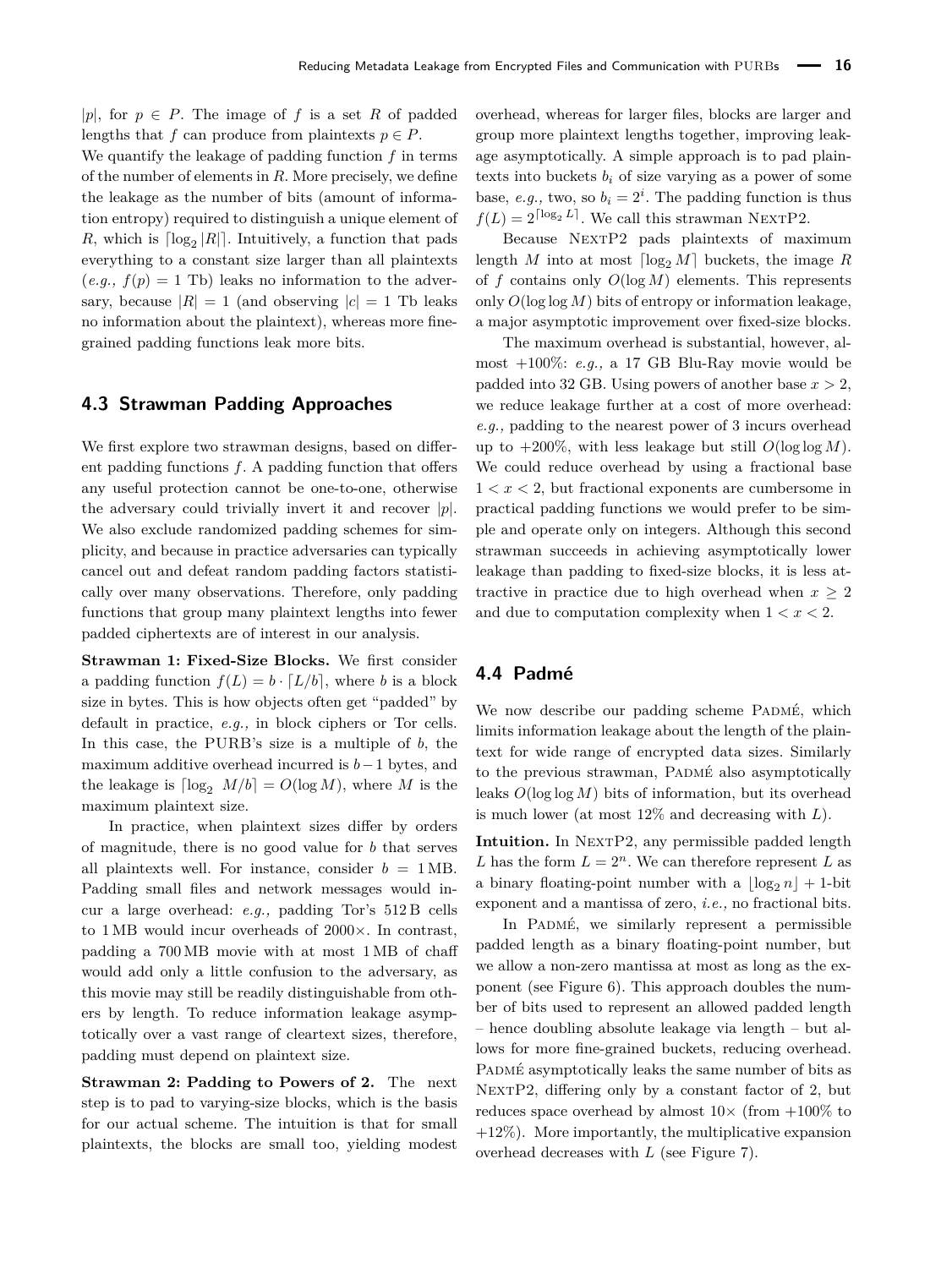#### <span id="page-11-0"></span> $\lfloor \log_2 n \rfloor + 1$ -bit exponent  $\lfloor \log_2 n \rfloor$  0-bit mantissa

In the strawman NEXTP2, the allowed length  $L = 2^n$  can be represented as a binary floating-point number with a  $\log(n) + 1$  bits of exponent and no mantissa.

| $\lfloor \log_2 n \rfloor + 1$ -bit exponent | $\log_2 n$ + 1-bit mantissa |
|----------------------------------------------|-----------------------------|
|                                              |                             |

Fig. 6. PADMÉ represents lengths as floating-point numbers, allowing the mantissa to be of at most  $\log_2 n + 1$  bits.

<span id="page-11-1"></span>

**Fig. 7.** Maximum multiplicative expansion overhead with respect to the plaintext size *L*. The naïve approach to pad to the next power of two has a constant maximum overhead of 100%, whereas PADMÉ's maximum overhead decreases with L, following  $\frac{1}{2 \log_2 L}$ .

**Algorithm.** To compute the padded size  $L' = f(L)$ , ensuring that its floating-point representation fits in at most  $2 \times \log_2 n + 1$  bits, we require the last  $E-S$  bits of  $L'$  to be 0.  $E = \lfloor \log_2 L \rfloor$  is the value of the exponent, and  $S = \log_2 E + 1$  is the size of the exponent's binary representation. The reason for the substraction will become clear later. For now, we demonstrate how *E* and *S* are computed in Table [1.](#page-11-2)

Recall that PADMÉ requires the mantissa's bit length to be no longer than that of the exponent. In Ta-ble [1,](#page-11-2) for the value  $L = 9$  the mantissa is longer than the

<span id="page-11-2"></span>**Table 1.** The IEEE floating-point representations of 8, 9 and 10. The value 8 has 1 bit of mantissa (the initial 1 is omitted), and 2 bits of exponents; 9 has a 3-bits mantissa and a 2-bit exponent, while the value  $10$  as  $2$  bits of mantissa and exponents.  $P_{\text{ADM}\text{E}}$ enforces the mantissa to be no longer than the exponent, hence 9 gets rounded up to the next permitted length 10.

|    |                     | F. | -S            | <b>IEEE</b> representation                             |  |
|----|---------------------|----|---------------|--------------------------------------------------------|--|
| 8  | 0 <sub>b</sub> 1000 | 3  | $\mathcal{P}$ | $*2^{\circ}$ <sub>0</sub> $11$<br>0 <sub>b1.0</sub>    |  |
| g  | 0 <sub>b</sub> 1001 | 3  |               | $*2^{\circ}$ <sub>0</sub> $11$<br>0 <sub>b</sub> 1.001 |  |
| 10 | 0 <sub>b</sub> 1010 | -3 |               | $*2^{\circ}$ <sub>0</sub> $11$<br>0 <sub>b</sub> 1.01  |  |

exponent: it is "too precise" and therefore not a permitted padded length. The value 10 is permitted, however, so a 9 byte-long ciphertext is padded to 10 bytes.

To understand why PADMÉ requires the low  $E-S$ bits to be 0, notice that forcing all the last *E* bits to 0 is equivalent to padding to a power of two. In comparison, PADMÉ allows *S* extra bits to represent the padded size, with *S* defined as the bit length of the exponent.

Algorithm [1](#page-11-3) specifies the Padmé function precisely.

| Algorithm 1: PADMÉ                                             |
|----------------------------------------------------------------|
| <b>Data:</b> length of content $L$                             |
| <b>Result:</b> length of padded content $L'$                   |
| $E \leftarrow  \log_2 L $<br>// $L$ 's floating-point exponent |
| $S \leftarrow  \log_2 E  + 1$<br>// # of bits to represent $E$ |
| $z \leftarrow E - S$<br>$//$ # of low bits to set to 0         |
| $m \leftarrow (1 \ll z) - 1$<br>// mask of $z$ 1's in LSB      |
| // round up using mask $m$ to clear last $z$ bits              |
| $L' \leftarrow (L+m) \& \sim m$                                |

<span id="page-11-3"></span>**Leakage and Overhead.** By design, if the maximum plaintext size is  $M$ , PADMÉ's leakage is  $O(\log \log M)$ bits, the length of the binary representation of the largest plaintext. As we fix *E*−*S* bits to 0 and round up, the maximum overhead is  $2^{E-S} - 1$ . We can estimate the maximum multiplicative overhead as follows:

$$
\max \text{ overhead} = \frac{2^{E-S} - 1}{L} < \frac{2^{E-S}}{L}
$$

$$
\approx \frac{2^{\lfloor \log_2 L \rfloor - \lfloor \log_2 \log_2 L \rfloor - 1}}{L}
$$

$$
\approx \frac{1}{2 \cdot 2^{\log_2 \log_2 L}}
$$

$$
= \frac{1}{2 \log_2 L} \tag{1}
$$

Thus, PADMÉ's maximum multiplicative overhead decreases with respect to the file size *L*. The maximum overhead is  $+11.\overline{11}\%$ , when padding a 9-byte file into 10 bytes. For bigger files, the overhead is smaller.

**On Optimality.** There is no clear sweet spot on the leakage-to-overhead curve. We could easily force the last  $\frac{1}{2}$ (*E* − *S*) bits to be 0 instead of the last *E* − *S* bits, for example, to reduce overhead and increase leakage. Still, what matters in practice is the relationship between *L* and the overhead. We show in [§5.3](#page-14-0) how this choice performs with various real-world datasets.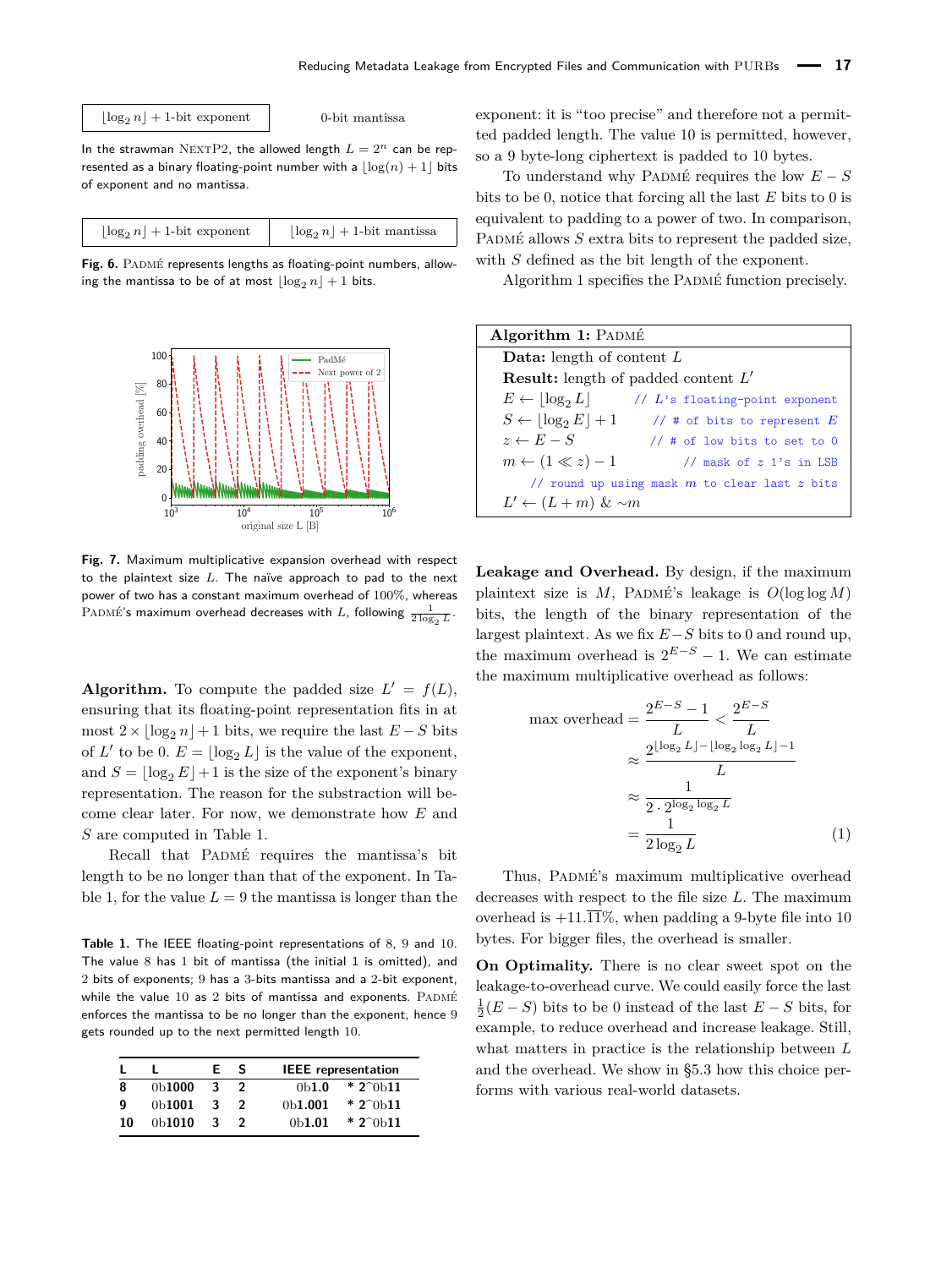# **5 Evaluation**

Our evaluation is two-fold. First, we show the performance and overhead of the PURB encoding and decoding. Second, using several datasets, we show how PADMÉ facilitates hiding information about data length.

### **5.1 Implementation**

We implemented a prototype of the PURB encoding and padding schemes in Go. The implementation follows the algorithms in [§3.7,](#page-7-0) and it consists of 2 kLOC. Our implementation relies on the open-source Kyber library[1](#page-0-0) for cryptographic operations. The code is designed to be easy to integrate with existing applications. The code is still proof-of-concept, however, and has not yet gone through rigorous analysis and hardening, in particular against timing attacks.

**Reproducibility.** All the datasets, the source code for PURBs and PADMÉ, as well as scripts for reproducing all experiments, are available in the main repository<sup>[2](#page-0-0)</sup>.

# **5.2 Performance of the PURB Encoding**

The main question we answer in the evaluation of the encoding scheme is whether it has a reasonable cost, in terms of both time and space overhead, and whether it scales gracefully with an increasing number of recipients and/or cipher suites. First, we measure the average CPU time required to encode and decode a PURB. Then, we compare the decoding performance with the performance of plain and anonymized OpenPGP schemes described below. Finally, we show how the compactness of the header changes with multiple recipients and suites, as a percentage of useful bits in the header.

**Anonymized PGP.** In standard PGP, the identity more precisely, the public key ID—of the recipient is embedded in the header of the encrypted blob. This plaintext marker speeds up decryption, but enables a third party to enumerate all data recipients. In the socalled anonymized or "hidden" version of PGP [\[14,](#page-18-15) Section 5.1], this key ID is substituted with zeros. In this case, the recipient sequentially tries the encrypted entries of the header with her keys. We use the hidden

PGP variant as a comparison for PURBs, which also does not indicate key IDs in the header but uses a more efficient structure. The hidden PGP variant still leaks the cipher suites used, the total length, and other plaintext markers (version number, etc.).

### **5.2.1 Methodology**

We ran the encoding experiments on a consumer-grade laptop, with a quad-core 2.2 GHz Intel Core i7 processor and 16 GB of RAM, using Go 1.12.5. To compare with an OpenPGP implementation, we use and modify Key-base's fork<sup>[3](#page-0-0)</sup> of the default Golang crypto library<sup>[4](#page-0-0)</sup>, as the fork adds support for the ECDH scheme on Curve25519.

We further modify Keybase's implementation to add the support for the anonymized OpenPGP scheme. All the encoding experiments use a PURB suite based on the Curve25519 elliptic-curve group, AES128-GCM for entry point encryption and SHA256 for hashing. We also apply the global nonce optimization, as discussed in [§3.8.](#page-8-1) For experiments needing more than one suite, we use copies the above suite to ensure homogeneity across timing experiments. The payload size in each experiment is 1 KB. For each data point, we generate a new set of keys, one per recipient. We measure each data point 20 times, using fresh randomness each time, and depict the median value and the standard deviation.

### **5.2.2 Results**

**Encoding Performance.** In this experiment, we first evaluate how the time required to encode a PURB changes with a growing number of recipients and cipher suites, and second, how the main computational components contribute to this duration. We divide the total encoding time into three components. The first is authenticated encryption of entry points. The second is the generation and Elligator encoding of sender's public keys, one per suite. A public key is derived by multiplying a base point with a freshly generated private key (scalar). If the resultant public key is not encodable, which happens in half of the cases, a new key is generated. Point multiplication dominates this component, constituting  $\approx 90\%$  of the total time. The third is the

**<sup>1</sup>** <https://github.com/dedis/kyber>

**<sup>2</sup>** <https://github.com/dedis/purb>

**<sup>3</sup>** <https://github.com/keybase/go-crypto>

**<sup>4</sup>** <https://github.com/golang/crypto>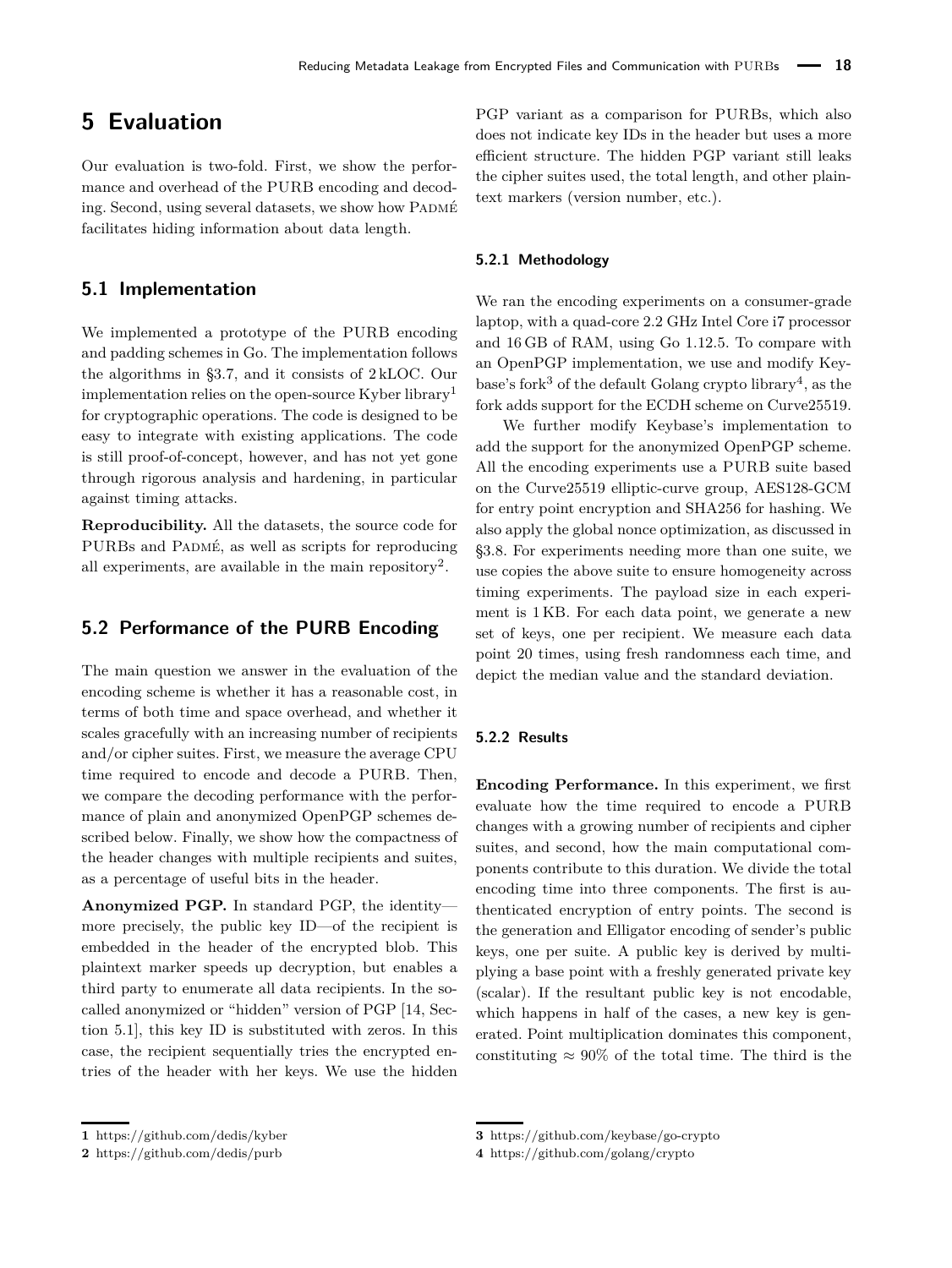<span id="page-13-0"></span>

**(a)** The CPU cost of encoding a PURB given the number of recipients and of cipher suites. EncHeader: encryption of entry points; KeyGen: generation and hiding of public keys; SharedSecrets: computation of shared secrets.

PGP standard PGP hidden  $10<sup>2</sup>$ PURBs flat PURBs standard Decoding time [ms] Decoding time [ms]  $10^{1}$  $\frac{\text{Assembly-}}{\text{optimization}}$  $10^{0}$ 10−<sup>1</sup>  $10^0$   $10^1$   $10^2$   $10^3$   $10^4$ Number of Recipients

**(b)** The worst-case CPU cost of decoding for PGP, PGP with hidden recipients, PURBs without hash tables (flat), and standard PURBs.



<span id="page-13-1"></span>

**Fig. 9.** Compactness of the PURB header (% of non-random bits).

derivation of a shared secret with each recipient, essentially a single point-multiplication per recipient. Other significant components of the total encoding duration are payload encryption, MAC computation and layout composition. We consider cases using one, three or ten cipher suites. When more than one cipher suite is used, the recipients are equally divided among them.

Figure [8a](#page-13-0) shows that in the case of a single recipient, the generation of a public key and the computation of a shared secret dominate the total time and both take  $\approx$  2 ms. As expected, computing shared secrets starts dominating the total time when the number of recipients grows, whereas the duration of the public-key

generation only depends on a number of cipher suites used. The encoding is arguably efficient for most cases of communication, as even with hundred recipients and ten suites, the time for creating a PURB is 235 ms.

**Decoding Performance.** We measure the worst-case CPU time required to decipher a standard PGP message, a PGP message with hidden recipients, a *flat* PURB that has a flat layout of entry points without hash tables, and a standard PURB. We use the Curve25519 suite in all the PGP and PURB schemes.

Figure [8b](#page-13-0) shows the results. The OpenPGP library uses the assembly-optimized Go elliptic library for point multiplication, hence the multiplication takes  $\approx 0.05$ 0.1 ms there, while it takes  $\approx 2-3$  ms in Kyber. This results in a significant difference in absolute values for small numbers of recipients. But our primary interest is the dynamics of total duration. The time increase for anonymous PGP is linear because, in the worst case, a decoder has to derive as many shared secrets as there are recipients. PURBs in contrast exhibit almost constant time, requiring only a single multiplication regardless of the number of recipients. A decoder still has to perform multiple entry-point trial decryptions, but one such operation would account for only  $\approx 0.3\%$  of the total time in the single-recipient, single-suite scenario. The advantage of using hash tables, and hence logarithmically less symmetric-key operations, is illustrated by the difference between PURBs standard and PURBs *flat*, which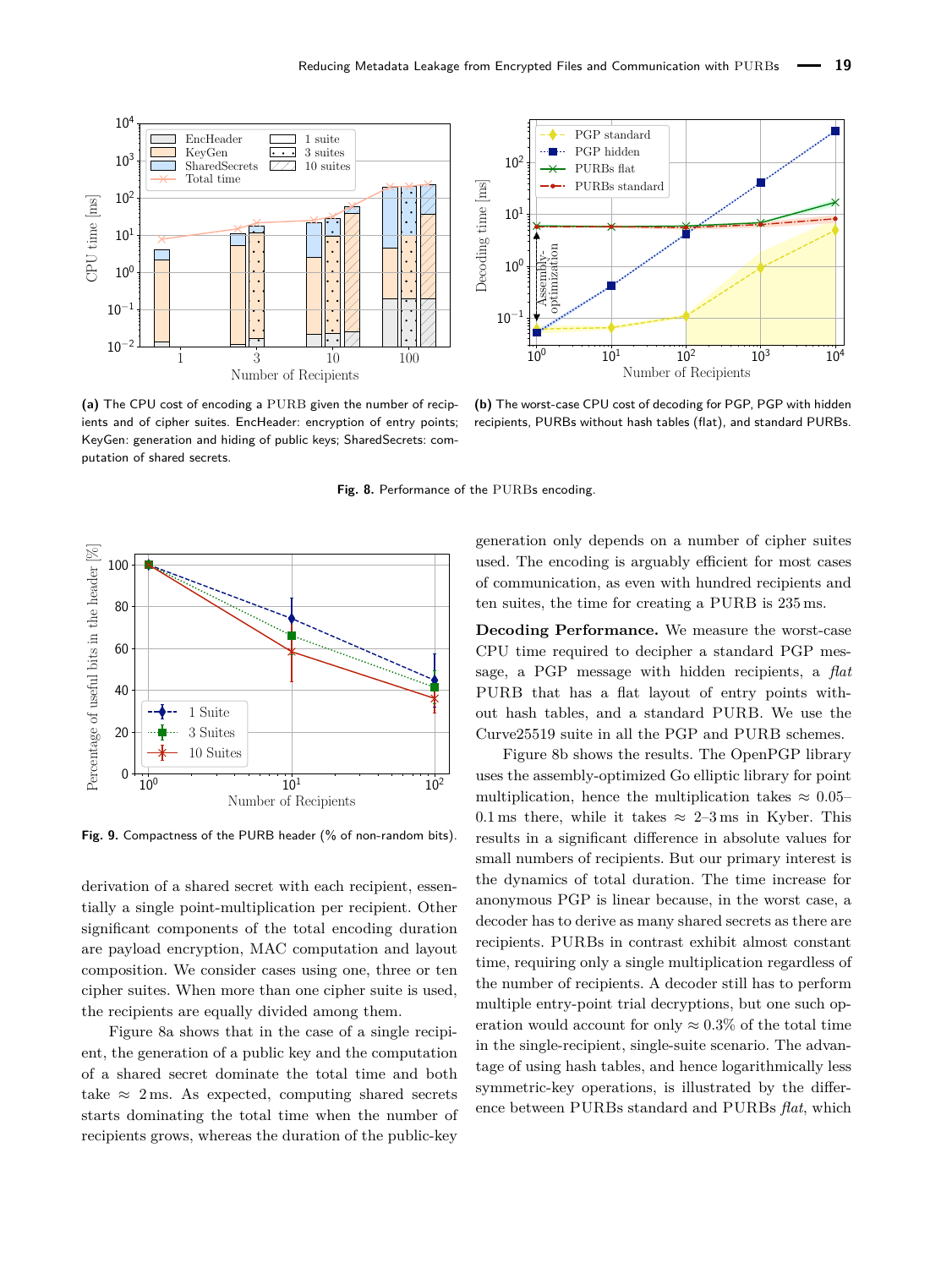is noticeable after 100 recipients and will become more pronounced if point multiplication is optimized.

**Header Compactness.** Compared with placing the header elements linearly, our expanding hash table design is less compact, but enables more efficient decoding. Figure [8b](#page-13-0) shows an example of this trade-off, PGP hidden versus PURBs standard.

In Figure [9,](#page-13-1) we show the compactness, or the percentage of the PURB header that is filled with actual data, with respect to the number of recipients and cipher suites. Not surprisingly, an increasing number of recipients and/or suites increases the collisions and reduces compactness: 45% for 100 recipients and 1 suite, 36% for 100 recipients and 10 suites. In the most common case of having one recipient in one suite, however, the header is perfectly compact. Finally, there is a trade-off between compactness and efficient decryption. We can easily increase compactness by resolving entry point hash table collisions linearly, instead of directly moving to the next hash table. The downside is that the recipient has more entry points to try.

### <span id="page-14-0"></span>**5.3 Performance of Padmé Padding**

In evaluating a padding scheme, one important metric is overhead incurred in terms of bits added to the plaintexts. By design, PADMÉ's overhead is bounded by  $\frac{1}{2 \cdot \log_2 L}$ . As discussed in [§4.4,](#page-10-0) PADMÉ does not escape the typical overhead-to-leakage trade-off, hence PADMÉ's novelty does not lie in this tradeoff. Rather, the novelty lies in the practical relation between *L* and the overhead. PADMÉ's overhead is moderate, at most +12% and much less for large PURBs.

A more interesting question is how effectively, given an arbitrary collection of plaintexts  $P$ , PADMÉ hides which plaintext is padded. PADMÉ was designed to work with an arbritrary collection of plaintexts *P*. It remains to be seen how PADMÉ performs when applied to a specific set of plaintexts *P*, *i.e.,* with a distribution coming from the real world, and to establish how well it groups files into sets of identical length. In the next section, we experiment with four datasets made of various objects: a collection of Ubuntu packages, a set of YouTube videos, a set of user files, and a set of Alexa Top 1M websites.

### **5.3.1 Datasets and Methodology**

The Ubuntu dataset contains 56*,*517 unique packages, parsed from the official repository of a live Ubuntu 16*.*04

**Table 2.** Datasets used in the evaluation of anonymity provided by Padmé.

| <b>Dataset</b>        | $#$ of objects |
|-----------------------|----------------|
| Ubuntu packages       | 56,517         |
| YouTube videos        | 191,250        |
| File collections      | 3,027,460      |
| Alexa top 1M Websites | 2,627          |

instance. As packages can be referenced in multiple repositories, we filtered the list by name and architecture. The reason for padding Ubuntu software updates is that the knowledge of updates enables a local eavesdropper to build a list of packages and their versions that are installed on a machine. If some of the packages are outdated and have known vulnerabilities, an adversary might use it as an attack vector. A percentage of software updates still occurs over un-encrypted connections, which is still an issue; but encrypted connections to software-update repositories also expose which distribution and the kind of update being done (security / restricted<sup>[5](#page-0-0)</sup> / multiverse<sup>[6](#page-0-0)</sup> / etc). We hope that this unnecessary leakage will disappear in the near future.

The YouTube dataset contains 191*,*250 unique videos, obtained by iteratively querying the YouTube API. One semantic video is generally represented by  $2 - 5$  webm files, which corresponds to various video qualities. Hence, each object in the dataset is a unique (video, quality) pair. We use this dataset as if the videos were downloaded in bulk rather than streamed; that is, we pad the video as a single file. The argument for padding YouTube videos as whole files is that, as shown by related work [\[43,](#page-18-5) [44,](#page-18-6) [50\]](#page-19-5), variable-bitrate encoding combined with streaming leak which video is being watched. If YouTube wanted to protect the privacy of its users, it could re-encode everything to constantbitrate encoding and still stream it, but then the total length of the stream would still leak information. Alternatively, it could adopt a model similar to that of the iTunes store, where videos have variable bit-rate but are bulk-downloaded; but again, the total downloaded length would leak information, requiring some padding. Hence, we explore how unique the YouTube videos are by length with and without padding.

The files dataset was constituted by collecting the file sizes in the home directories ('~user/') of 10 co-workers and contains 3*,*027*,*460 of both personal files and configuration files. These files were collected on ma-

**<sup>5</sup>** Contains proprietary software and drivers.

**<sup>6</sup>** Contains software restricted by copyright.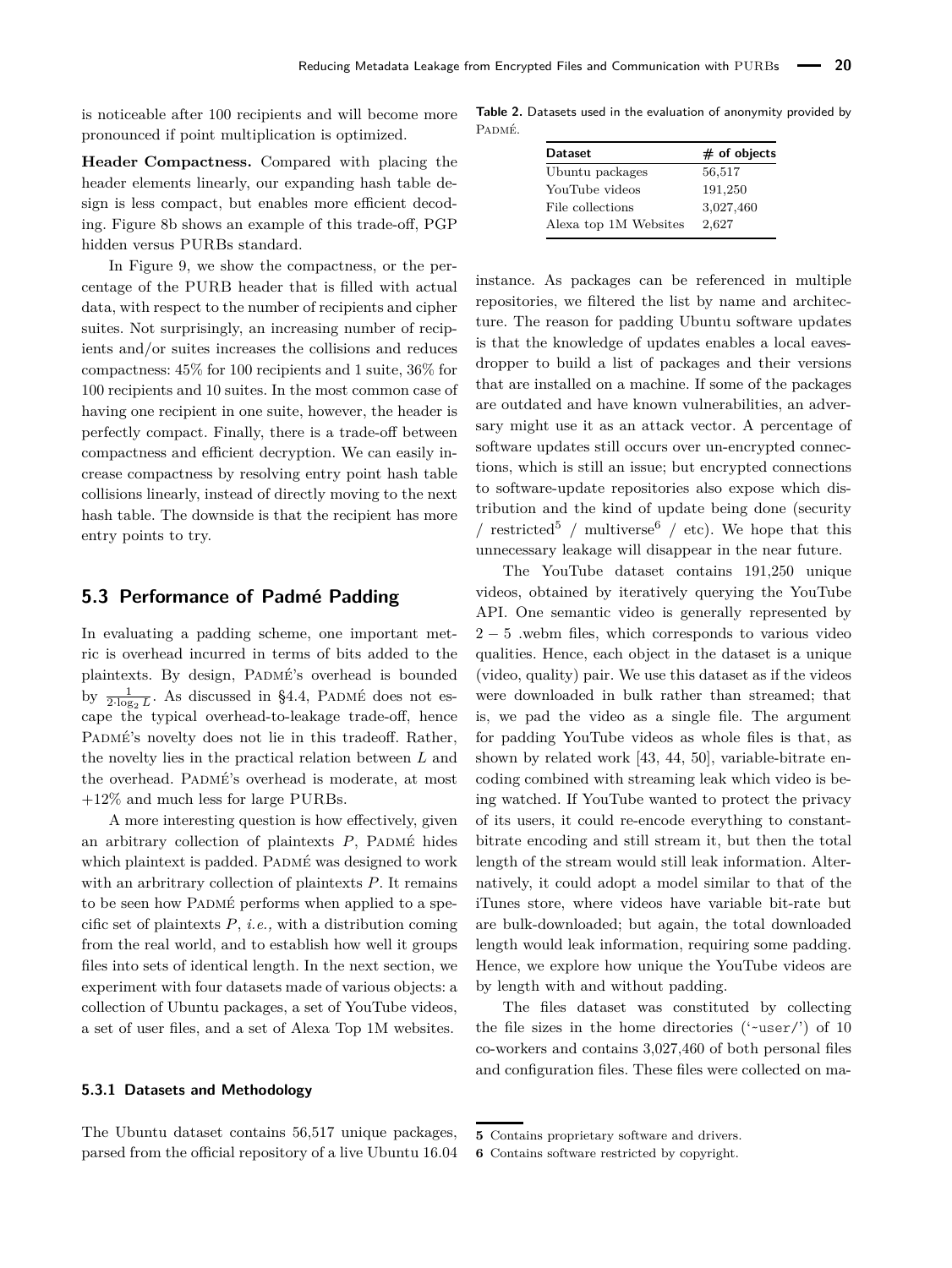<span id="page-15-0"></span>

**Fig. 10.** Distribution of the sizes of the objects in each dataset.

chines running Fedora, Arch, and Mac OS X. The argument for analyzing the uniqueness of those files is not to encrypt each file individually – there is no point in hiding the metadata of a file if the file's location exposes everything about it, e.g. ' $\nu$ user/.ssh' – but rather to quantify the privacy gain when padding those objects.

Finally, the Alexa dataset is made of 2*,*627 websites from the Alexa Top 1M list. The size of each website is the sum of all the resources loaded by the webpage, which has been recorded by piloting a 'chromeheadless' instance with a script, mimicking real browsing. One reason for padding whole websites – as opposed to padding individual resources – is that related work in website fingerprinting showed the importance of the total downloaded size [\[21\]](#page-18-3). The effectiveness of PADMÉ when padding individual resources, or for instance bursts [\[58\]](#page-19-13), is left as interesting future work.

### **5.3.2 Evaluation of Padmé**

The distribution of the objects sizes for all the datasets is shown in Figure [10.](#page-15-0) Intuitively, it is harder for an efficient padding scheme to build groups of same-sized files when there are large objects in the dataset. Therefore, we expect the last 5% to 10% of the four datasets to remain somewhat unique, even after padding.

For each dataset, we analyze the anonymity set size of each object. To compute this metric, we group objects by their size, and report the distribution of the sizes of these groups. A large number of small groups indicate that many objects are easily identifiable. For each dataset, we compare three different approaches: the NEXTP2 strawman, PADMÉ, and padding to a fixed block size of 512B, like a Tor cell. The anonymity metrics are shown in Figure [11,](#page-16-0) and the respective overheads are shown in Table [3.](#page-16-1)

For all these datasets, despite containing very different objects, a large percentage of objects have a unique size: 87% in the case of YouTube video (Figure [11a\)](#page-16-0), 45% in the case of files (Figure [11b\)](#page-16-0), 83% in the case of Ubuntu packages (Figure [11c\)](#page-16-0), and 68% in the case of Websites Figure [11d\)](#page-16-0). These characteristics persist in traditional block-cipher encryption (blue dashed curves) where objects are padded only to a block size. Even after being padded to 512 bytes, the size of a Tor cell, most object sizes remain as unique as in the unpadded case. We observe similar results when padding to 256 bits, the typical block size for AES (not plotted).

NEXTP2 (red dotted curves) provides the best anonymity: in the YouTube and Ubuntu datasets (Figures [11a](#page-16-0) and [11c\)](#page-16-0), there is no single object that remains unique with respect to its size; all belong to groups of at least 10 objects. We cannot generalize this statement, of course, as shown by the other two datasets (Figures [11b](#page-16-0) and [11d\)](#page-16-0). In general, we see a massive improvement with respect to the unpadded case. Recall that this padding scheme is impractically costly, adding  $+100\%$  to the size in the worst case and  $+50\%$  in mean. In Table [3,](#page-16-1) we see that the mean overhead is of  $+45\%$ .

Finally, we see the anonymity provided by PADMÉ (green solid curves). By design, Padmé has an acceptable maximum overhead (maximum  $+12\%$  and decreasing). In three of the four datasets, there is a constant difference between our expensive reference point NEXTP2 and PADMÉ; despite having a decreasing overhead with respect to  $L$ , unlike NEXTP2. This means that although larger files have proportionally less protection (*i.e.,* less padding in percentage) with PADMÉ, this is not critical, as these files are more rare and are harder to protect efficiently, even with a naïve and costly approach. When we observe the percentage of uniquely identifiable objects (objects that trivially reveal their plaintext given our perfect adversary), we see a significant drop by using PADMÉ: from 83% to 3% for the Ubuntu dataset, from 87% to 3% for the Youtube dataset, from 45% to 8% for the files dataset and from 68% to 6% for the Alexa dataset. In Table [3,](#page-16-1) we see that the mean overhead of PADMÉ is around  $3\%$ , more than an order of magnitude smaller than NEXTP2. We also see how using a fixed block size can yield high overhead in percentage, in addition to insufficient protection.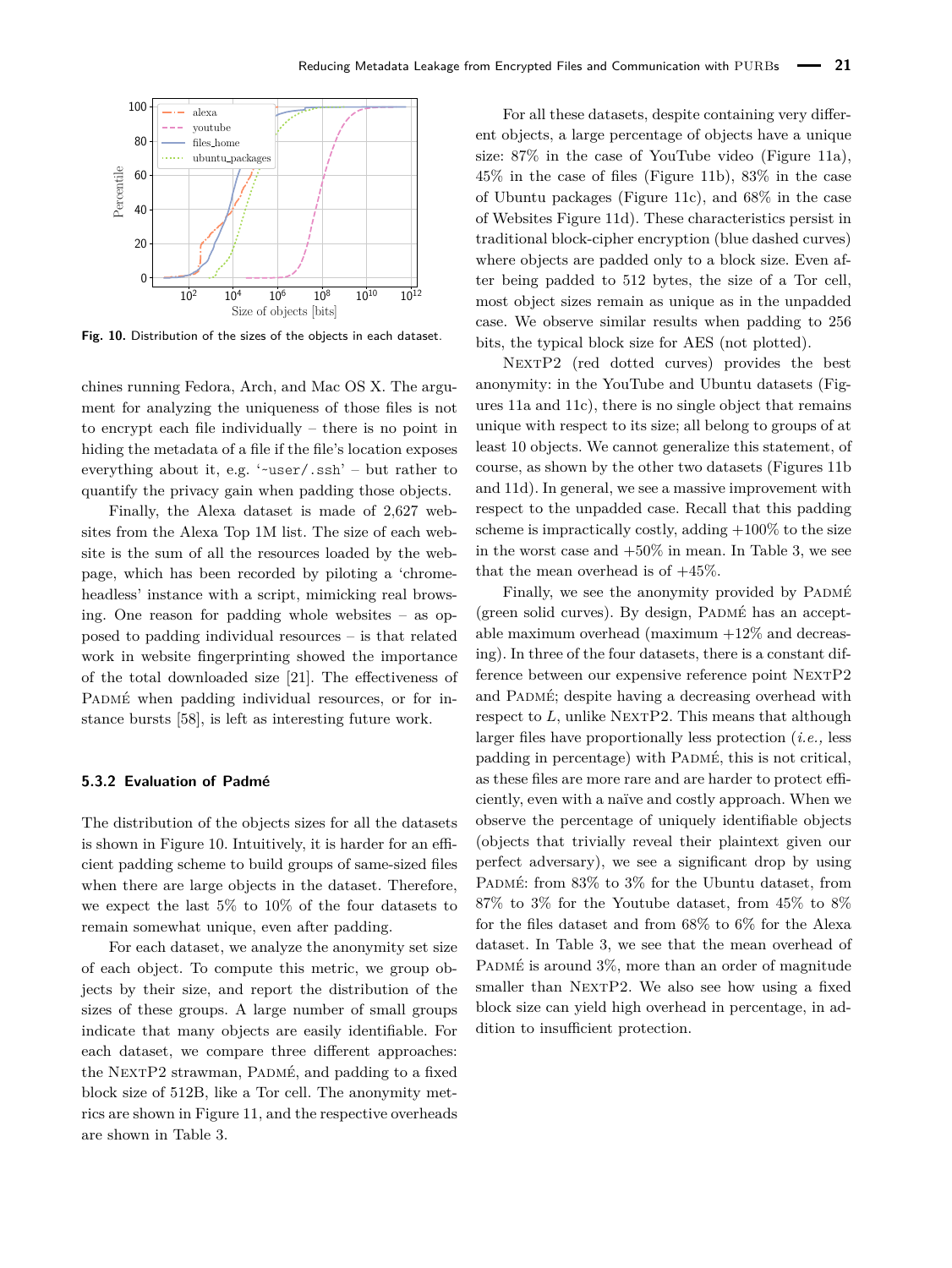<span id="page-16-0"></span>**(a)** Dataset 'YouTube':



**(b)** Dataset 'files':



**(c)** Dataset 'Ubuntu':



**(d)** Dataset 'Alexa':



**Fig. 11.** Analysis of the anonymity provided by various padding approaches: NEXTP2, PADMÉ, padding with a constant block size and no padding. We measure for each object with how many other objects it becomes indistinguishable after being padded, and plot the distribution. NEXTP2 provides better anonymity, at the cost of a drastically higher overhead (at most  $+100\%$  instead of  $+12\%$ ). Overheads are shown in Table [3.](#page-16-1)

<span id="page-16-1"></span>**Table 3.** Analysis of the overhead, in percentage, of various padding approaches. In the first column, we use  $b = 512B$  as block size.

| <b>Dataset</b> | <b>Fixed block size</b> | Next power of 2 | Padmé |
|----------------|-------------------------|-----------------|-------|
| YouTube        | 0.01                    | 44.12           | 2.23  |
| files          | 40.15                   | 44.18           | 3.64  |
| Ubuntu         | 14.09                   | 43.21           | 3.12  |
| Alexa          | 36.71                   | 47.12           | 3.07  |

# **6 Related Work**

The closest related work PURBs build on is Broadcast Encryption [\[4,](#page-17-8) [13,](#page-18-24) [19,](#page-18-25) [22,](#page-18-26) [24\]](#page-18-27), which formalizes the security notion behind a ciphertext for multiple recipients. In particular, the most relevant notion in (Private) Broadcast Encryption is Recipient Privacy [\[4\]](#page-17-8), in which an adversary cannot tell whether a public key is a valid recipient for a given ciphertext. PURBs goes further by enabling multiple simultaneous suites, while achieving indistinguishably from random bits in the ind\$-cca2 model. PURBs also addresses size leakage.

*Traffic morphing* [\[62\]](#page-19-14) is a method for hiding the traffic of a specific application by masking it as traffic of another application and imitating the corresponding packet distribution. The tools built upon this method can be standalone [\[55\]](#page-19-15) or use the concept of Tor pluggable transport [\[37,](#page-18-28) [59,](#page-19-16) [60\]](#page-19-17) that is applied to preventing Tor traffic from being identified and censored [\[12\]](#page-17-11). There are two fundamental differences with PURBs. First, PURBs focus on a single unit of data; we do not yet explore the question of the time distribution of multiple PURBs. Second, traffic-morphing systems, in most cases, try to mimic a specific transport and sometimes are designed to only hide the traffic of one given tool, whereas PURBs are universal and arguably adaptable to any underlying application. Moreover, it has been argued that most traffic-morphing tools do not achieve unobservability in real-world settings due to discrepancies between their implementations and the systems that they try to imitate, because of the uncovered behavior of side protocols, error handling, responses to probing, etc. [\[23,](#page-18-17) [29,](#page-18-18) [54\]](#page-19-18). We believe that for a wide class of applications, using pseudo-random uniform blobs, either alone or in combination with other lower-level tools, is a potential solution in a different direction.

Traffic analysis aims at inferring the contents of encrypted communication by analyzing metadata. The most well-studied application of it is website fingerprinting [\[21,](#page-18-3) [39,](#page-18-4) [56,](#page-19-3) [57\]](#page-19-4), but it has also been applied to video identification [\[43,](#page-18-5) [44,](#page-18-6) [50\]](#page-19-5) and VoIP traffic [\[15,](#page-18-8) [61\]](#page-19-6). In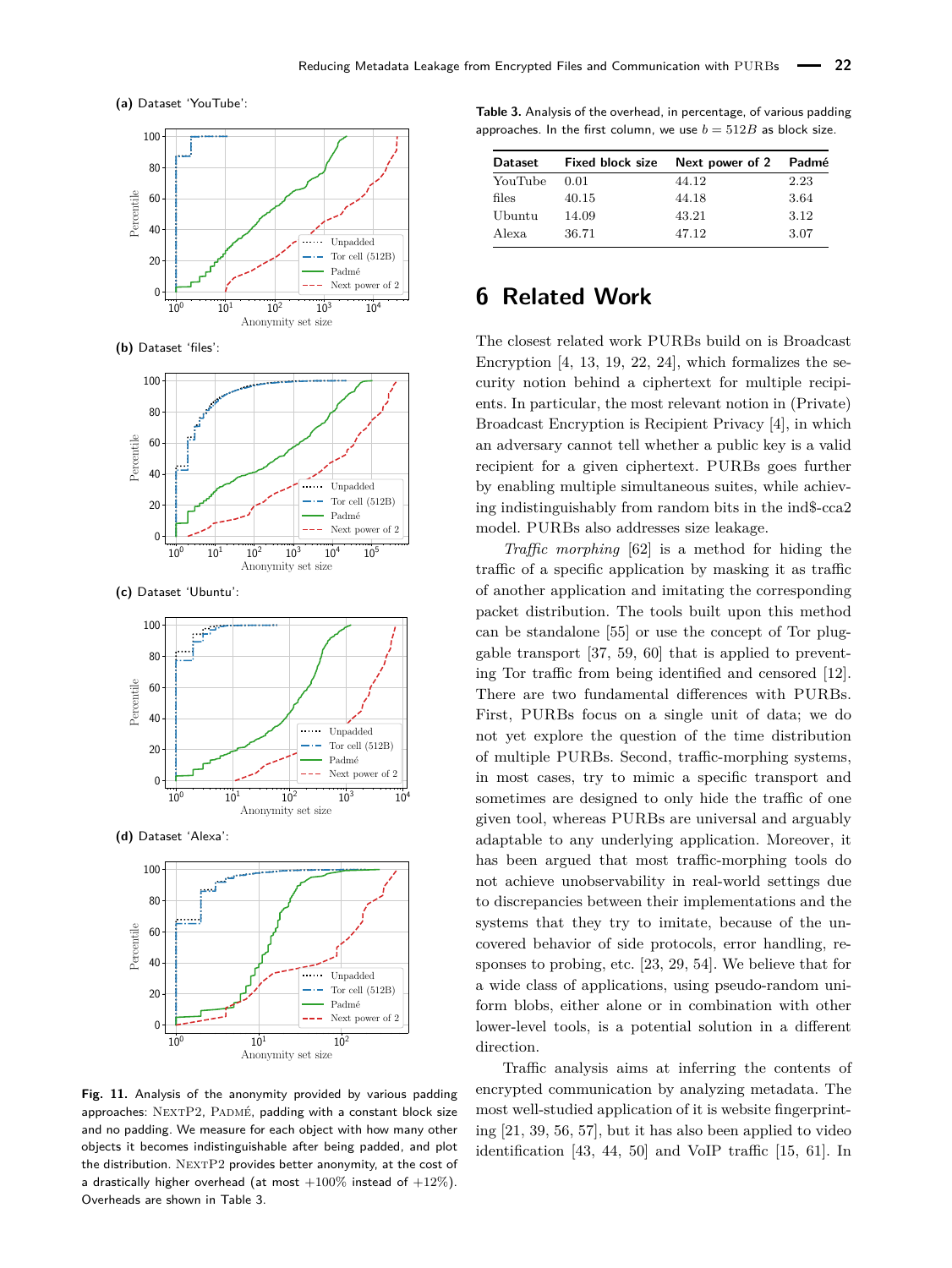website fingerprinting over Tor, research has repeatedly showed that the total website size is the feature that helps an adversary the most [\[16,](#page-18-29) [21,](#page-18-3) [38\]](#page-18-30). In particular, Dyer et al. [\[21\]](#page-18-3) show the necessity of padding the whole website, as opposed to individual packets, to prevent an adversary from identifying a website by its observed total size. They also systematized the existing padding approaches. Wang et al. [\[58\]](#page-19-13) propose deterministic and randomized padding strategies tailored for padding Tor traffic against a perfect attacker, which inspired our [§4.](#page-9-0)

Finally, Sphinx [\[18\]](#page-18-31) is an encrypted packet format for mix networks with the goal of minimizing the information revealed to the adversary. Sphinx shares similarities with PURBs in its binary format (*e.g.,* the presence of a group element followed by a ciphertext). Unlike PURBs, however, it supports only one cipher suite, and one direct recipient (but several nested ones, due to the nature of mix networks). To the best of our knowledge, PURBs is the first solution that hides all metadata while providing cryptographic agility.

# **7 Conclusion**

Conventional encrypted data formats leak information, via both unencrypted metadata and ciphertext length, that may be used by attackers to infer sensitive information via techniques such as traffic analysis and website fingerprinting. We have argued that this metadata leakage is not necessary, and as evidence have presented PURBs, a generic approach for designing encrypted data formats that do not leak anything at all, except for the padded length of the ciphertexts, to anyone without the decryption keys. We have shown that despite having no cleartext header, PURBs can be efficiently encoded and decoded, and can simultaneously support multiple public keys and cipher suites. Finally, we have introduced PADMÉ, a padding scheme that reduces the length leakage of ciphertexts and has a modest overhead decreasing with file size. PADMÉ performs significantly better than classic padding schemes with fixed block size in terms of anonymity, and its overhead is asymptotically lower than using exponentially increasing padding.

# **Acknowledgments**

We are thankful to our anonymous reviewers and our meticulous proof shepherd Markulf Kohlweiss for their constructive and thorough feedback that has helped

us to improve this paper. We also thank Enis Ceyhun Alp, Cristina Basescu, Kelong Cong, Philipp Jovanovic, Apostolos Pyrgelis and Henry Corrigan-Gibbs for their helpful comments and suggestions, and Holly B. Cogliati for text editing. This project was supported in part by grant #2017-201 of the Strategic Focal Area "Personalized Health and Related Technologies (PHRT)" of the ETH Domain and by grants from the AXA Research Fund, Handshake, and the Swiss Data Science Center.

# **References**

- <span id="page-17-1"></span>[1] Ring-road: Leaking sensitive data in security protocols. [http://www.ringroadbug.com/.](http://www.ringroadbug.com/)
- <span id="page-17-2"></span>[2] Michel Abdalla, Mihir Bellare, and Phillip Rogaway. [The Or](http://web.cs.ucdavis.edu/~rogaway/papers/dhies.pdf)[acle Diffie-Hellman Assumptions and an Analysis of DHIES.](http://web.cs.ucdavis.edu/~rogaway/papers/dhies.pdf) In Cryptographers' Track at the RSA Conference, pages 143–158, 2001.
- <span id="page-17-6"></span>[3] Diego F Aranha, Pierre-Alain Fouque, Chen Qian, Mehdi Tibouchi, and Jean-Christophe Zapalowicz. [Binary Elligator](https://eprint.iacr.org/2014/486.pdf) [Squared.](https://eprint.iacr.org/2014/486.pdf) In International Workshop on Selected Areas in Cryptography, pages 20–37, 2014.
- <span id="page-17-8"></span>[4] Adam Barth, Dan Boneh, and Brent Waters. [Privacy in](https://www.cs.utexas.edu/~bwaters/publications/papers/privatebe.pdf) [Encrypted Content Distribution Using Private Broadcast](https://www.cs.utexas.edu/~bwaters/publications/papers/privatebe.pdf) [Encryption.](https://www.cs.utexas.edu/~bwaters/publications/papers/privatebe.pdf) In International Conference on Financial Cryptography and Data Security, pages 52–64, 2006.
- <span id="page-17-0"></span>[5] Tal Be'ery and Amichai Shulman. [A Perfect CRIME? Only](https://media.blackhat.com/eu-13/briefings/Beery/bh-eu-13-a-perfect-crime-beery-wp.pdf) [TIME Will Tell.](https://media.blackhat.com/eu-13/briefings/Beery/bh-eu-13-a-perfect-crime-beery-wp.pdf) Black Hat Europe, 2013.
- <span id="page-17-9"></span>[6] Mihir Bellare, Alexandra Boldyreva, Anand Desai, and David Pointcheval. [Key-Privacy in Public-Key Encryption.](https://iacr.org/archive/asiacrypt2001/22480568.pdf) In Advances in Cryptology – ASIACRYPT 2001, pages 566– 582, 2001.
- <span id="page-17-3"></span>[7] Mihir Bellare, Alexandra Boldyreva, Kaoru Kurosawa, and Jessica Staddon. [Multi-Recipient Encryption Schemes: Effi](https://www.cc.gatech.edu/~aboldyre/papers/bbks.pdf)[cient Constructions and Their Security.](https://www.cc.gatech.edu/~aboldyre/papers/bbks.pdf) IEEE Transactions on Information Theory, 53(11):3927–3943, 2007.
- <span id="page-17-4"></span>[8] Mihir Bellare and Chanathip Namprempre. [Authenticated](https://eprint.iacr.org/2000/025.pdf) [Encryption: Relations among Notions and Analysis of the](https://eprint.iacr.org/2000/025.pdf) [Generic Composition Paradigm.](https://eprint.iacr.org/2000/025.pdf) Journal of Cryptology, 21(4):469–491, 2008.
- <span id="page-17-10"></span>[9] Mihir Bellare and Björn Tackmann. [The Multi-user Security](https://www.iacr.org/archive/crypto2016/98140241/98140241.pdf) [of Authenticated Encryption: AES-GCM in TLS 1.3.](https://www.iacr.org/archive/crypto2016/98140241/98140241.pdf) In Annual International Cryptology Conference, pages 247–276, 2016.
- <span id="page-17-5"></span>[10] Daniel J Bernstein, Mike Hamburg, Anna Krasnova, and Tanja Lange. [Elligator: Elliptic-curve points indistinguish](https://elligator.cr.yp.to/elligator-20130828.pdf)[able from uniform random strings.](https://elligator.cr.yp.to/elligator-20130828.pdf) In ACM Conference on Computer and Communications Security, CCS '13, 2013.
- <span id="page-17-7"></span>[11] Alex Biryukov, Daniel Dinu, and Dmitry Khovratovich. [Ar](https://password-hashing.net/argon2-specs.pdf)[gon2: New Generation of Memory-Hard Functions for Pass](https://password-hashing.net/argon2-specs.pdf)[word Hashing and Other Applications.](https://password-hashing.net/argon2-specs.pdf) Technical report, 2015.
- <span id="page-17-11"></span>[12] Tor Blog. Tor at the heart: Bridges and pluggable transports. [https://blog.torproject.org/tor-heart-bridges-and](https://blog.torproject.org/tor-heart-bridges-and-pluggable-transports)[pluggable-transports,](https://blog.torproject.org/tor-heart-bridges-and-pluggable-transports) Dec 2016.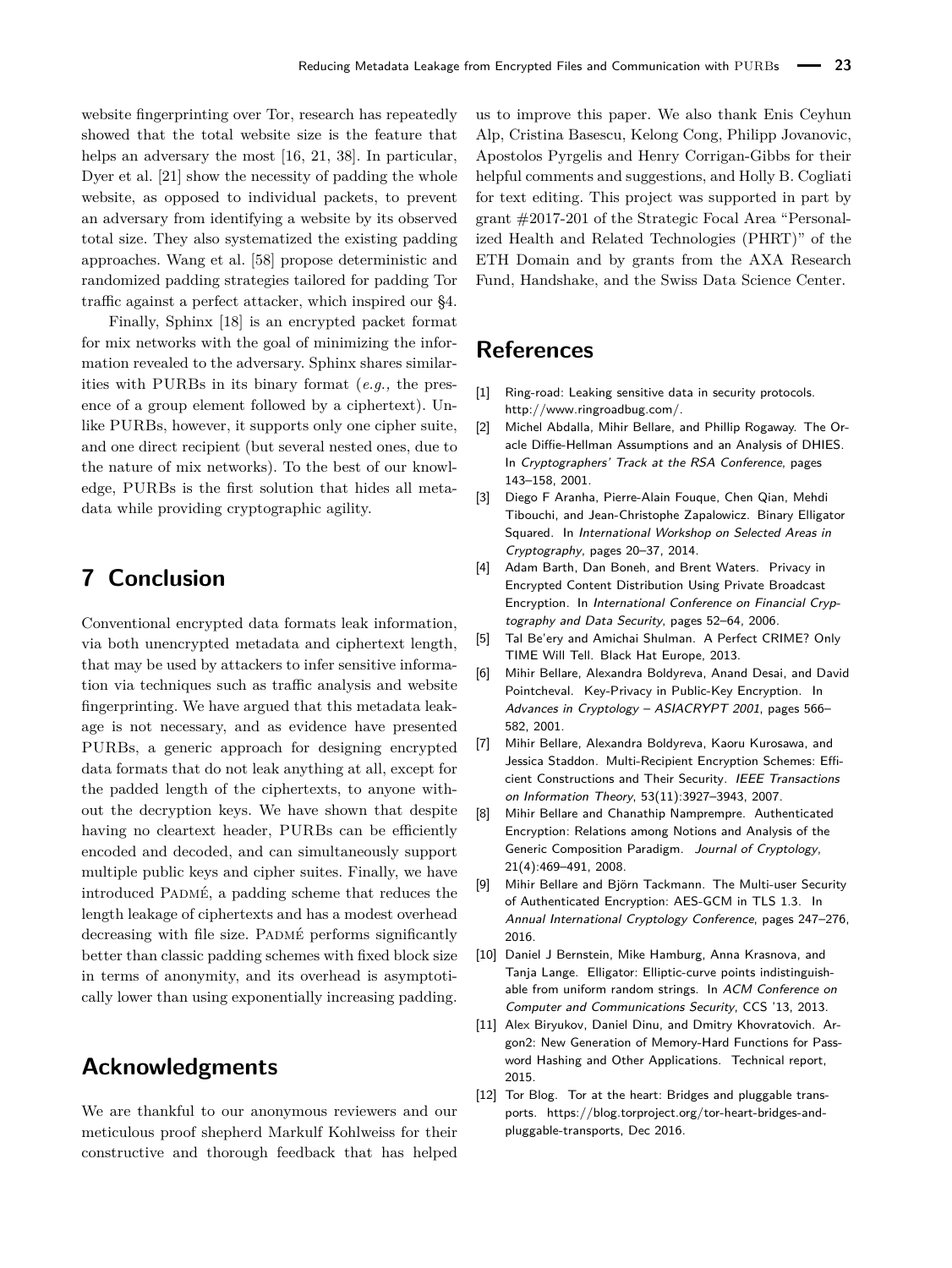- <span id="page-18-24"></span>[13] Dan Boneh, Craig Gentry, and Brent Waters. [Collusion](https://iacr.org/archive/crypto2005/36210252/36210252.pdf) [Resistant Broadcast Encryption with Short Ciphertexts and](https://iacr.org/archive/crypto2005/36210252/36210252.pdf) [Private Keys.](https://iacr.org/archive/crypto2005/36210252/36210252.pdf) In Advances in Cryptology – CRYPTO, pages 258–275, 2005.
- <span id="page-18-15"></span>[14] J. Callas, L. Donnerhacke, H. Finney, D. Shaw, and R. Thayer. [OpenPGP Message Format.](https://tools.ietf.org/html/rfc4880) RFC 4880, Nov 2007.
- <span id="page-18-8"></span>[15] Yu-Chun Chang, Kuan-Ta Chen, Chen-Chi Wu, and Chin-Laung Lei. [Inferring speech activity from encrypted Skype](http://dirl.iis.sinica.edu.tw/pub/chang08_speech.pdf) [traffic.](http://dirl.iis.sinica.edu.tw/pub/chang08_speech.pdf) In IEEE Global Telecommunications Conference, GLOBECOM, pages 1–5, 2008.
- <span id="page-18-29"></span>[16] Giovanni Cherubin, Jamie Hayes, and Marc Juarez. [Website](https://petsymposium.org/2017/papers/issue2/paper54-2017-2-source.pdf) [Fingerprinting Defenses at the Application Layer.](https://petsymposium.org/2017/papers/issue2/paper54-2017-2-source.pdf) In Privacy Enhancing Technologies Symposium, PETS '17, pages 2:186–2:203, 2017.
- <span id="page-18-2"></span>[17] George Danezis and Richard Clayton. [Introducing Traffic](https://www.cl.cam.ac.uk/~rnc1/TAIntro-book.pdf) [Analysis](https://www.cl.cam.ac.uk/~rnc1/TAIntro-book.pdf). 2007.
- <span id="page-18-31"></span>[18] George Danezis and Ian Goldberg. [Sphinx: A Compact](https://cypherpunks.ca/~iang/pubs/Sphinx_Oakland09.pdf) [and Provably Secure Mix Format.](https://cypherpunks.ca/~iang/pubs/Sphinx_Oakland09.pdf) In IEEE Symposium on Security and Privacy, S&P '09, pages 269–282, 2009.
- <span id="page-18-25"></span>[19] Cécile Delerablée. [Identity-Based Broadcast Encryption with](https://www.iacr.org/archive/asiacrypt2007/48330198/48330198.pdf) [Constant Size Ciphertexts and Private Keys.](https://www.iacr.org/archive/asiacrypt2007/48330198/48330198.pdf) In International Conference on the Theory and Application of Cryptology and Information Security, pages 200–215, 2007.
- <span id="page-18-16"></span>[20] T. Dierks and E. Rescorla. [The Transport Layer Security](https://tools.ietf.org/html/rfc5246) [\(TLS\) Protocol Version 1.2.](https://tools.ietf.org/html/rfc5246) RFC 5246, Aug 2008.
- <span id="page-18-3"></span>[21] Kevin P Dyer, Scott E Coull, Thomas Ristenpart, and Thomas Shrimpton. [Peek-a-Boo, I Still See You: Why Effi](https://kpdyer.com/publications/oakland2012-peekaboo.pdf)[cient Traffic Analysis Countermeasures Fail.](https://kpdyer.com/publications/oakland2012-peekaboo.pdf) In IEEE Symposium on Security and Privacy, S&P '12, pages 332–346, 2012.
- <span id="page-18-26"></span>[22] Nelly Fazio and Irippuge Milinda Perera. [Outsider-](https://www.milinda-perera.com/pdf/FaPe12a.pdf)[Anonymous Broadcast Encryption with Sublinear Cipher](https://www.milinda-perera.com/pdf/FaPe12a.pdf)[texts.](https://www.milinda-perera.com/pdf/FaPe12a.pdf) In International Workshop on Public Key Cryptography, pages 225–242, 2012.
- <span id="page-18-17"></span>[23] Sergey Frolov and Eric Wustrow. [The use of TLS in Cen](https://www.ndss-symposium.org/wp-content/uploads/2019/02/ndss2019_03B-2-1_Frolov_paper.pdf)[sorship Circumvention.](https://www.ndss-symposium.org/wp-content/uploads/2019/02/ndss2019_03B-2-1_Frolov_paper.pdf) In Network and Distributed System Security (NDSS) Symposium, 2019.
- <span id="page-18-27"></span>[24] Craig Gentry and Brent Waters. [Adaptive Security in Broad](https://eprint.iacr.org/2008/268.pdf)[cast Encryption Systems \(with Short Ciphertexts\).](https://eprint.iacr.org/2008/268.pdf) In Antoine Joux, editor, Annual International Conference on the Theory and Applications of Cryptographic Techniques, pages 171–188, 2009.
- <span id="page-18-10"></span>[25] Yoel Gluck, Neal Harris, and Angelo Prado. [BREACH: reviv](http://breachattack.com/resources/BREACH%20-%20SSL,%20gone%20in%2030%20seconds.pdf)[ing the CRIME attack.](http://breachattack.com/resources/BREACH%20-%20SSL,%20gone%20in%2030%20seconds.pdf) Black Hat USA, 2013.
- <span id="page-18-11"></span>[26] B. Greschbach, G. Kreitz, and S. Buchegger. [The devil](https://pdfs.semanticscholar.org/a334/35bb523e314c3bc250368c07acaaef3e9bce.pdf) [is in the metadata 2014 – New privacy challenges in De](https://pdfs.semanticscholar.org/a334/35bb523e314c3bc250368c07acaaef3e9bce.pdf)[centralised Online Social Networks.](https://pdfs.semanticscholar.org/a334/35bb523e314c3bc250368c07acaaef3e9bce.pdf) In IEEE International Conference on Pervasive Computing and Communications Workshops, pages 333–339, March 2012.
- <span id="page-18-13"></span>[27] Dominik Herrmann, Rolf Wendolsky, and Hannes Federrath. [Website Fingerprinting: Attacking Popular Privacy](http://www.cs.jhu.edu/~sdoshi/jhuisi650/papers/spimacs/SPIMACS_CD/ccsw/p31.pdf) [Enhancing Technologies with the Multinomial Naïve-bayes](http://www.cs.jhu.edu/~sdoshi/jhuisi650/papers/spimacs/SPIMACS_CD/ccsw/p31.pdf) [Classifier.](http://www.cs.jhu.edu/~sdoshi/jhuisi650/papers/spimacs/SPIMACS_CD/ccsw/p31.pdf) In ACM Workshop on Cloud Computing Security, CCSW '09, pages 31–42, 2009.
- <span id="page-18-19"></span>[28] P. Hoffman and J. Schlyter. [The DNS-Based Authentication](https://tools.ietf.org/html/rfc6698) [of Named Entities \(DANE\) Transport Layer Security \(TLS\)](https://tools.ietf.org/html/rfc6698) [Protocol: TLSA.](https://tools.ietf.org/html/rfc6698) RFC 6698, August 2012.
- <span id="page-18-18"></span>[29] Amir Houmansadr, Chad Brubaker, and Vitaly Shmatikov. [The parrot is dead: Observing unobservable network commu-](https://www.cs.cornell.edu/~shmat/shmat_oak13parrot.pdf)

[nications.](https://www.cs.cornell.edu/~shmat/shmat_oak13parrot.pdf) In IEEE Symposium on Security and Privacy, S&P '13, pages 65–79, 2013.

- <span id="page-18-20"></span>[30] IDRIX. Veracrypt. [https://www.veracrypt.fr/en/Home.html.](https://www.veracrypt.fr/en/Home.html)
- <span id="page-18-32"></span>[31] Jonathan Katz and Yehuda Lindell. Introduction to modern cryptography. CRC press, 2014.
- <span id="page-18-9"></span>[32] John Kelsey. [Compression and information leakage of plain](https://www.iacr.org/cryptodb/archive/2002/FSE/3091/3091.pdf)[text.](https://www.iacr.org/cryptodb/archive/2002/FSE/3091/3091.pdf) In International Workshop on Fast Software Encryption, Lecture Notes in Computer Science, pages 263–276, 2002.
- <span id="page-18-21"></span>[33] Hugo Krawczyk. [Cryptographic extraction and key deriva](https://www.iacr.org/archive/crypto2010/62230625/62230625.pdf)[tion: The HKDF scheme.](https://www.iacr.org/archive/crypto2010/62230625/62230625.pdf) In Annual Cryptology Conference, pages 631–648, 2010.
- <span id="page-18-14"></span>[34] Kaoru Kurosawa. [Multi-recipient public-key encryption with](#page-0-0) [shortened ciphertext.](#page-0-0) In International Workshop on Public Key Cryptography, pages 48–63, 2002.
- <span id="page-18-7"></span>[35] Stevens Le Blond, Chao Zhang, Arnaud Legout, Keith Ross, and Walid Dabbous. [I Know Where You Are and What](https://conferences.sigcomm.org/imc/2011/docs/p45.pdf) [You Are Sharing: Exploiting P2P Communications to Invade](https://conferences.sigcomm.org/imc/2011/docs/p45.pdf) [Users' Privacy.](https://conferences.sigcomm.org/imc/2011/docs/p45.pdf) In ACM SIGCOMM Conference on Internet Measurement Conference, IMC '11, 2011.
- <span id="page-18-12"></span>[36] Jonathan Mayer, Patrick Mutchler, and John C. Mitchell. [Evaluating the privacy properties of telephone meta](http://www.pnas.org/content/113/20/5536)[data.](http://www.pnas.org/content/113/20/5536) Proceedings of the National Academy of Sciences, 113(20):5536–5541, 2016.
- <span id="page-18-28"></span>[37] Hooman Mohajeri Moghaddam, Baiyu Li, Mohammad Derakhshani, and Ian Goldberg. [SkypeMorph: Protocol Obfus](http://cacr.uwaterloo.ca/techreports/2012/cacr2012-08.pdf)[cation for Tor Bridges.](http://cacr.uwaterloo.ca/techreports/2012/cacr2012-08.pdf) In ACM Conference on Computer and Communications Security, CCS '12, pages 97–108, 2012.
- <span id="page-18-30"></span>[38] Rebekah Overdorf, Mark Juarez, Gunes Acar, Rachel Greenstadt, and Claudia Diaz. [How Unique is Your .onion?: An](https://www.esat.kuleuven.be/cosic/publications/article-2776.pdf) [Analysis of the Fingerprintability of Tor Onion Services.](https://www.esat.kuleuven.be/cosic/publications/article-2776.pdf) In ACM Conference on Computer and Communications Security, CCS '17, pages 2021–2036, 2017.
- <span id="page-18-4"></span>[39] Andriy Panchenko, Lukas Niessen, Andreas Zinnen, and Thomas Engel. [Website fingerprinting in onion routing based](https://anonymous-proxy-servers.net/paper/wpes11-panchenko.pdf) [anonymization networks.](https://anonymous-proxy-servers.net/paper/wpes11-panchenko.pdf) In ACM Workshop on Workshop on Privacy in the Electronic Society, pages 103–114, 2011.
- <span id="page-18-1"></span>[40] Jeffrey Pang, Ben Greenstein, Ramakrishna Gummadi, Srinivasan Seshan, and David Wetherall. [802.11 User Finger](http://www.cs.yale.edu/homes/ramki/mobicom07.pdf)[printing.](http://www.cs.yale.edu/homes/ramki/mobicom07.pdf) In ACM International Conference on Mobile Computing and Networking, MobiCom '07, pages 99–110, 2007.
- <span id="page-18-22"></span>[41] Colin Percival. [Stronger key derivation via sequential](http://www.bsdcan.org/2009/schedule/attachments/87_scrypt.pdf) [memory-hard functions.](http://www.bsdcan.org/2009/schedule/attachments/87_scrypt.pdf) Self-published, pages 1–16, 2009.
- <span id="page-18-23"></span>[42] Damian Poddebniak, Christian Dresen, Jens Müller, Fabian Ising, Sebastian Schinzel, Simon Friedberger, Juraj Somorovsky, and Jörg Schwenk. [Efail: Breaking S/MIME and](https://efail.de/efail-attack-paper.pdf) [OpenPGP Email Encryption using Exfiltration Channels.](https://efail.de/efail-attack-paper.pdf) In USENIX Security Symposium, USENIX '18, 2018.
- <span id="page-18-5"></span>[43] Andrew Reed and Benjamin Klimkowski. [Leaky streams:](http://andrewreed.io/pubs/CCNC2016_Reed_Klimkowski_Identifying_VBR_DASH.pdf) [Identifying variable bitrate DASH videos streamed over en](http://andrewreed.io/pubs/CCNC2016_Reed_Klimkowski_Identifying_VBR_DASH.pdf)[crypted 802.11n connections.](http://andrewreed.io/pubs/CCNC2016_Reed_Klimkowski_Identifying_VBR_DASH.pdf) In IEEE Consumer Communications & Networking Conference (CCNC), pages 1107– 1112, 2016.
- <span id="page-18-6"></span>[44] Andrew Reed and Michael Kranch. [Identifying HTTPS](http://andrewreed.io/pubs/CODASPY2017_Reed_Kranch_Identifying_HTTPS_Netflix.pdf)[protected Netflix videos in real-time.](http://andrewreed.io/pubs/CODASPY2017_Reed_Kranch_Identifying_HTTPS_Netflix.pdf) In ACM Conference on Data and Application Security and Privacy, pages 361–368, 2017.
- <span id="page-18-0"></span>[45] E. Rescorla. [The Transport Layer Security \(TLS\) Protocol](https://tools.ietf.org/html/rfc8446) [Version 1.3.](https://tools.ietf.org/html/rfc8446) RFC 8446, Aug 2018.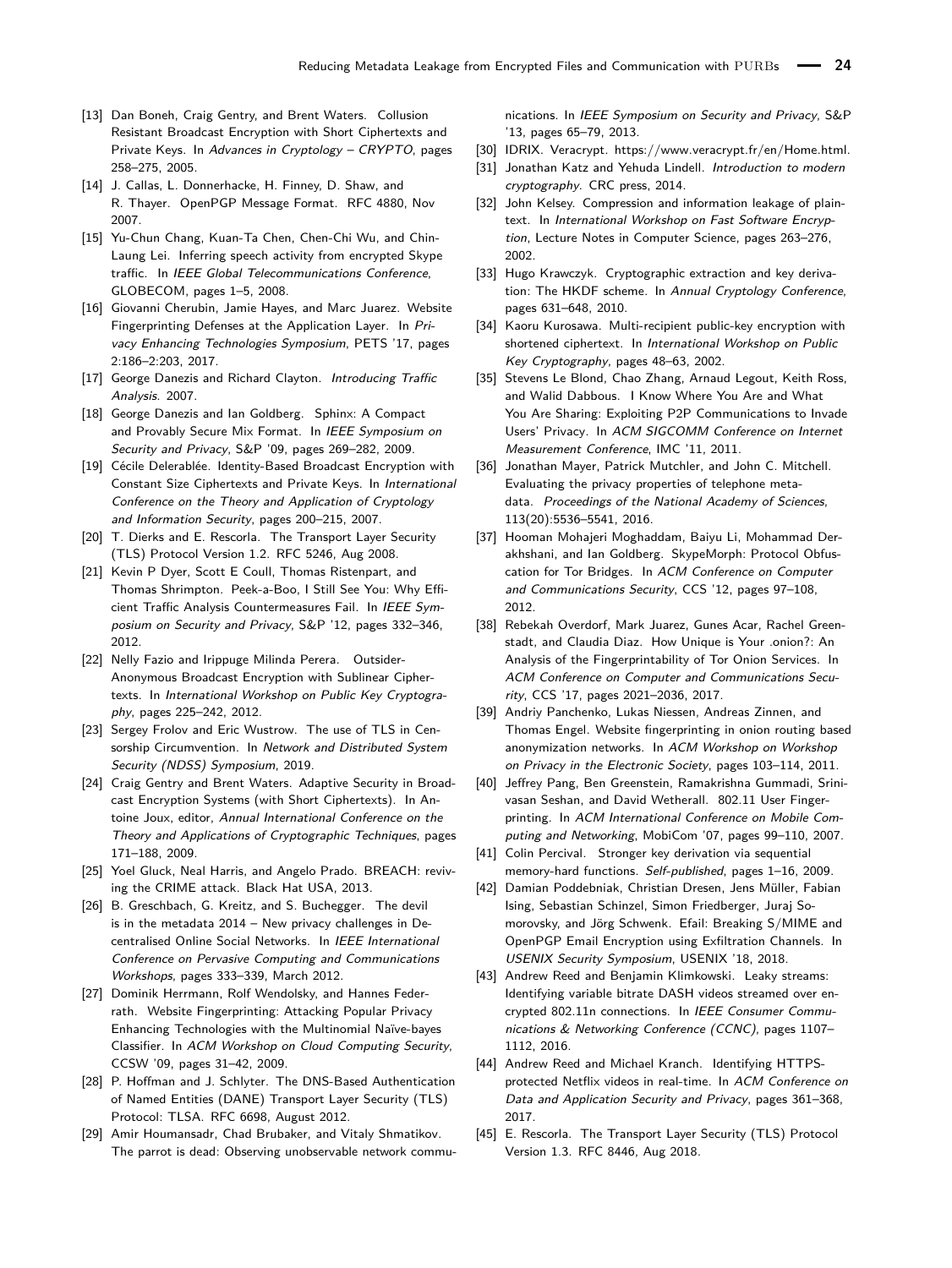- <span id="page-19-9"></span>[46] Ivan Ristić. HTTP client fingerprinting using ssl handshake analysis. [https://blog.ivanristic.com/2009/06/http-client](https://blog.ivanristic.com/2009/06/http-client-fingerprinting-using-ssl-handshake-analysis.html)[fingerprinting-using-ssl-handshake-analysis.html,](https://blog.ivanristic.com/2009/06/http-client-fingerprinting-using-ssl-handshake-analysis.html) Jun 2009.
- <span id="page-19-10"></span>[47] Tom Ritter and Daniel Kahn Gillmor. [Protecting the TLS](https://datatracker.ietf.org/meeting/interim-2014-tls-01/materials/slides-interim-2014-tls-1-3) [Handshake.](https://datatracker.ietf.org/meeting/interim-2014-tls-01/materials/slides-interim-2014-tls-1-3) IETF Interim, May 2014.
- <span id="page-19-7"></span>[48] Juliano Rizzo and Thai Duong. [The CRIME attack.](https://docs.google.com/presentation/d/11eBmGiHbYcHR9gL5nDyZChu_-lCa2GizeuOfaLU2HOU) Ekoparty, 2012.
- <span id="page-19-19"></span>[49] Phillip Rogaway. [Nonce-based symmetric encryption.](https://iacr.org/archive/fse2004/30170349/30170349.pdf) In International Workshop on Fast Software Encryption, pages 348–358, 2004.
- <span id="page-19-5"></span>[50] Roei Schuster, Vitaly Shmatikov, and Eran Tromer. [Beauty](https://www.usenix.org/conference/usenixsecurity17/technical-sessions/presentation/schuster) [and the Burst: Remote Identification of Encrypted Video](https://www.usenix.org/conference/usenixsecurity17/technical-sessions/presentation/schuster) [Streams.](https://www.usenix.org/conference/usenixsecurity17/technical-sessions/presentation/schuster) In USENIX Security Symposium, USENIX '17, pages 1357–1374, 2017.
- <span id="page-19-11"></span>[51] Mehdi Tibouchi. [Elligator squared: Uniform points on elliptic](https://eprint.iacr.org/2014/043.pdf) [curves of prime order as uniform random strings.](https://eprint.iacr.org/2014/043.pdf) In International Conference on Financial Cryptography and Data Security, pages 139–156, 2014.
- <span id="page-19-1"></span>[52] Thiago Valverde. Bad life advice - replay attacks against https. [http://blog.valverde.me/2015/12/07/bad-life](http://blog.valverde.me/2015/12/07/bad-life-advice/)[advice/,](http://blog.valverde.me/2015/12/07/bad-life-advice/) Dec 2015.
- <span id="page-19-8"></span>[53] Guido Vranken. HTTPS Bicycle Attack. [https://guidovranken.com/2015/12/30/https-bicycle](https://guidovranken.com/2015/12/30/https-bicycle-attack/)[attack/,](https://guidovranken.com/2015/12/30/https-bicycle-attack/) Dec 2015.
- <span id="page-19-18"></span>[54] Liang Wang, Kevin P Dyer, Aditya Akella, Thomas Ristenpart, and Thomas Shrimpton. [Seeing through network](https://kpdyer.com/publications/ccs2015-measurement.pdf)[protocol obfuscation.](https://kpdyer.com/publications/ccs2015-measurement.pdf) In ACM Conference on Computer and Communications Security, CCS '15, 2015.
- <span id="page-19-15"></span>[55] Qiyan Wang, Xun Gong, Giang TK Nguyen, Amir Houmansadr, and Nikita Borisov. [Censorspoofer: asymmetric](http://www.cs.wichita.edu/~jadliwala/CS898AB/classpapers/week4/censorspoofer.pdf) [communication using IP spoofing for censorship-resistant](http://www.cs.wichita.edu/~jadliwala/CS898AB/classpapers/week4/censorspoofer.pdf) [web browsing.](http://www.cs.wichita.edu/~jadliwala/CS898AB/classpapers/week4/censorspoofer.pdf) In ACM Conference on Computer and Communications Security, pages 121–132, 2012.
- <span id="page-19-3"></span>[56] Tao Wang and Ian Goldberg. [Improved Website Fingerprint](https://www.cypherpunks.ca/~iang/pubs/webfingerprint-wpes.pdf)[ing on Tor.](https://www.cypherpunks.ca/~iang/pubs/webfingerprint-wpes.pdf) In ACM Workshop on Workshop on Privacy in the Electronic Society, pages 201–212, 2013.
- <span id="page-19-4"></span>[57] Tao Wang and Ian Goldberg. [On realistically attacking Tor](https://www.degruyter.com/downloadpdf/j/popets.2016.2016.issue-4/popets-2016-0027/popets-2016-0027.pdf) [with website fingerprinting.](https://www.degruyter.com/downloadpdf/j/popets.2016.2016.issue-4/popets-2016-0027/popets-2016-0027.pdf) In Privacy Enhancing Technologies Symposium, PETS '16, pages 4:21–4:36, 2016.
- <span id="page-19-13"></span>[58] Tao Wang and Ian Goldberg. [Walkie-Talkie: An Efficient](https://www.usenix.org/system/files/conference/usenixsecurity17/sec17-wang-tao.pdf) [Defense Against Passive Website Fingerprinting Attacks.](https://www.usenix.org/system/files/conference/usenixsecurity17/sec17-wang-tao.pdf) In USENIX Security Symposium, USENIX '17, pages 1375– 1390, 2017.
- <span id="page-19-16"></span>[59] Zachary Weinberg, Jeffrey Wang, Vinod Yegneswaran, Linda Briesemeister, Steven Cheung, Frank Wang, and Dan Boneh. [StegoTorus: a camouflage proxy for the Tor](http://citeseerx.ist.psu.edu/viewdoc/download?doi=10.1.1.722.6473&rep=rep1&type=pdf) [anonymity system.](http://citeseerx.ist.psu.edu/viewdoc/download?doi=10.1.1.722.6473&rep=rep1&type=pdf) In ACM Conference on Computer and Communications Security, pages 109–120, 2012.
- <span id="page-19-17"></span>[60] Philipp Winter, Tobias Pulls, and Juergen Fuss. [Scramble-](http://citeseerx.ist.psu.edu/viewdoc/download?doi=10.1.1.436.2629&rep=rep1&type=pdf)[Suit: A polymorphic network protocol to circumvent cen](http://citeseerx.ist.psu.edu/viewdoc/download?doi=10.1.1.436.2629&rep=rep1&type=pdf)[sorship.](http://citeseerx.ist.psu.edu/viewdoc/download?doi=10.1.1.436.2629&rep=rep1&type=pdf) In ACM Workshop on Workshop on Privacy in the Electronic Society, pages 213–224, 2013.
- <span id="page-19-6"></span>[61] Charles V Wright, Lucas Ballard, Fabian Monrose, and Gerald M Masson. [Language identification of encrypted VoIP](https://www.usenix.org/legacy/events/sec07/tech/full_papers/wright/wright.pdf) [traffic: Alejandra y Roberto or Alice and Bob?](https://www.usenix.org/legacy/events/sec07/tech/full_papers/wright/wright.pdf) In USENIX Security Symposium, USENIX '07, pages 43–54, 2007.
- <span id="page-19-14"></span>[62] Charles V. Wright, Scott E. Coull, and Fabian Monrose. [Traffic Morphing: An Efficient Defense Against Statistical](http://wp.internetsociety.org/ndss/wp-content/uploads/sites/25/2017/09/wright.pdf) [Traffic Analysis.](http://wp.internetsociety.org/ndss/wp-content/uploads/sites/25/2017/09/wright.pdf) In Network and Distributed Security Symposium, pages 237–250, 2009.
- <span id="page-19-2"></span>[63] Fan Zhang, Wenbo He, Xue Liu, and Patrick G. Bridges. [Inferring Users' Online Activities Through Traffic Analysis.](http://www.math.unipd.it/~conti/teaching/CNS1415/atpapers/Profiling/profiling.pdf) In ACM Conference on Wireless Network Security, WiSec '11, pages 59–70, 2011.
- <span id="page-19-0"></span>[64] Philip R. Zimmermann. The Official PGP User's Guide. MIT Press, Cambridge, MA, USA, 1995.

# **A Layout**

Algorithm [2](#page-20-0) presents the LAYOUT algorithm a sender uses in step  $(8)$  of MsPURB. Enc. LAYOUT arranges PURB's components in a continuous byte array.

**Notation.** We denote by  $a[i : j] \leftarrow b$ , the operation of copying the bits of b at the positions  $a[i], a[i+1], \cdots a[j-1]$ 1]. When written like this, *b* always has correct length of  $j - i$  bits, and we assume  $i < j$ . If, before an operation  $a[i : j] \leftarrow b$ ,  $|a| < j$ , we first grow *a* to length *j*. We sometimes write  $a[i] \leftarrow b$  instead of  $a[i] \leftarrow b$ . We use a "reservation array", which is an array with a method array.isFree(start,end) that returns True if and only if none of the bits array[*i*], array[*i*+1],  $\cdots$  array[*j*−1] were previously assigned a value, and False otherwise.

# <span id="page-19-12"></span>**B Positions for Public Keys**

This section provides an example of possible sets of allowed public key positions for the suites in the PURB encoding. We emphasize that finding an optimal set of positions was not the focus of this work. The intention is merely to show that such sets exist and to offer a concrete example (which is used for the compactness experiment, Figure [9\)](#page-13-1).

**Example.** We use the required and recommended suites in the latest draft of TLS 1.3 [\[45\]](#page-18-0) as an example of suites a PURB could theoretically support. The suites and groups are shown in Table [4.](#page-21-0)

The PURB concept of "suite" combines both "suite" and "group" in TLS. For instance, a PURB suite could be PURB\_AES\_128\_GCM\_SHA\_256- \_SECP256R1. We show possible PURB suites in Table [6.](#page-22-0) For the sake of simplicity, we introduce aliases in the table, and will further refer to those suites as suite A-F. In Table [5,](#page-21-1) we show a possible assignment. For instance, if only suites A and C are used, the public key for A would be placed in [0*,* 64], while value in [96*,* 160] is changed so that the XOR of [0*,* 64] and [96*,* 160] equals the key for B. Note that a sender must respect the suite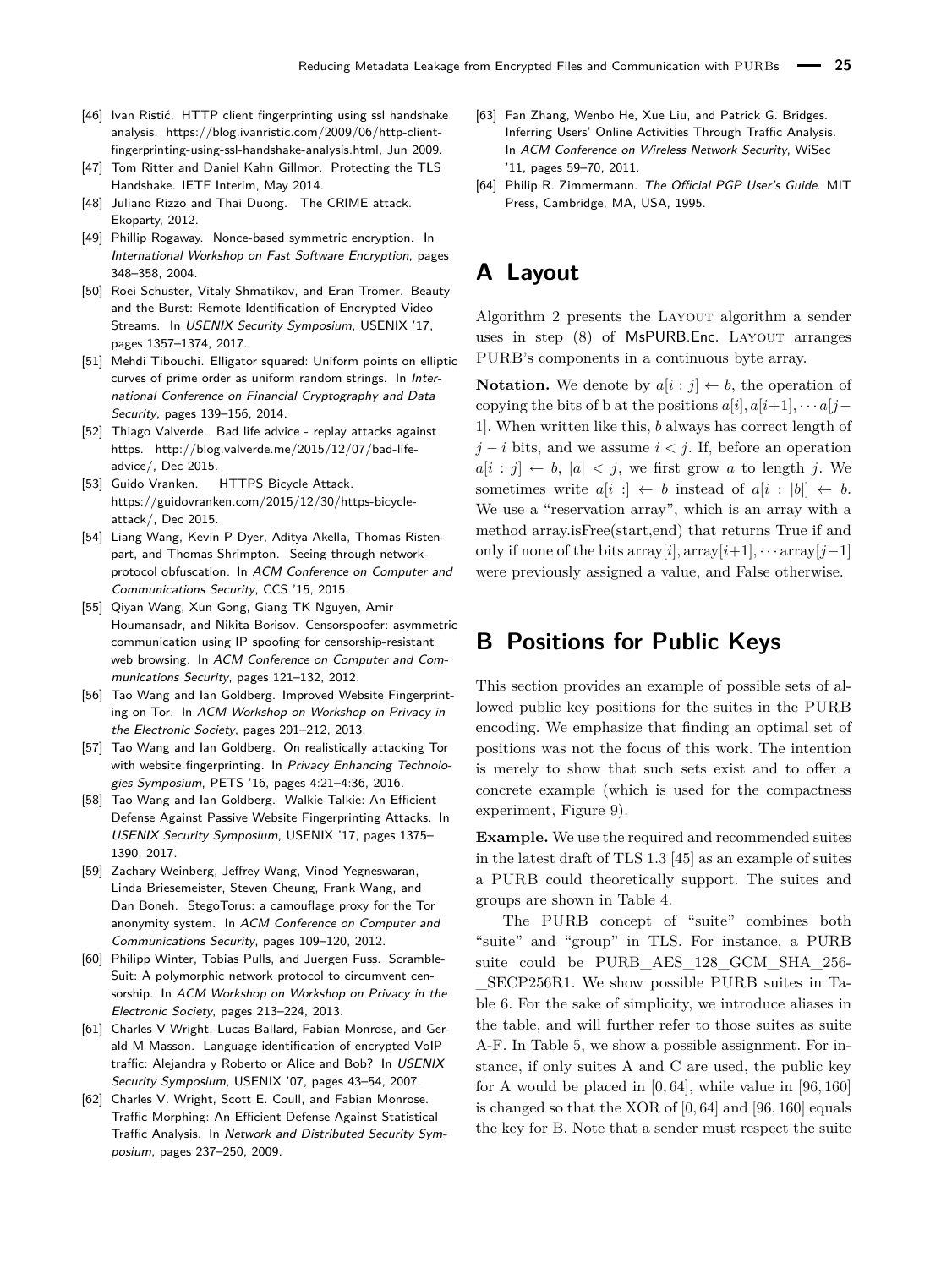### **Algorithm 2:** Layout

```
\frac{1}{\pi} is an encoded public key of a suite S_i// keys_i = \langle Z_1, \ldots, Z_r \rangle are entry-point keys
    // aux_i = \langle P_1, \ldots, P_r \rangle are entry-point positions
    // SuiteAllowedPositions are public values
    \textbf{Input} \rightarrow {\langle} \tau_1, \ldots, \tau_n {\rangle}, \text{ } \langle \textsf{keys}_1, \ldots, \textsf{keys}_n {\rangle}, \text{ } \langle \textsf{aux}_1, \ldots, \textsf{aux}_n {\rangle},\langle S_1, \ldots, S_n \rangle, K, meta, c<sub>payload</sub>, SuiteAllowedPositions 40 end
    Output: byte[]
    // determine public-key positions for each suite
 1 layout = \left\| \frac{1}{2} \right\} // public-key and entry-point assignments
 2 pubkey_pos = \left\| \cdot \right\| // chosen primary position per suite
 3 pubkey_fixed = []; // all positions fixed so far
4 foreach \tau_i in \langle \tau_1, \ldots, \tau_n \rangle do
        // decide suite's primary public key position
5 for pos \in SuiteAllowedPositions(S_i) do
 6 if pubkey_fixed.isFree(pos.start, pos.end) then
 7 | pubkey_pos.append(\langle \tau_i, \text{pos} \rangle);8 \vert layout [pos.start:pos.end] \leftarrow \tau_i;
9 break;
10 end
11 end
        // later suites cannot modify these positions
         // without disrupting this suite's XOR
12 for pos \in SuiteAllowedPositions(S_i) do
13 pubkey_fixed[pos.start:pos.end] \leftarrow 'F';
14 end
15 end
    // reserve entry-point positions in hash tables
16 entrypoints = \vert \vert;
17 foreach aux<sub>i</sub> in \langle \text{aux}_1, \ldots, \text{aux}_n \rangle do
18 while auxi not empty do
19 \vert P ← aux<sub>i</sub>.pop();
20 ht len = 1; // length of current hash table
21 ht_pos = 0; // position of this hash table
22 while True do
23 index = P mod ht len; // selected entry
24 \vert \vert start = ht pos + index * entrypoint len;
25 end = start + entrypoint len;
26 if layout.isFree(start, end) then
\begin{array}{|c|c|c|c|}\hline \text{27} & & \text{} \end{array} \begin{array}{|c|c|c|c|c|}\hline \text{12} & \text{14} & \text{15} & \text{16} & \text{16} & \text{17} \ \hline \text{28} & \text{16} & \text{17} & \text{18} & \text{18} \ \hline \text{29} & \text{18} & \text{19} & \text{19} & \text{19} & \text{19} & \text{19} \ \hline \text{20} & \text{19} & \text{19} & \text{19} & \text{128 \vert \vert \vert entrypoints.append(\langlestart, end, S_i \rangle);
29 break;
30 end
                  // if not free, double table size
31 ht pos += ht len * entrypoint len;
32 \parallel \parallel ht len * = 2;
33 end
34 end
35 end
                                                                                  // fill empty space in the layout with random bits
                                                                              36 foreach start, end < layout.end do
                                                                              37 if layout.isFree(start, end) then
                                                                              38 as \left| \right| layout [start:end] \stackrel{\$}{\leftarrow} {0, 1} end-start
                                                                              39 end
                                                                                   // place the payload just past the header layout
                                                                              41 meta.payload start = |layout|:
                                                                              42 meta.payload_end = |layout| + |c_{\text{payload}}|;
                                                                                   // fill entry-point reservations with ciphertexts
                                                                              43 foreach keys<sub>i</sub> in \langle keys<sub>1</sub>, . . . , keys<sub>n</sub>\rangle do
                                                                              44 while keysi not empty do
                                                                              45 Z = \text{keys}_i.\text{pop}();46 d \langle \text{start}, \text{end}, S \rangle \leftarrow \text{entrypoints.pop}();// Encrypt an entry point
                                                                              47 e \leftarrow \mathcal{E}_Z(K \parallel \text{meta});48 a i layout start:end \leftarrow e;
                                                                              49 end
                                                                              50 end
                                                                                  // compute the padding and append it to layout
                                                                              51 purb_len ← PADMÉ (|layout| + |c_{\text{payload}}| + mac_len);
                                                                              52 mac_pos ← purb_len - mac_len;
                                                                              53 while not pubkey_fixed.isFree(mac_pos, purb_len) do
                                                                                       // MAC mustn't overlap public-key positions:
                                                                                       // if so, we pad to the next Padmé size
                                                                              54 purb_len \leftarrow PADMÉ (purb_len + 1);
                                                                              55 mac_pos \leftarrow purb_len - mac_len;
                                                                              56 end
                                                                              57 padding_len ← mac_pos - meta.payload_end;
                                                                              58 padding \overset{\$}{\leftarrow} \{0,1\}^{\text{padding\_len}}; // random padding
                                                                              59 layout.append(c_{\text{payload}} || padding);
                                                                                   // XOR suites' public key positions into primary
                                                                              60 for (\tau_i, \text{pos}) \in \text{pubkey} pos do
                                                                              61 buffer = \tau_i;
                                                                              62 for altpos \in SuiteAllowedPositions(S_i) do
                                                                              63 buffer = buffer \oplus layout [altpos.start : altpos.end];
                                                                              64 end
                                                                              65 ayout[pos.start:pos.end] \leftarrow buffer;
                                                                                       // now \bigoplus SuiteAllowedPositions(S_i) = \tau_i66 end
                                                                              67 return layout
```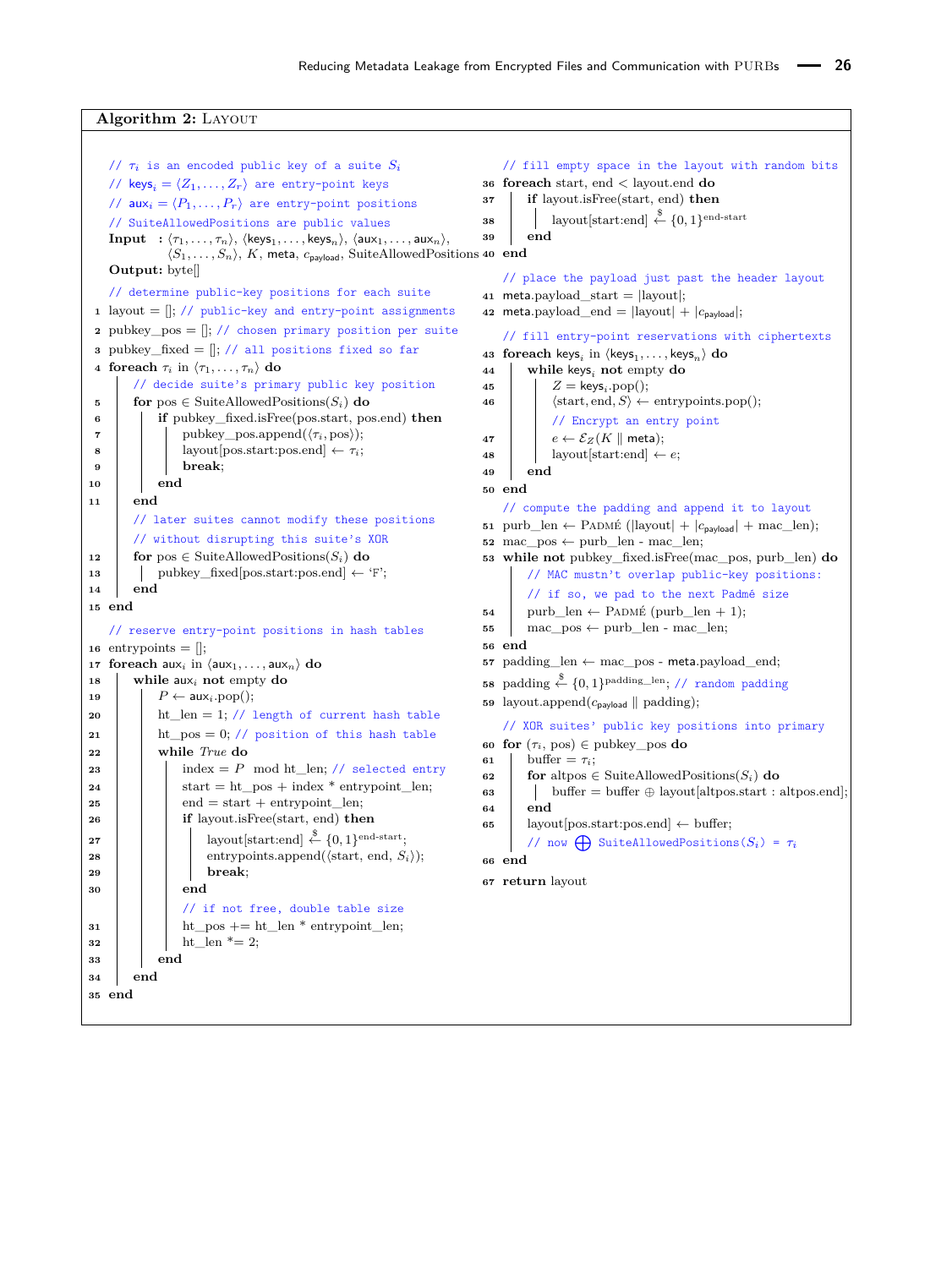<span id="page-21-0"></span>

| <b>Table 4.</b> Suites and groups described in the latest draft of TLS 1.3. |  |  |  |  |  |
|-----------------------------------------------------------------------------|--|--|--|--|--|
|-----------------------------------------------------------------------------|--|--|--|--|--|

| Symmetric/Hash Algorithms    |             |
|------------------------------|-------------|
| TLS AES 128 GCM SHA256       | Required    |
| TLS AES 256 GCM SHA384       | Recommended |
| TLS CHACHA20 POLY1305 SHA256 | Recommended |
| TLS AES 128 CCM SHA256       | Optional    |
| TLS AES 128 CCM 8 SHA256     | Optional    |
| <b>Key Exchange Groups</b>   |             |
| $\rm{secp}256r1$             | Required    |
| x25519                       | Recommended |
| $\sec 384r1$                 | Optional    |
| $\rm{secp}521r1$             | Optional    |
| x448                         | Optional    |
| $f$ dhe $2048$               | Optional    |
| $f$ dhe $3072$               | Optional    |
| ffdhe4096                    | Optional    |
| ffdhe6144                    | Optional    |
| ffdhe8192                    | Optional    |

<span id="page-21-1"></span>**Table 5.** Example of Allowed Positions per suite. Here, the algorithm simply finds any mapping so that each suite can coexist in a PURB. The receiver must XOR the values at all possible positions of a suite to obtain an encoded public key..

| Suite | <b>Possible positions</b>     |
|-------|-------------------------------|
| A     | {0}                           |
| В     | $\{0, 64\}$                   |
| С     | ${0, 96}$                     |
| Ð     | $\{0, 32, 64, 160\}$          |
| F.    | $\{0, 64, 128, 192\}$         |
| F     | $\{0, 32, 64, 96, 128, 256\}$ |

order A-F during encoding. We provide a simple python script to design such sets in the code repository.

# **C Default Schemes for Payload**

In addition to PURB suites, a list of suitable candidates for a payload encryption scheme (Enc*,* Dec), a MAC algorithm MAC, and a hash function  $H'$  must be determined and standardized. This list can be seamlessly updated with time, as an encoder makes the choice and records it in meta on per-PURB basis. The chosen schemes are shared by all the suites included in the PURB, hence these schemes must match the security level of the suite with the highest bit-wise security. An example of suitable candidates, given the suites from Table [6,](#page-22-0) is (Enc*,* Dec) = AES256-CBC,  $MAC = HMAC-SHA384$ , and  $H' = SHA3-384$ .

# **D Security Proofs**

This section contains the proofs of the security properties provided by MsPURB.

# **D.1 Preliminaries**

Before diving into proving the security of our scheme, we define what it means to be ind-cca2- and ind\$-cca2 secure for the primitives that MsPURB builds upon.

**Key-Encapsulation Mechanism (KEM).** Following the definition from Katz  $&$  Lindell [\[31\]](#page-18-32), we begin by defining KEM as a tuple of PPT algorithms.

### Syntax KEM.

KEM.Setup( $1^{\lambda}$ )  $\rightarrow$  *S*: Given a security parameter  $\lambda$ , initialize a cipher suite *S*.

- $KEM.KeyGen(S) \rightarrow (sk, pk)$ : Given a cipher suite *S*, generate a (private, public) key pair.
- KEM.Encap $(pk) \rightarrow (c, k)$ : Given a public key *pk*, output a ciphertext *c* and a key *k*.
- KEM.Decap( $sk, c$ )  $\rightarrow k/\perp$ : Given a private key *sk* and a ciphertext *c*, output a key *k* or a special symbol ⊥ denoting failure.

Consider an ind-cca2 security game against an adaptive adversary A:

#### Game KEM.

The KEM ind-cca2 game for a security parameter  $\lambda$  is between a challenger and an adaptive adversary A. It proceeds along the following phases.

- **Init:** The challenger and adversary take  $\lambda$  as input. The adversary outputs a cipher suite *S* it wants to attack. The challenger verifies that *S* is a valid cipher suite, i.e., that it a valid output of KEM.Setup $(1^{\lambda})$ . The challenger aborts, and sets  $b^* \stackrel{\$}{\leftarrow} \{0,1\}$  if *S* is not valid.
- **Setup:** The challenger runs  $(sk, pk) \leftarrow \text{KEM.KeyGen}(S)$ and gives *pk* to A.
- **Phase 1:** A can make decapsulation queries  $q$ Decap $(c)$ with ciphertexts *c* of its choice, to the challenger who responds with KEM.Decap(*sk, c*).
- **Challenge:** The challenger runs  $(c^*, k_0) \leftarrow$ **KEM.Encap** $(pk)$  and generates  $k_1 \stackrel{\$}{\leftarrow} \{0,1\}^{|k_0|}$ . The challenger picks  $b \stackrel{\$}{\leftarrow} \{0,1\}$  and sends  $\langle c^{\star}, k_b \rangle$  to A.
- **Phase 2:** A continues querying  $q$ Decap $(c)$  with the restriction that  $c \neq c^*$ .
- **Guess:** A outputs its guess  $b^*$  for *b* and wins if  $b^* = b$ .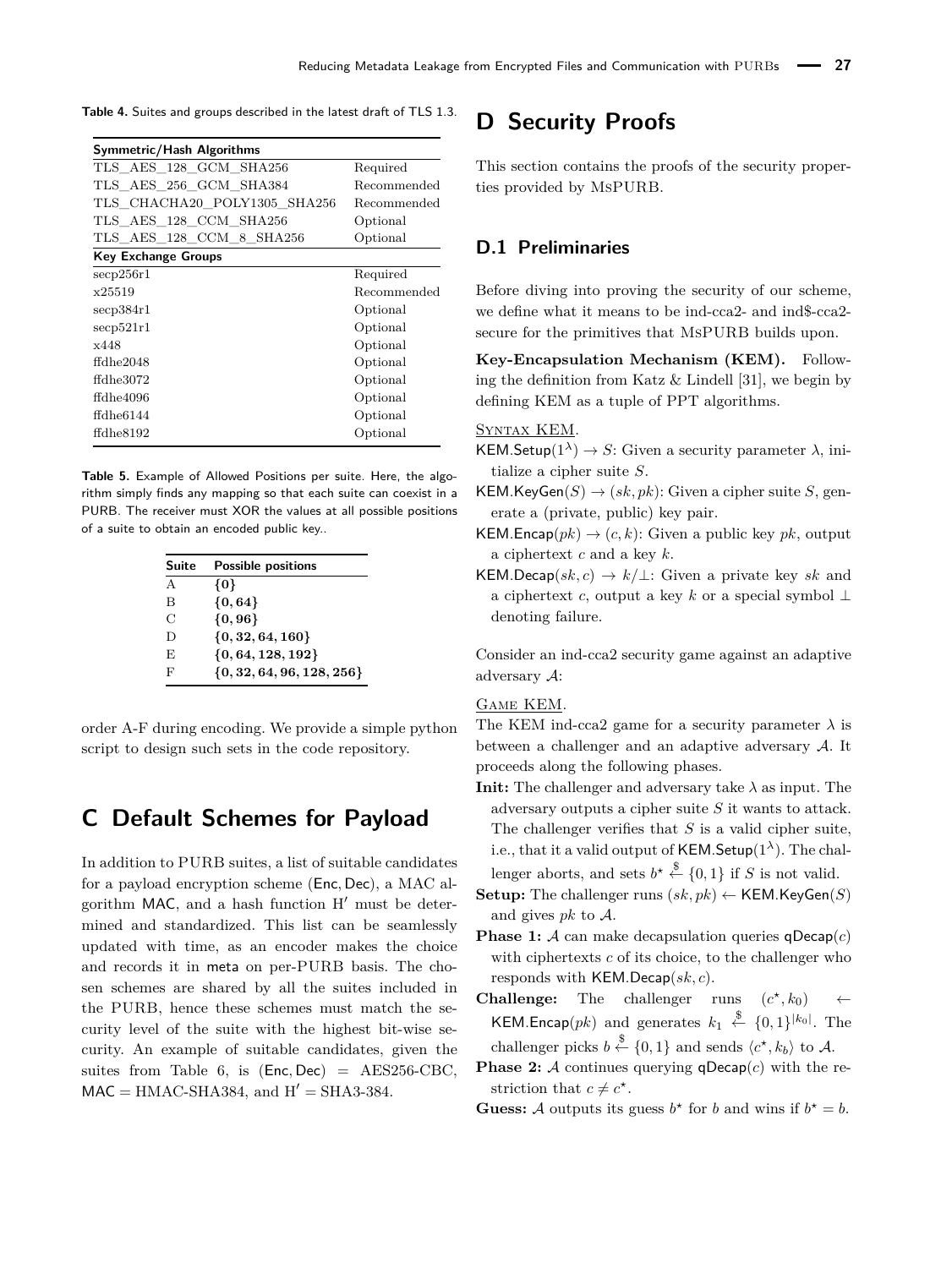<span id="page-22-0"></span>**Table 6.** PURB Suites. "Suite A" is a shorthand for the first suite.

| Alias        | <b>PURB Suite</b>                        | Public key  [B] | EntryPoint  [B] |
|--------------|------------------------------------------|-----------------|-----------------|
| $\mathbf{A}$ | PURB AES 128 GCM SHA 256 SECP256R1       | 64              | 48              |
| B            | PURB AES 128 GCM SHA 256 X25519          | 32              | 48              |
| $\mathbf C$  | PURB AES 256 GCM SHA 384 SECP256R1       | 64              | 80              |
| D            | PURB AES 256 GCM SHA 384 X25519          | 32              | 80              |
| Е            | PURB CHACHA20 POLY1305 SHA 256 SECP256R1 | 64              | 64              |
| F            | PURB CHACHA20 POLY1305 SHA 256 X25519    | 32              | 64              |

We define  $A$ 's advantage in this game as:

$$
\mathsf{Adv}_{\mathsf{KEM},\mathcal{A}}^{\mathsf{cca2}}(1^{\lambda}) = 2 \left| \Pr[b = b^{\star}] - \frac{1}{2} \right|.
$$

We say that a KEM is ind-cca2-secure if  $\mathsf{Adv}^{\mathsf{cca2}}_{\mathsf{KEM},\mathcal{A}}(1^\lambda)$ is negligible in the security parameter.

**Definition 3.** We that a KEM is *perfectly correct* if for all  $(sk, pk) \leftarrow \text{KEM.KevGen}(S)$  and for all  $(c, k) \leftarrow$ KEM.Encap( $pk$ ) we have  $k =$  KEM.Decap( $sk, c$ ).

#### Instantiation IES-KEM.

We instantiate a KEM based on the Integrated Encryption Scheme [\[2\]](#page-17-2) (see [§2.2](#page-2-1) for details).

- **IES.Setup**(1<sup> $\lambda$ </sup>): Initialize a cipher suite  $S = \langle \mathbb{G}, p, q, H \rangle$ , where G is a cyclic group of order *p* and generated by g, and  $H: \mathbb{G} \to \{0,1\}^{2\lambda}$  is a hash function.
- IES.KeyGen(*S*): Pick  $x \in \mathbb{Z}_p$ , compute  $X = g^x$ , and output  $(sk = x, pk = X)$ .
- **IES.Encap**(*pk*): Given  $pk = Y$ , pick  $x \in \mathbb{Z}_p$ , compute  $X = g^x$ , and output  $\langle c = X, k = H(Y^x) \rangle$ .
- **IES.**Decap(sk, c): Given  $sk = y$  and  $c = X$ , output a key  $k = H(X^y)$ .

**Theorem 4** (Theorem 11.22 [\[31\]](#page-18-32) and Section 7 [\[2\]](#page-17-2))**.** If the gap-CDH problem is hard relative to G, and H is modeled as a random oracle, then IES-KEM is an indcca2-secure KEM.

**Multi-Suite Broadcast Encryption.** We consider MsPURB as a multi-suite broadcast encryption (MSBE) scheme extending the single-suite setting by Barth et al. [\[13\]](#page-18-24).

### Syntax MSBE.

- MSBE.Setup( $1^{\lambda}$ )  $\rightarrow$  *S*: Given a security parameter  $\lambda$ , initialize a cipher suite *S*.
- $MSBE.KeyGen(S) \rightarrow (sk, pk): Given a cipher suite S,$ generate a (private, public) key pair.
- $MSBE.Enc(R, m) \rightarrow c$ : Given a set of public keys  $R = \{pk_1, \ldots, pk_r\}$  with corresponding cipher suites  $S_1, \ldots, S_r$  and a message *m*, generate a ciphertext *c*.

 $MSBE.Dec(sk, c) \rightarrow m/\perp$ : Given a private key *sk* and the ciphertext *c*, return a message *m* or  $\perp$  if *c* does not decrypt correctly.

Note that MsPURB as described in [§3.7](#page-7-0) satisfies the syntax of a multi-suite broadcast encryption scheme.

Barth et al. [\[4\]](#page-17-8) define the security of broadcast encryption schemes under adaptive chosen-chiphertext attack for single-suite schemes. Here, we adjust this definition to the multi-suite setting, and instead require that the ciphertext is indistinguishable from a random string  $(ind$-cca2).$ 

### Game MSBE.

The MSBE ind\$-cca2 game for a security parameter *λ* is between a challenger and an adversary  $A$ . It proceeds along the following phases.

- **Init:** The challenger and adversary take  $\lambda$  as input. The adversary outputs a number of recipients *r* and corresponding cipher suites  $S_1, \ldots, S_r$  it wants to attack. Let *s* be the number of unique cipher suites. The challenger verifies, for each  $i \in \{1, \ldots, r\}$ , that  $S_i$ is a valid cipher suite, i.e., that it is a valid output of MSBE.Setup $(1^{\lambda})$ . The challenger aborts, and sets  $b^* \stackrel{\$}{\leftarrow} \{0,1\}$  if the suites are not all valid.
- **Setup:** The challenger generates private-public key pairs for each recipient  $i$  given by  $A$  by run- $\min$   $(sk_i, pk_i) \leftarrow$  MSBE.KeyGen $(S_i)$  and gives  $R =$  $\{pk_1, \ldots, pk_r\}$  to A.
- **Phase 1:** A can make decryption queries  $q\text{Dec}(pk_i, c)$ to the challenger for any  $pk_i \in R$  and any ciphertext *c* of its choice. The challenger replies with  $MSEDec(sk<sub>i</sub>, c$ ).
- **Challenge:**  $A$  outputs  $m^*$ . The challenger generates  $c_0 = \text{MSBE}$ . Enc $(R, m^*)$  and  $c_1 \stackrel{\$}{\leftarrow} \{0, 1\}^{|c_0|}$ . The challenger picks  $b \stackrel{\$}{\leftarrow} \{0,1\}$  and sends  $c^* = c_b$  to A.
- Phase 2: A continues making decryption queries  $qDec(pk_i, c)$  with a restriction that  $c \neq c^*$ .
- **Guess:** A outputs its guess  $b^*$  for *b* and wins if  $b^* = b$ .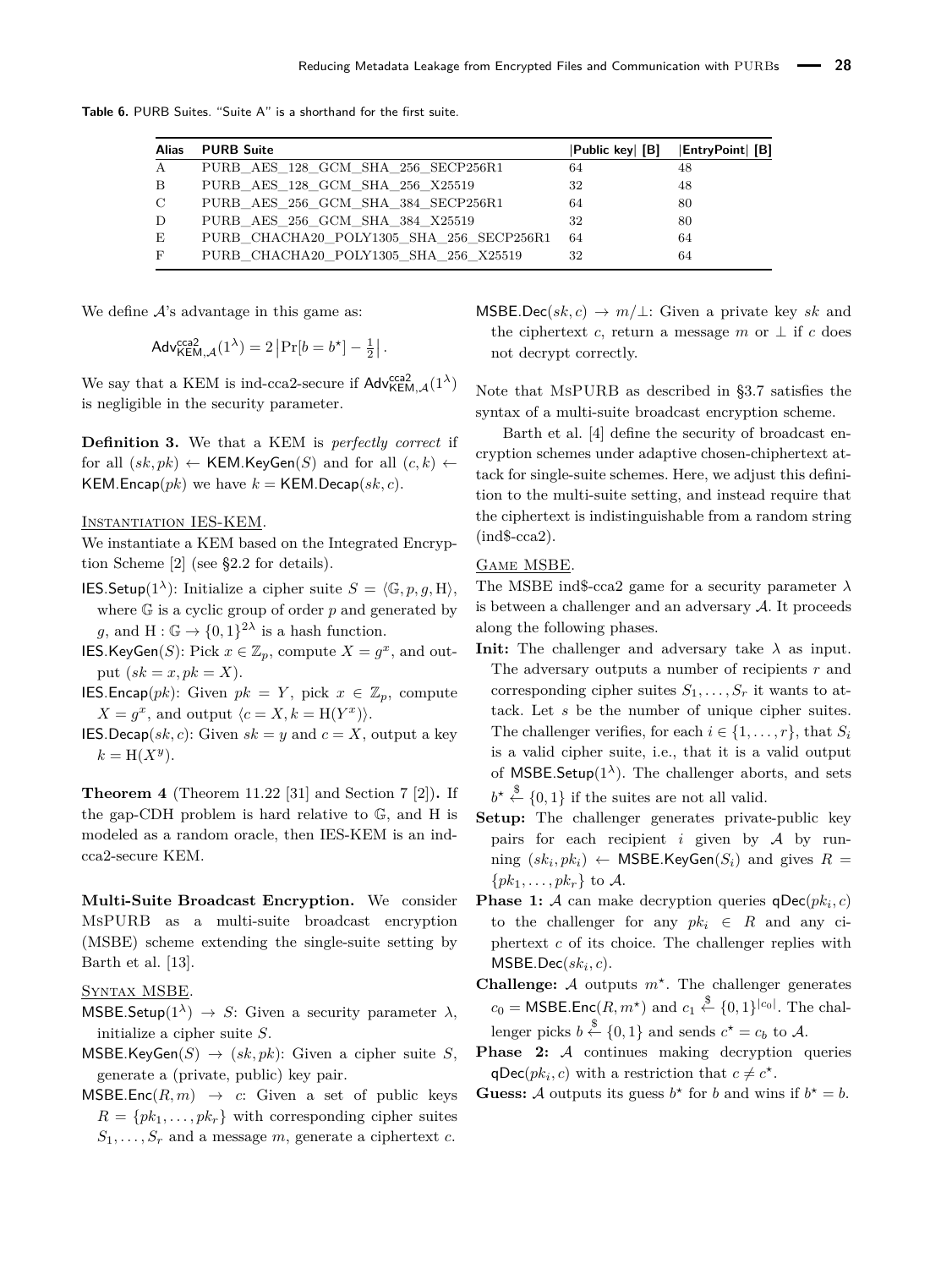We define  $A$ 's advantage in this game as:

$$
\mathsf{Adv}_{\mathsf{msbe},\mathcal{A}}^{\mathsf{cca2-out}}(1^{\lambda}) = 2 \left| \Pr[b = b^{\star}] - \frac{1}{2} \right|.
$$

We say that a MSBE scheme is ind\$-cca2-secure if  $\mathsf{Adv}^{\mathsf{cca2-out}}_{\mathsf{msbe},\mathcal{A}}(1^{\lambda})$  is negligible in the security parameter.

Finally, we require that the MAC scheme is strongly unforgeable under an adaptive chosen-message attack *and* outputs tags that are indistinguishable from random. A MAC scheme is given by the algorithms MAC*.*KeyGen*,*M*,* and V, where MAC*.*KeyGen(1*λ*) outputs a key *Kmac*. To compute a tag on the message *m*, run  $\sigma = \mathcal{M}_{K_{mac}}(m)$ . The verification algorithm  $\mathcal{V}_{K_{mac}}(m,\sigma)$  outputs  $\top$  if  $\sigma$  is a valid tag on the message *m* and  $\perp$  otherwise. We formalize the strong unforgeability and indistinguishability properties using the following simple games.

#### Game MAC-sforge.

The MAC-sforge game for a security parameter  $\lambda$  is between a challenger and an adversary A.

**Setup:** The challenger and adversary take  $\lambda$  as input. The challenger generates a MAC key  $K_{mac} \leftarrow$ MAC*.*KeyGen(1*λ*).

- **Challenge:** The adversary  $A$  is given oracle access to the oracles  $\mathcal{M}(\cdot)$  and  $\mathcal{V}(\cdot)$ . On a query  $\mathcal{M}(m)$  the challenger returns  $\sigma = \mathcal{M}_{K_{mac}}(m)$ . On a query  $\mathcal{V}(m, \sigma)$ the challenger returns  $V_{K_{mac}}(m, \sigma)$ .
- **Output:** A eventually outputs a message-tag pair  $(m, \sigma)$ . A wins if  $\mathcal{V}_{K_{mac}}(m, \sigma) = 1$  and A has not made a query  $\mathcal{M}(m)$  that returned  $\sigma$ .

We define  $A$ 's advantage in this game as:

$$
Adv_{MAC, \mathcal{A}}^{suf}(1^{\lambda}) = Pr[\mathcal{A} \text{ wins}].
$$

We say that a MAC scheme is strongly unforgeable under adaptive chosen-message attacks if  $\mathsf{Adv}^{\mathsf{suf}}_{\mathsf{MAC},\mathcal{A}}(1^\lambda)$  is negligible in the security parameter.

#### Game MAC-IND\$.

The MAC-IND\$ game is between a challenger and an adversary A.

- **Setup:** The challenger and adversary take  $\lambda$  as input. The challenger generates a MAC key  $K_{mac} \leftarrow$ MAC.KeyGen(1<sup> $\lambda$ </sup>) and picks a bit  $b \stackrel{\$}{\leftarrow} \{0,1\}.$
- **Challenge:** The adversary outputs a message *m*. The challenger computes  $\sigma_0 = \mathcal{M}_{K_{mac}}(m)$  and  $\sigma_1 \stackrel{\$}{\leftarrow} \{0,1\}^{|\sigma_0|}$  and returns  $\sigma_b$ .
- **Output:** The adversary outputs its guess  $b^*$  of  $b$ , and wins if  $b^* = b$ .

We define  $A$ 's advantage in this game as:

$$
\mathsf{Adv}_{\mathsf{MAC},\mathcal{A}}^{\mathsf{ind}\$}(\mathbf{1}^{\lambda}) = 2 \left| \Pr[b = b^{\star}] - \frac{1}{2} \right|.
$$

We say that the tags of a MAC scheme are indistinguishable from random if  $\mathsf{Adv}_{\mathsf{MAC},\mathcal{A}}^{\mathsf{ind\$}}(1^{\lambda})$  is negligible in the security parameter.

# <span id="page-23-0"></span>**D.2 Proof of Theorem [1](#page-8-0)**

We prove the ind\$-cca2 security of MsPURB as an MSBE scheme. More precisely, we will show that there exists adversaries  $\mathcal{B}_1, \ldots, \mathcal{B}_5$  such that

$$
\begin{aligned} \mathsf{Adv}_{\mathsf{msbe},\mathcal{A}}^{\mathsf{cca2-out}}(1^{\lambda}) & \leq r \left( \mathsf{Adv}_{\mathsf{KEM},\mathcal{B}_1}^{\mathsf{cca2}}(1^{\lambda}) + \mathsf{Adv}_{\Pi,\mathcal{B}_2}^{\mathsf{ind\$}\text{-}\mathsf{cca2}}(1^{\lambda}) \right) + \\ & \mathsf{Adv}_{\mathsf{MAC},\mathcal{B}_3}^{\mathsf{suf}}(1^{\lambda}) + \mathsf{Adv}_{\mathsf{MAC},\mathcal{B}_4}^{\mathsf{ind\$}}(1^{\lambda}) + \\ & \mathsf{Adv}_{\mathsf{(Enc,Dec)},\mathcal{B}_5}^{\mathsf{ind\$}\text{-}\mathsf{cpa}}(1^{\lambda}). \end{aligned}
$$

Thus, given our assumptions,  $\mathsf{Adv}^{\mathsf{cca2-out}}_{\mathsf{msbe},\mathcal{A}}(1^{\lambda})$  is indeed negligible in  $\lambda$ . To do so we use a sequence of games. This sequence of games step by step transforms from the situation where  $b = 0$  in the ind\$-cca2 game of MSBE, *i.e.*, the adversary receives the real ciphertext, to  $b = 1$ , *i.e.,* the adversary receives a random string.

#### GAME  $G_0$ .

This game is as the original MSBE ind\$-cca2 game where  $b = 0$ .

### Game *G*1.

As in *G*0, but the challenger will no longer call HdrPURB.Decap to derive the keys *k<sup>i</sup>* on ciphertexts derived from the challenge ciphertext  $c^*$ . In particular, for every recipient  $pk_i$  using a suite  $S_j$ , we store  $(X_j^{\star}, k_i^{\star})$  when constructing the PURB headers for the challenge ciphertext. Then, when receiving a decryption query for a recipient  $\mathsf{qDec}(pk_i(S_i), c)$ , we proceed by following MsPURB.Dec. If the encoded public key *τ* recovered in step (1) of MsPURB.Dec is such that Unhide( $\tau$ ) =  $X_j^*$ , then we use  $k_i = k_i^*$  (as stored when creating the challenge ciphertext) directly, rather than computing  $k_i$  = HdrPURB.Decap $(y_i, \tau)$  in step (3) of MsPURB.Dec. If the encoded public key *τ* does not match  $X_j^*$ , then the challenger proceeds as before.

### Game *G*2.

As in  $G_1$ , but we change how the keys  $k_1^*, \ldots, k_r^*$  for the *challenge ciphertext* are computed in HdrPURB.Encap. Rather than computing  $k_i^* = H(Y_i^x)$  as in step (2) of HdrPURB.Encap, we set  $k_i^* \stackrel{\$}{\leftarrow} \{0,1\}^{\lambda_H}$  for all the keys, where  $\lambda_H$  is the bit-length of the corresponding hash function H. Recall that as per the changes in *G*1, the challenger will store  $k_i^*$  generated in this way, and use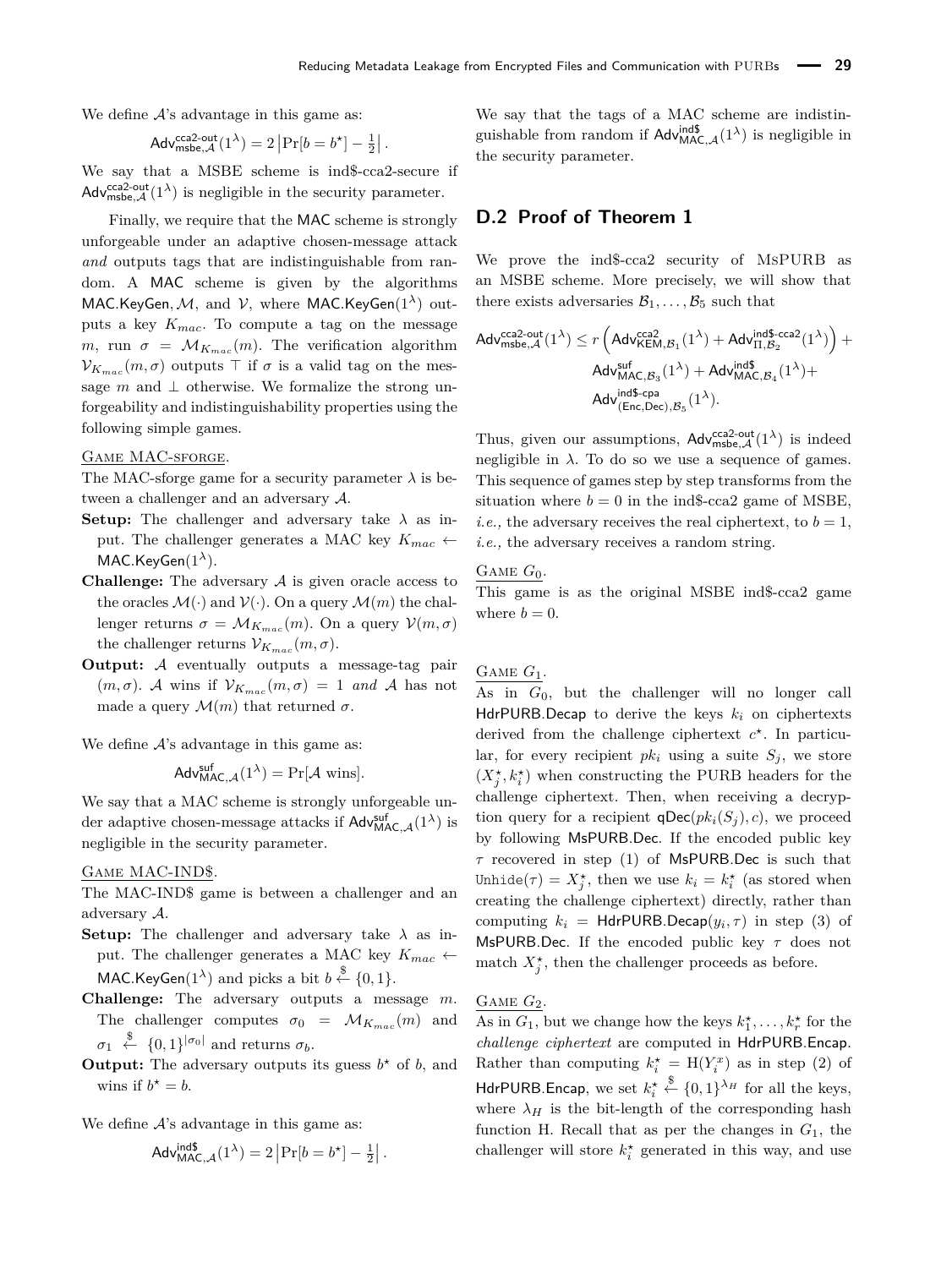them directly (without calling HdrPURB.Decap) when asked to decrypt variants of the challenge ciphertext.

### Game *G*3.

Let  $e_i$  be the encrypted entry point under key  $Z_i$  (derived from *ki*) for recipient *i* computed in line 47 of LAYOUT (step (8) of MsPURB.Enc). The game goes as in *G*2, but for the challenge ciphertext, the challenger saves the mapping of the challenge entry points and the encapsulated key  $K^*$  with metadata meta<sup>\*</sup>:  $(e_i^\star, k_i^\star, K^\star \parallel \mathsf{meta}^\star).$  If the challenger receives a decryption query  $\mathsf{qDec}(pk_i(S_i), c)$  it proceeds as before, except when it should decrypt  $e_i^*$  using key  $k_i^*$  in step (4) of MsPURB.Dec. In that case, it acts as if the decryption returned  $K^* \parallel$  meta<sup>\*</sup>.

# GAME  $G_4$ .

As in  $G_3$ , but the challenger replaces  $e_1^*, \ldots, e_r^*$  in the challenge ciphertext with random strings of the appropriate length. Note that per the change in *G*3, the challenger will not try to decrypt these  $e_i^*$ , but will recover  $K^*$  and meta<sup>\*</sup> directly instead.

### Game *G*5.

As in *G*4, but the challenger replies differently to the queries  $q\text{Dec}(pk_i(S_i), c)$  where *c* is not equal the challenge ciphertext  $c^*$  but the encoded public key *τ* recovered in step (1) of MsPURB.Dec is such that Unhide( $\tau$ ) =  $X_j^*$  and  $e_i = e_i^*$ . In this case, the challenger replies with  $\perp$  directly, without running  $\mathcal{V}_{K_{mac}}(\cdot)$  (step (5) of MsPURB.Dec).

### GAME  $G_6$ .

As in *G*5, but the challenger replaces the integrity tag in the challenge ciphertext in step (9) of MsPURB.Enc with a random string of the same length.

#### Game *G*7.

 $\overline{As}$  in  $G_6$ , but the challenger replaces the encrypted payload *c*payload in the challenge ciphertext in step (7) of MsPURB.Enc with a random string of the same length.

**Conclusion.** As of *G*7, all ciphertexts in the PURBs header, the payload encryption and the MAC have been replaced by random strings. The open slots in the hash tables are always filled with random bits. Finally, the encoded keys  $\tau = Hide(X)$  are indistinguishable from random strings as well, since the keys *X* are random. Therefore, the PURB ciphertexts *c* are indeed indistinguishable from random strings, as in the MSBE game with  $b = 1$ .

*Proof.* Let  $W_i$  be the event that A outputs  $b^* = 1$  in game  $G_i$ . We aim to show that

$$
Adv_{\text{msbe}, \mathcal{A}}^{\text{cca2-out}}(1^{\lambda}) = |Pr[b^* = 1 | b = 0] - Pr[b^* = 1 | b = 1]|
$$

$$
= |Pr[W_0] - Pr[W_7]|
$$

is negligible. To do so, we show that each of the steps in the sequence of games is negligible, i.e., that  $\Pr[W_i]$  –  $\Pr[W_{i+1}]$  is negligible. The result then follows from the triangle inequality.

 $G_0 \le -\ge G_1.$ 

As long as the KEMs are perfectly correct, the games  $G_0$  and  $G_1$  are identical. Therefore:

$$
\big|\Pr[W_0] - \Pr[W_1]\big| = 0.
$$

# $G_1 \leq S_2$ .

We show that the games  $G_1$  and  $G_2$  are indistinguishable using a hybrid argument on the number of recipients *r*. Consider the hybrid games *H<sup>i</sup>* where the first *i* recipients use random keys  $k_1, \ldots, k_i$  as in  $G_2$ , whereas the remaining  $r - i$  recipients use the real keys  $k_{i+1}, \ldots, k_r$ as in  $G_1$ . Then  $G_1 = H_0$  and  $G_2 = H_r$ .

We prove that A cannot distinguish  $H_{i-1}$  from  $H_i$ . Let  $S_i = \langle \mathbb{G}, p, g, H \text{ide}(\cdot), \Pi, H, \hat{H} \rangle$ , be the suite corresponding to recipient *j*. Suppose A can distinguish  $H_{i-1}$ from  $H_j$ , then we can build a distinguisher  $\beta$  against the ind\$-cca2 security of the IES KEM for the suite  $S'_{j} = \langle \mathbb{G}, p, g, H \rangle$ . Recall that B receives, from its ind\$cca2-KEM challenger,

- a public key *Y* ;
- − a challenge  $\langle X^*, k^* \rangle$ , where depending on bit *b*  $\stackrel{\$}{\leftarrow}$
- $\{0,1\}$ , we have  $k^* = H(Y^{x^*})$  if  $b = 0$  or  $k^* \leftarrow$  $\{0,1\}^{\lambda_H}$  if  $b=1$  (where  $\lambda_H$  is the bit-length of H);
- access to a Decap( $\cdot$ ) oracle for all but  $X^*$ .

At the start of the game,  $\mathcal{B}$  will set  $pk_j = Y$ , so that the public key of recipient  $j$  matches that of its IES KEM challenger. Note that  $\beta$  does not know the corresponding private key  $y_j$ . For all other recipients *i*,  $\beta$ sets  $(sk_i = y_i, pk_i = Y_i) = \textsf{MsPURB}$ .KeyGen $(S_i)$ .

The distinguisher B will use its challenge  $(X^*, k^*)$ to construct the challenge ciphertext for  $A$ . In particular, when running  $Hdr$ PURB. Encap for a suite  $S_i$ , it sets  $X = X^*$  in step (1) of HdrPURB.Encap. Moreover, for recipient *j* it will use  $k_j = k^*$ . For all other recipients *i* with corresponding suites  $S_i$  it proceeds as follows when computing *k<sup>i</sup>* in HdrPURB.Encap.

- $-$  If *i* < *j*, then it sets  $k_i$   $\overset{\$}{\leftarrow}$  {0, 1}<sup>λ*H*</sup> for appropriate *λH*;
- If  $i > j$  and the suite  $S_i$  for user *i* is the same as suite  $S_j$  for user *j*, then it sets  $k_i = H(X^{\star y_i})$ ; and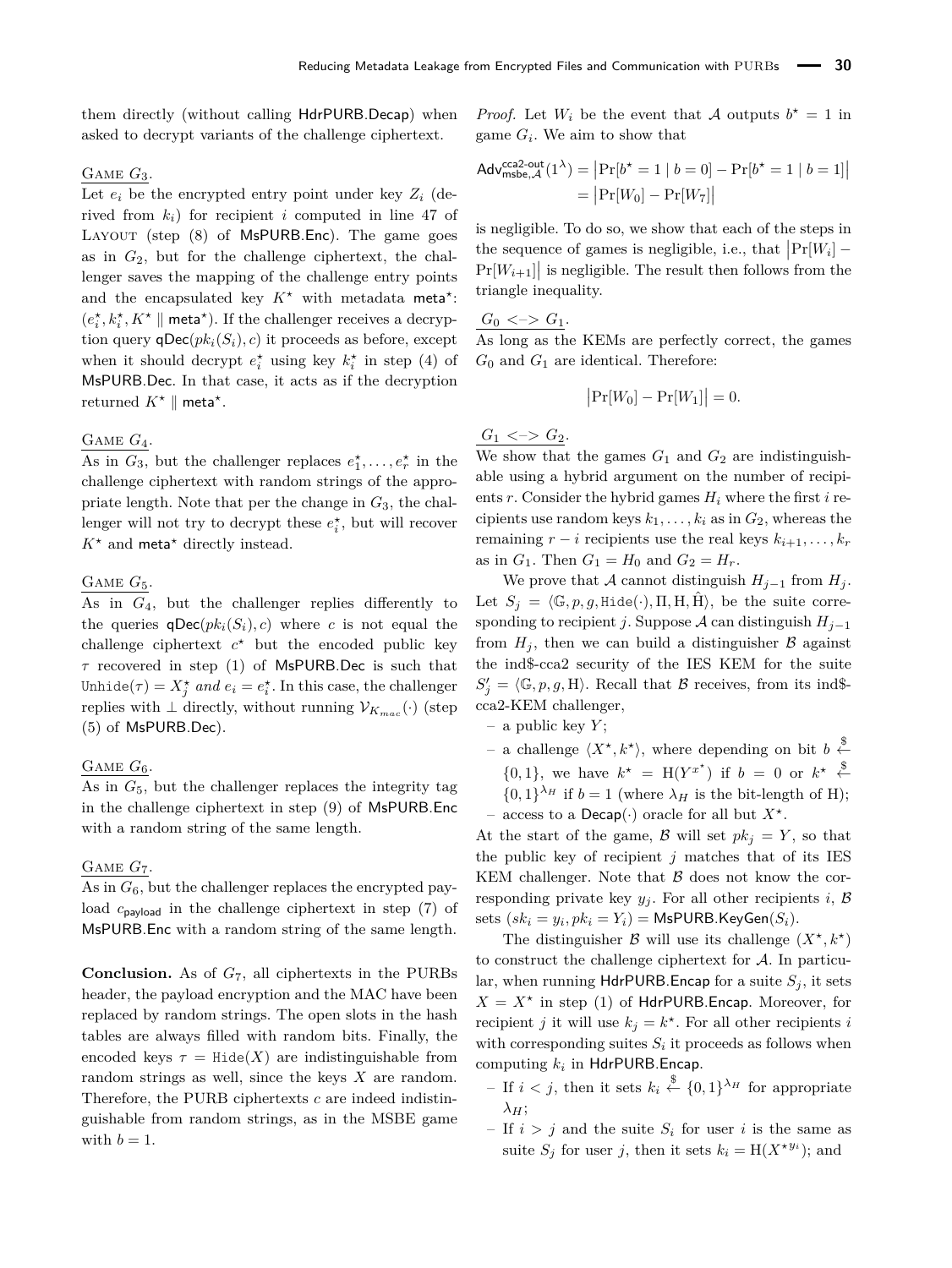$-$  If  $i > j$ , but  $S_j \neq S_i$ , then it computes  $k_i$  as per steps (1) and (2) of HdrPURB.Encap.

Thereafter, B continues running MsPURB. Enc as before.

Whenever  $\beta$  receives a decryption query for a user  $pk<sub>i</sub>$ , it proceeds as before. When it receives a decryption query for user  $pk_j$ , it uses its IES-KEM Decap oracle in step (2) of HdrPURB.Decap. Note that  $\beta$  is not allowed to call  $Decap(\cdot)$  on  $X^*$ , but as per the changes in  $G_1$ , it will directly use  $k^*$  for user  $pk_j$  if HdrPURB.Decap recovers  $X^*$  in step (1).

If  $b = 0$  in  $\mathcal{B}$ 's IES KEM challenge, then recipient *j*'s key  $k_j = H(Y^{x^*})$ , and hence B perfectly simulates  $H_{j-1}$ . If  $b = 1$  in B's IES KEM challenge, then *j*'s key  $k_j \stackrel{\$}{\leftarrow} \{0,1\}^{\lambda_H}$  and, hence,  $\beta$  perfectly simulates  $H_j$ . If A distinguishes  $H_{j-1}$  from  $H_j$  then B breaks the ind\$cca2-KEM security of IES. Hence,  $H_{i-1}$  and  $H_i$  are indistinguishable. Repeating this argument *r* times shows that  $G_1$  and  $G_2$  are indistinguishable. More precisely:

$$
\left|\Pr[W_1] - \Pr[W_2]\right| \le r \cdot \mathsf{Adv}_{\mathsf{KEM},\mathcal{A}}^{\mathsf{cca2}}(1^{\lambda}).
$$

 $G_0 \iff G_1$ .

By perfect correctness of the authentication encryption scheme, we have that for all keys *k* and messages *m* that  $\mathcal{D}_k(\mathcal{E}_k(m)) = m$ , thus, games  $G_2$  and  $G_3$  are identical. Therefore:

$$
\left|\Pr[W_2] - \Pr[W_3]\right| = 0.
$$

 $G_3 \iff G_4.$ 

Similarly to the proof above, consider the hybrid games  $H_i$  where the first *i* entry points are substituted with random strings  $e_1, \ldots, e_i$  as in  $G_4$ , whereas the remaining  $r - i$  are the actual encryptions as in  $G_3$ . Then  $G_3 = H_0$  and  $G_4 = H_r$ . We show that A cannot distinguish  $H_{j-1}$  from  $H_j$ . Let  $S_j = \langle \mathbb{G}, p, g, \text{Hide}(\cdot), \Pi, \text{H}, \text{H} \rangle$ , be the suite corresponding to recipient *j*. We show that if *A* distinguishes  $H_{j-1}$  from  $H_j$  then we can build a distinguisher  $\beta$  against the ind\$-cca2 security of  $\Pi$ .  $\beta$ receives from its ind\$-cca2 challenger:

- $-$  a challenge ciphertext  $e^*$ , in response to an encryption call with a message *m* such that, depending on the bit  $b \in \{0, 1\}$ , we have that  $e^* = \mathcal{E}_Z(m)$  if  $b = 0$ or  $e^*$  is a random string if  $b = 1$ ;
- a decryption oracle  $\mathcal{D}_Z(\cdot)$ .

When constructing the challenge ciphertext,  $\beta$  calls its challenge oracle with  $K \parallel$  meta to obtain  $e^*$ , and then sets  $e_j^* = e^*$  for user *j*'s entry point (in line 47 of Layout). We note that in the random oracle the real encryption key  $Z_j = \hat{H}$  ("key" ||  $k_j$ ) is independent from adversary  $A$ 's view, so we can replace it with the

random key of the ind\$-cca2 challenger. For other users *i* it proceeds as follows:

- If  $i < j$ , it sets  $e_i^*$  to a random string of appropriate length.
- If  $i > j$ , it computes  $e_i^*$  as per line 47 of LAYOUT.

Thereafter,  $\beta$  answers decryption queries as before. Except that whenever,  $\beta$  derives key  $k_j$  for user *j*, it will use its decryption oracle  $\mathcal{D}_Z(\cdot)$ . Note that in particular, because of the changes in  $G_3$ ,  $\beta$  will not make  $\mathcal{D}_Z(\cdot)$ queries on  $e_i^*$  from the challenge ciphertext  $c^*$ .

If  $b = 0$ ,  $\beta$  simulates  $H_{i-1}$ , and if  $b = 1$ , it simulates *H*<sup>*j*</sup>. Therefore, if *A* distinguishes between  $H_{i-1}$  and  $H_i$ , then  $\beta$  breaks the ind\$-cca2 security of  $\Pi$ . To show that  $G_3$  is indistinguishable from  $G_4$ , repeat this argument  $r$ times. More precisely:

$$
|\Pr[W_3] - \Pr[W_4]| \leq r \cdot \mathsf{Adv}_{\Pi, \mathcal{A}}^{\mathsf{ind\$-cca2}}(1^{\lambda}).
$$

 $G_4 \leq S$ 

The challenger's actions in  $G_4$  and  $G_5$  only differ if  $A$ could create a decryption request  $\mathsf{qDec}(pk_i(S_i), c)$  where Unhide( $\tau$ ) =  $X_i^*$ ,  $e_i = e_i^*$ , and the integrity tag  $\sigma$  is valid but *c* is different from  $c^*$  (recall  $A$  is not allowed to query  $c^*$  itself). We show that if  $A$  can cause the challenger to output  $\perp$  incorrectly, then we can build a simulator  $\beta$ that breaks the strong unforgeability of MAC.

Assume a simulator  $\beta$  that tries to win an unforgeability game. Simulator  $\beta$  receives access to the oracles  $\mathcal{M}(\cdot)$  and  $\mathcal{V}(\cdot)$ , and needs to output a pair  $(c, \sigma)$ , such that  $V_{K_{mac}}(c, \sigma)$  returns true.

Simulator  $\beta$  now proceeds as follows. When creating the challenge ciphertext  $c^*$ , it does not compute  $\sigma$  in step (9) of MsPURB.Enc using *K?* , but instead uses its oracle M and sets  $\sigma = \mathcal{M}(c')$ . Note that because of the random oracle model for H<sup> $\prime$ </sup> and the fact that  $\mathcal{A}$ 's view is independent of  $K^*$ , this change of  $K_{mac}$  remains undetected.

Whenever A makes a decryption query  $qDec(pk_i(S_i), c)$  B proceeds as before, except when it derives the key  $K^*$ . In that case it runs  $\mathcal{V}(c', \sigma)$  to use its oracle to verify the MAC in step (5) of MsPURB.Dec. If  $V(c', \sigma)$  returns  $\top$  then  $\mathcal B$  outputs  $(c', \sigma)$  as its forgery (by construction,  $c'$  was not queried to the MAC oracle  $\mathcal{M}(\cdot)$ ).

Therefore, A cannot make queries that cause the challenger to incorrectly output ⊥, and therefore the two games are indistinguishable, provided MAC is strongly unforgeable. More precisely:

$$
\left|\Pr[W_4]-\Pr[W_5]\right|\leq \mathsf{Adv}_{\mathsf{MAC},\mathcal{A}}^{\mathsf{suf}}(1^{\lambda}).
$$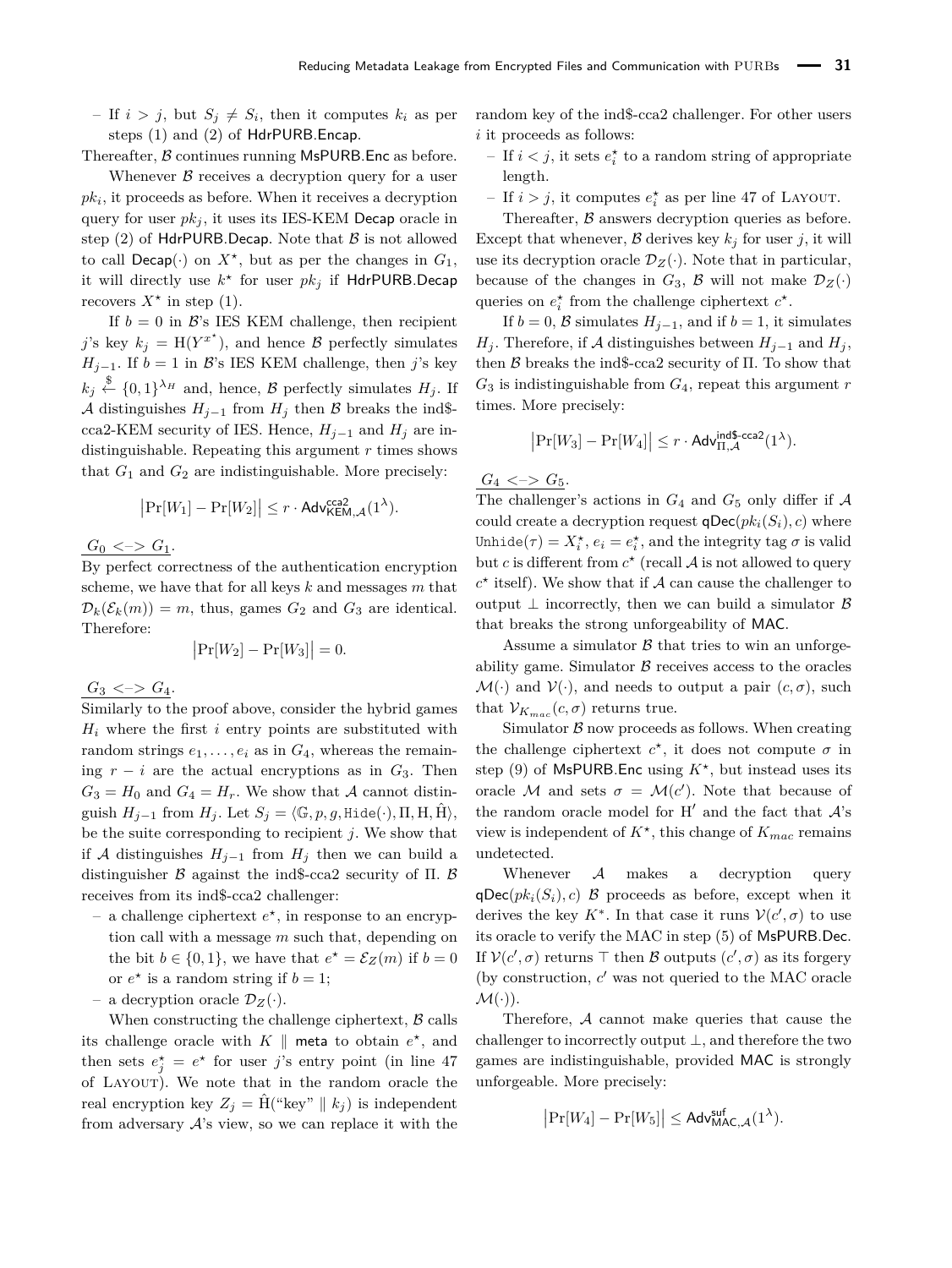$G_5 \iff G_6$ .

If  $A$  can distinguish between  $G_5$  and  $G_6$ , then we can build a distinguisher  $\beta$  that breaks the indistinguishability from random bits (MAC-IND\$) of MAC.

Distinguisher  $\beta$  proceeds as follows to compute the challenge ciphertext  $c^*$ . It proceeds as before, except that in step  $(9)$  of MsPURB.Enc, it submits  $c'$  to its challenge oracle to receive a tag  $\tau^*$ . It then sets  $\tau = \tau^*$ and proceeds to construct the PURB ciphertext.

Note that as per the changes before,  $\beta$  never needs to verify a MAC under the key that was used to create *τ ?* for the challenge ciphertext. Moreover, as before, A's view is independent of the *K?* , so also this change of *Kmac* remains undetected.

If  $b = 0$ ,  $\beta$  simulates  $G_5$ , and if  $b = 1$ ,  $\beta$  simulates  $G_6$ . Hence, if A can distinguish between these two games, B breaks the MAC-IND\$ game. More precisely:

$$
\left|\Pr[W_5]-\Pr[W_6]\right|\leq \mathsf{Adv}_{\mathsf{MAC},\mathcal{A}}^{\mathsf{ind\$}}(1^{\lambda}).
$$

 $G_6 \leq S \leq G_7$ .

If  $A$  can distinguish between  $G_6$  and  $G_7$ , then we can build a distinguisher  $\beta$  that breaks the ind\$-cpa property of (**Enc**, **Dec**). In the ind\$-cpa game [\[49\]](#page-19-19), **B** receives:  $-$  a challenge ciphertext  $c_{\text{payload}} = c_b$ , s.t.  $c_0 =$  $Enc_{K_{enc}}(m)$  on a chosen-by- $\mathcal{B}$   $m$ ,  $c_1 \stackrel{\$}{\leftarrow} \{0,1\}^{|c_0|},$ 

and  $b \stackrel{\$}{\leftarrow} \{0,1\}.$ 

 $\beta$  runs MsPURB. Dec as before to create a challenge for A, except that  $\beta$  uses the ind\$-cpa challenge ciphertext  $c_{\text{pavload}}$  in step (7), instead of encrypting, as  $\beta$  does not know  $K_{enc}$ . As before,  $\mathcal{A}$ 's view is independent of  $K^*$ , so also this change of *Kenc* remains undetected.

B answers decryption queries  $\mathsf{qDec}(pk_i(S_i), c)$  from A as before. In particular

- $-$  if Unhide( $τ$ ) =  $X_i^{\star}$  and  $e_i = e_i^{\star}$ ,  $\mathcal{B}$  returns  $\bot$  as per the changes in *G*5;
- Otherwise,  $\beta$  runs MsPURB.Dec( $\cdot$ ).

If  $b = 0$ , B simulates  $G_6$ , and, if  $b = 1$ , B simulates  $G_7$ . Hence, if  $A$  can distinguish between these two games,  $B$ can break the the ind\$-cpa property of (Enc*,* Dec). More precisely:

$$
\left|\Pr[W_6]-\Pr[W_7]\right|\leq \mathsf{Adv}_{(\mathsf{Enc},\mathsf{Dec}),\mathcal{A}}^{\mathsf{ind}\$\text{-}cpa}(1^\lambda).
$$

Combining the individual inequalities we find that there exists adversaries  $B_1, \ldots, B_5$  such that

$$
\begin{aligned} \mathsf{Adv}_{\mathsf{msbe},\mathcal{A}}^{\mathsf{cca2-out}}(1^\lambda) & \leq r \left( \mathsf{Adv}_{\mathsf{KEM},\mathcal{B}_1}^{\mathsf{cca2}}(1^\lambda) + \mathsf{Adv}_{\Pi,\mathcal{B}_2}^{\mathsf{ind\$}\text{-}\mathsf{cca2}}(1^\lambda) \right) + \\ & \mathsf{Adv}_{\mathsf{MAC},\mathcal{B}_3}^{\mathsf{auf}}(1^\lambda) + \mathsf{Adv}_{\mathsf{MAC},\mathcal{B}_4}^{\mathsf{ind\$}}(1^\lambda) + \\ & \mathsf{Adv}_{\mathsf{(Enc,Dec)},\mathcal{B}_5}^{\mathsf{inf}}(1^\lambda), \end{aligned}
$$

 $\Box$ 

completing the proof.

# <span id="page-26-0"></span>**D.3 Proof of Theorem [2](#page-8-2)**

For our MsPURB ind\$-cpa recipient-privacy game, we take inspiration from the single-suite recipient-privacy game defined by Barth et al. [\[4\]](#page-17-8), but we restate it in the ind\$-cpa setting.

### Game Recipient-Privacy.

The game is between a challenger and an adversary  $A$ , and proceeds along the following phases:

- **Init:** The challenger and adversary take  $\lambda$  as input. The adversary outputs a number of recipients *r* and corresponding cipher suites  $S_1, \ldots, S_r$  it wants to attack. Let *s* be the number of unique cipher suites. The challenger verifies, for each  $i \in \{1, \ldots, r\}$ , that  $S_i$  is a valid cipher suite, i.e., that it a valid output of MSBE.Setup $(1^{\lambda})$ . The challenger aborts, and sets  $b^* \stackrel{\$}{\leftarrow} \{0,1\}$  if the suites are not all valid. Adversary A then outputs two sets of recipients  $N_0, N_1 \subseteq$  $\{1, \ldots, n\}$  such that  $|N_0| = |N_1| = r$ , and the number of users in  $N_0$  and  $N_1$  using suite  $S_j$  is the same.
- **Setup:** For each  $i \in 1, \ldots, n$  given by A, the challenger  $r$ uns  $(sk_i, pk_i) \leftarrow \textsf{MsPURB.KeyGen}(S_i)$ , where  $S_i$  is previously chosen by  $A$ . The challenger gives two sets  $R_0 = \{pk_1^0, \ldots, pk_r^0\}$  and  $R_1 = \{pk_1^1, \ldots, pk_r^1\}$  to A, where  $R_0, R_1$  are the generated public keys of the recipients  $N_0, N_1$  respectively. The challenger also gives to A all  $sk_i$  that correspond to  $i \in N_0 \cap N_1$ .
- **Challenge:**  $A$  outputs  $m^*$ . The challenger generates  $c_0$  = MsPURB.Enc $(R_0, m^*)$  and  $c_1$  = MsPURB.Enc $(R_1, m^*$ ). The challenger flips a coin  $b \stackrel{\$}{\leftarrow}$  $\{0,1\}$  and sends  $c^* = c_b$  to A.

**Guess:** A outputs its guess  $b^*$  for *b* and wins if  $b^* = b$ .

We define  $A$ 's advantage in this game as:

$$
\mathsf{Adv}_{\mathsf{msbe},\mathcal{A}}^{\mathsf{cpa-in}}(1^{\lambda}) = 2 \left| \Pr[b = b^{\star}] - \frac{1}{2} \right|.
$$

We say that a MSBE scheme is cpa-secure against insiders if  $\mathsf{Adv}^{\mathsf{cpa-in}}_{\mathsf{msbe},\mathcal{A}}(1^{\lambda})$  is negligible in the security parameter.

The conditions on  $N_0$  and  $N_1$  in the game ensure that A cannot trivially win by looking at the size of the ciphertext. PURBs allows for suites with different groups (resulting in different size encodings of the corresponding IES public key) and for suites to use different authenticated encryption schemes (that could result in different sizes of encrypted entry points). Since PURBs must encode groups and entry points into the header, we mandate that for each suite the number of recipients is the same in  $N_0$  and  $N_1$ . This assumption is similar to requiring equal-size sets of recipients in a challenge game